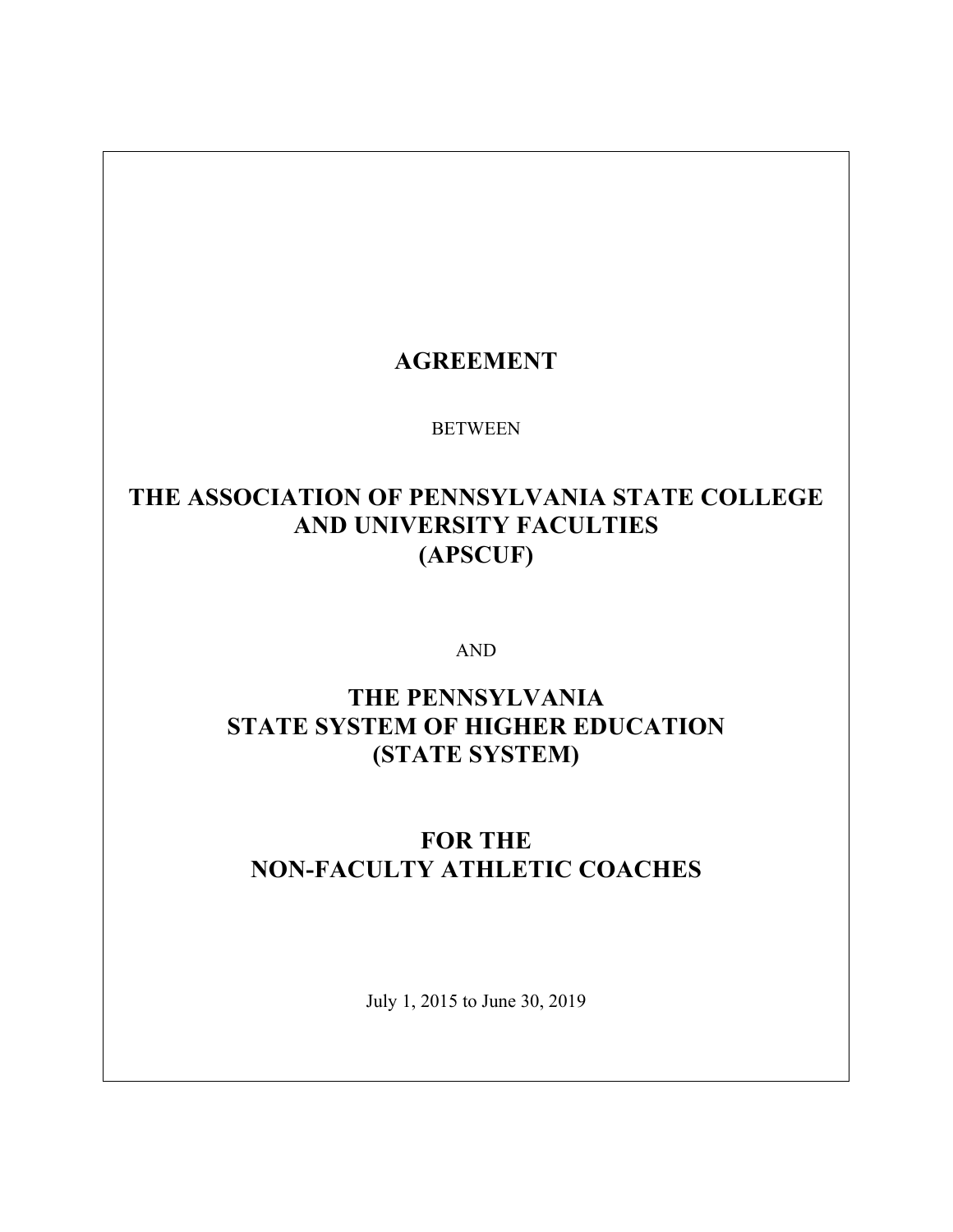## **TABLE OF CONTENTS**

| <b>ARTICLE</b>               | <b>PAGE</b>                                                            |  |
|------------------------------|------------------------------------------------------------------------|--|
| PREAMBLE<br><b>ARTICLE 1</b> |                                                                        |  |
|                              |                                                                        |  |
| <b>ARTICLE 2</b>             |                                                                        |  |
| <b>ARTICLE 3</b>             |                                                                        |  |
| <b>ARTICLE 4</b>             |                                                                        |  |
| <b>ARTICLE 5</b>             |                                                                        |  |
| <b>ARTICLE 6</b>             |                                                                        |  |
| <b>ARTICLE 7</b>             |                                                                        |  |
| <b>ARTICLE 8</b>             |                                                                        |  |
| <b>ARTICLE 9</b>             |                                                                        |  |
|                              |                                                                        |  |
|                              | ARTICLE 11 HOSPITAL AND MEDICAL INSURANCE AND SUPPLEMENTAL             |  |
|                              |                                                                        |  |
|                              |                                                                        |  |
|                              | ARTICLE 14 MAINTENANCE OF MEMBERSHIP AND CHECK-OFF 38                  |  |
|                              |                                                                        |  |
|                              |                                                                        |  |
|                              |                                                                        |  |
|                              |                                                                        |  |
|                              |                                                                        |  |
|                              |                                                                        |  |
|                              |                                                                        |  |
|                              |                                                                        |  |
|                              | ARTICLE 23 ANNUAL PERFORMANCE REVIEW AND EVALUATION 46                 |  |
|                              |                                                                        |  |
|                              |                                                                        |  |
|                              |                                                                        |  |
|                              |                                                                        |  |
|                              | APPENDIX A CONTRACT OF EMPLOYMENT, REGULAR FULL-TIME OR REGULAR        |  |
|                              |                                                                        |  |
|                              | APPENDIX B CONTRACT OF EMPLOYMENT, REGULAR FULL-TIME OR REGULAR        |  |
|                              |                                                                        |  |
|                              | APPENDIX C DISABILITY RETIREMENT DETERMINATION PROCEDURE FOR TIAA-CREF |  |
|                              |                                                                        |  |
|                              | APPENDIX E STATE SYSTEM OF HIGHER EDUCATION COACHES PERFORMANCE AND    |  |
|                              |                                                                        |  |
|                              | APPENDIX F CONTRACT OF EMPLOYMENT, OTHER THAN REGULAR FULL-TIME OR     |  |
|                              |                                                                        |  |
|                              |                                                                        |  |
|                              | APPENDIX H HEALTH CARE MANAGEMENT PROGRAM (WELLNESS PROGRAM) 68        |  |
|                              |                                                                        |  |
|                              |                                                                        |  |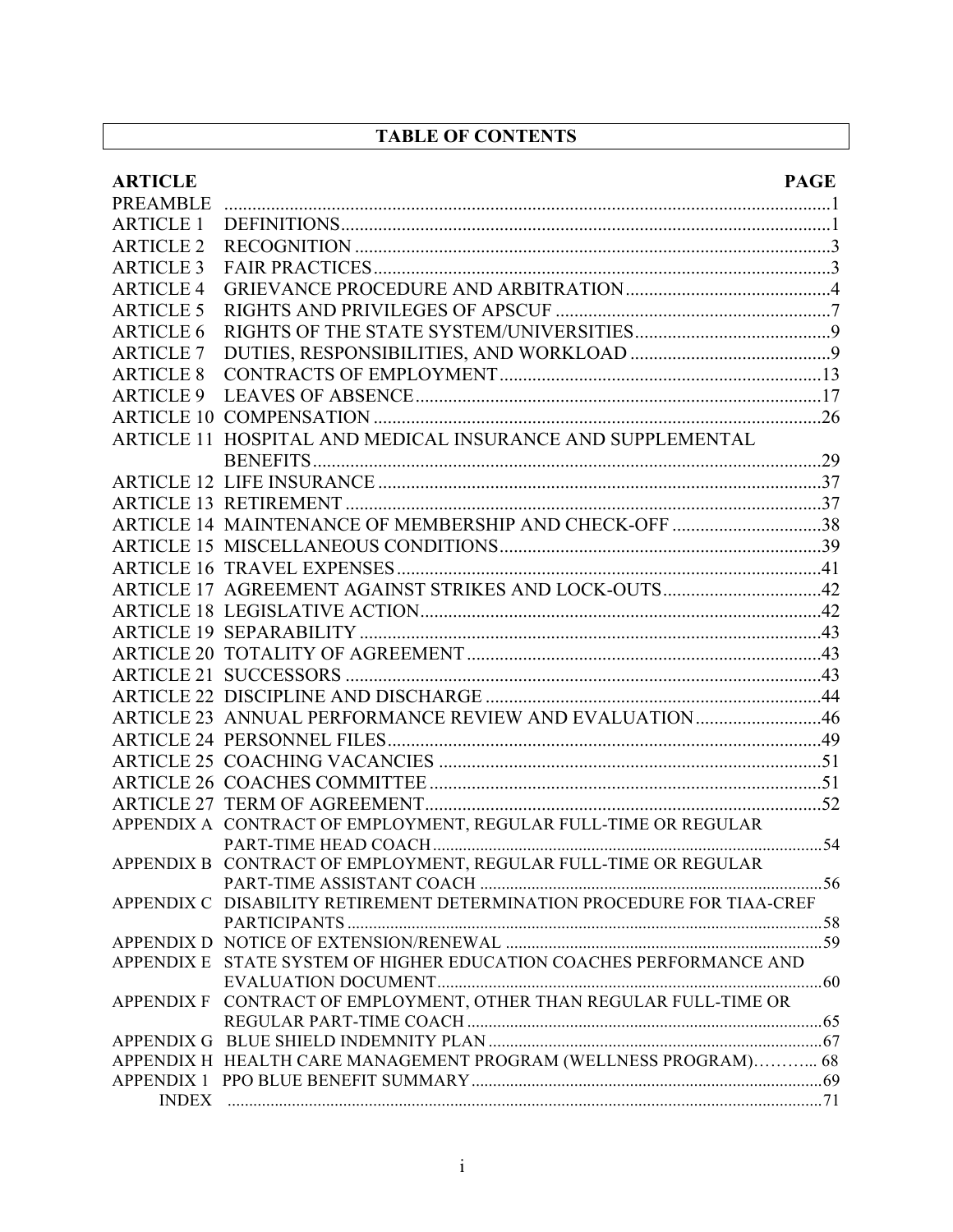#### **PREAMBLE**

THIS AGREEMENT made and entered into this December 20, 2016, by and between the Board of Governors of the Pennsylvania State System of Higher Education ("STATE SYSTEM") for and on behalf of itself, the STATE SYSTEM UNIVERSITIES and their respective Councils of Trustees, and the Association of Pennsylvania State College and University Faculties ("APSCUF").

#### **ARTICLE 1 DEFINITIONS**

Section 1. "APSCUF" The Association of Pennsylvania State College and University Faculties, Inc.

Section 2. "COMMONWEALTH" The Executive Branch of the Commonwealth of Pennsylvania.

Section 3. "COACH" or "COACHES" All non-faculty athletic coaches who are members of the bargaining unit described in PLRB Case No. PERA-R-97-451-E.

Section 4. "REGULAR FULL-TIME COACH" A COACH who is designated by the UNIVERSITY as full-time, and who is in active pay status in every pay period of his/her service period.

Section 5. "REGULAR PART-TIME COACH" A COACH who is designated by the UNIVERSITY as less than a full-time COACH and who is expected to work fifty percent (50%) or more in order to be eligible for benefits as provided for herein.

Section 6. "STATE SYSTEM OF HIGHER EDUCATION" That system created by Act 188 of 1982, the State System of Higher Education Act, hereinafter referred to as the STATE SYSTEM, which shall consist of the Office of the Chancellor and all UNIVERSITIES of the State System of Higher Education.

Section 7. "UNIVERSITIES" All institutions of the STATE SYSTEM, including Bloomsburg University of Pennsylvania, California University of Pennsylvania, Cheyney University of Pennsylvania, Clarion University of Pennsylvania, East Stroudsburg University of Pennsylvania, Edinboro University of Pennsylvania, Indiana University of Pennsylvania, Kutztown University of Pennsylvania, Lock Haven University of Pennsylvania, Mansfield University of Pennsylvania, Millersville University of Pennsylvania, Shippensburg University of Pennsylvania, Slippery Rock University of Pennsylvania, and West Chester University of Pennsylvania, and their respective branch campuses.

Section 8. "ROLL-OVER CONTRACT OF EMPLOYMENT" A three (3) year or two (2) year Contract of Employment that may be renewed annually one additional year.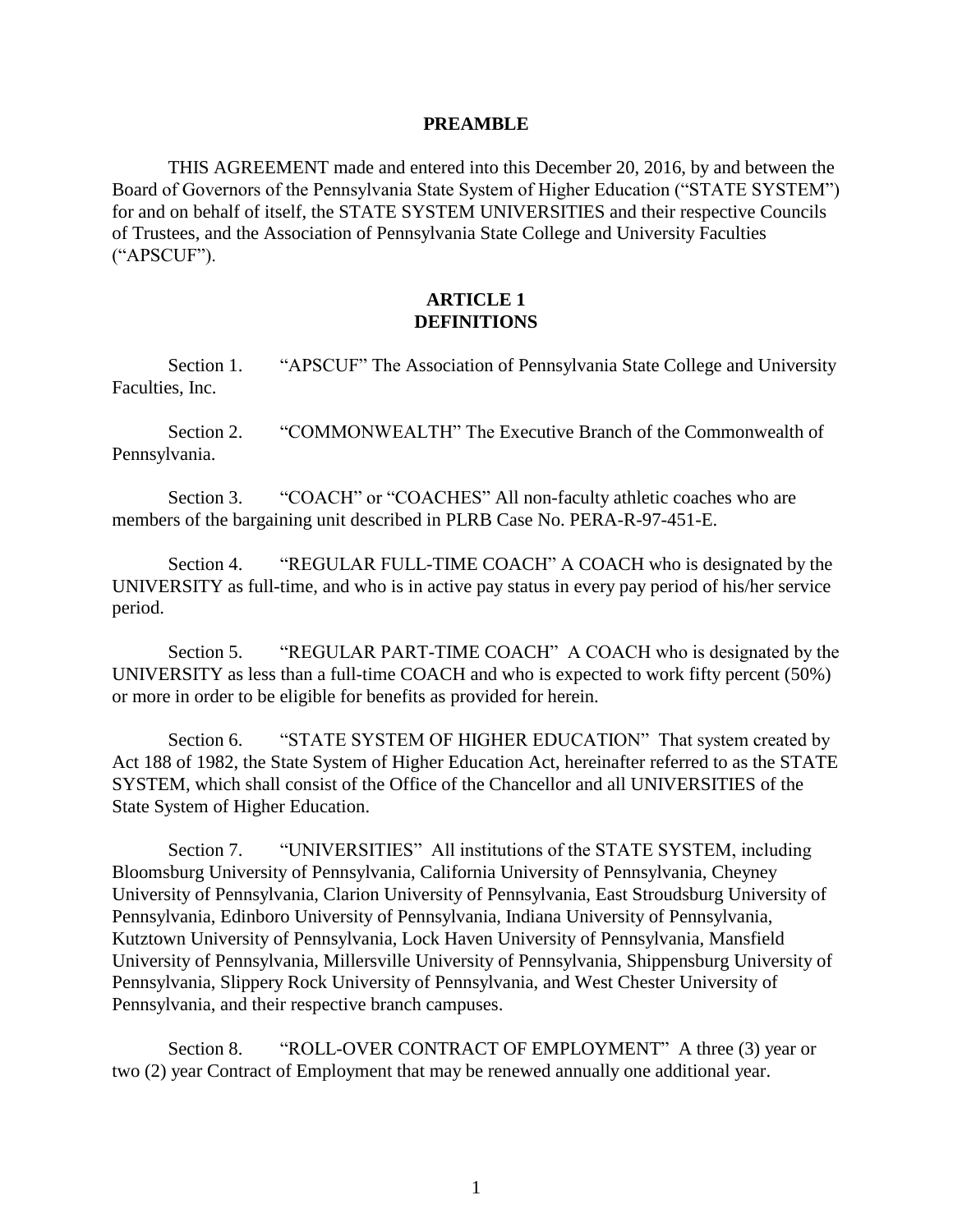Section 9. "SERVICE PERIOD" A period of 47 weeks within a twelve (12) month period that a Regular full-time COACH is assigned duties.

Section 10. "DOMESTIC PARTNER" – The criteria listed below must be met in order to qualify for benefits extended to domestic partners in this agreement and a COACH and domestic partner must provide management with a completed, notarized "Commonwealth of Pennsylvania Domestic Partner Verification Statement" that will be maintained in the COACH'S official personnel file:

A. The completed, notarized "Commonwealth of Pennsylvania Domestic Partner Verification Statement" must have been received by the University prior to January 1, 2017.

B. Each partner is the same gender.

C. Both partners are unmarried.

D. Both partners are at least 18 years old and mentally competent to enter into a contract in the Commonwealth of Pennsylvania.

E. Partners are the sole domestic partner of the other person.

F. Partners have lived together in the same residence on a continuous basis for at least six months immediately prior to the date of the notarized statement, with the intent to reside together permanently.

G. Partners are not related to each other by adoption or by blood, to a degree that would prohibit marriage in the Commonwealth of Pennsylvania.

H. Neither partner has been a member of another domestic partnership for the past six months (unless the prior domestic partnership ended as a result of the death or marriage of one of the domestic partners).

I. Partners are jointly responsible for the common welfare and financial obligations of each other.

Section 11. "CHILD OF SAME SEX DOMESTIC PARTNER" - The biological or legally adopted child or a child for whom the Domestic Partner is the legal guardian. Children of SAME SEX DOMESTIC PARTNERS are eligible to receive benefits on the same basis as dependent step-children of a COACH'S spouse (i.e., the COACH must demonstrate that the child is the legal dependent of the COACH'S certified DOMESTIC PARTNER and that the COACH has assumed financial responsibility for the child of his/her DOMESTIC PARTNER).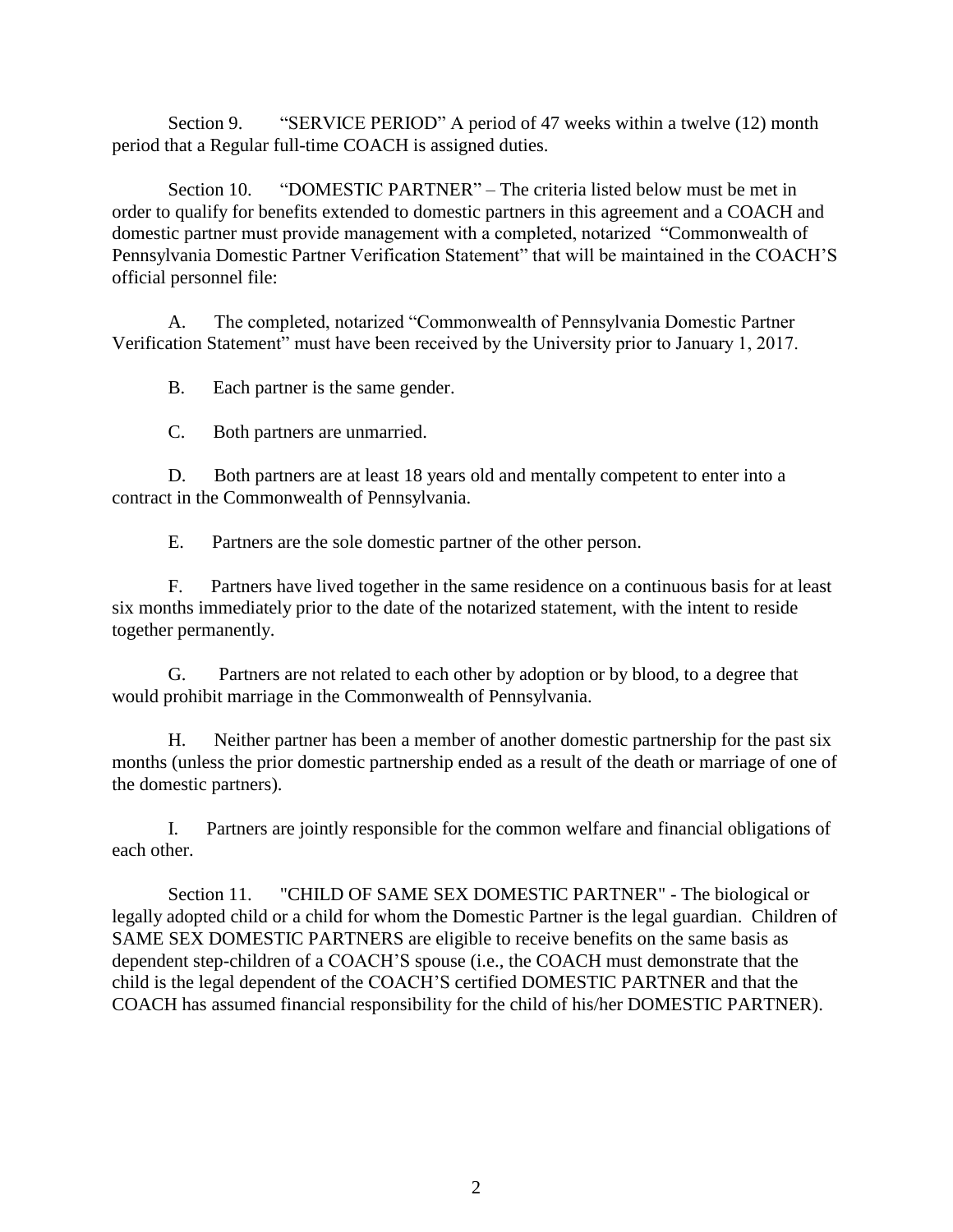### **ARTICLE 2 RECOGNITION**

 Section 1. The STATE SYSTEM and the UNIVERSITIES and each of them recognize APSCUF as the sole and exclusive bargaining agent for COACHES in the bargaining unit described and certified by the Pennsylvania Labor Relations Board in Case No. PERA-R-97-451-E with respect to the STATE SYSTEM's obligations both to "negotiate" and to "meet and discuss" as those terms are used in Sections 701 and 702, respectively, of the Public Employee Relations Act ("Act 195").

Section 2. Should additional UNIVERSITIES, branch campuses of UNIVERSITIES, or UNIVERSITY teaching locations be established, any intercollegiate athletic COACHES as described in PLRB Case No. PERA-R-97-451-E, employed by the STATE SYSTEM who work at such sites shall be covered by the terms and conditions of this Agreement.

#### **ARTICLE 3 FAIR PRACTICES**

Section 1. Neither party hereto nor any COACH shall discriminate against any other COACH or candidate for employment on the basis of race, creed, color, sex (including discrimination by sexual harassment), handicap or disability, life style, family status, age, national origin, APSCUF membership or activity or lack thereof, political belief and/or affiliation, or on account of any other basis prohibited by law. Where existing laws against discrimination require accommodation, the STATE SYSTEM will accommodate to the extent required by law.

Section 2. There shall be no discrimination by either of the parties hereto or any COACH against members of the same family regarding concurrent employment at any UNIVERSITY.

Section 3. If any provision of this Agreement is in conflict with the Civil Rights Act of 1964, as amended, or Executive Orders 11246 and 11375, as amended, the provisions of such laws, orders, rules or regulations shall prevail. Any rule not consistent with this Agreement and adopted by the STATE SYSTEM subsequent to the signing of this Agreement, shall not prevail against the terms of this Agreement.

Section 4. The STATE SYSTEM/UNIVERSITIES and APSCUF, as the representative of COACHES, shall meet and discuss at the STATE SYSTEM level during the term of this Agreement on such aspects of this Article that are of mutual interest.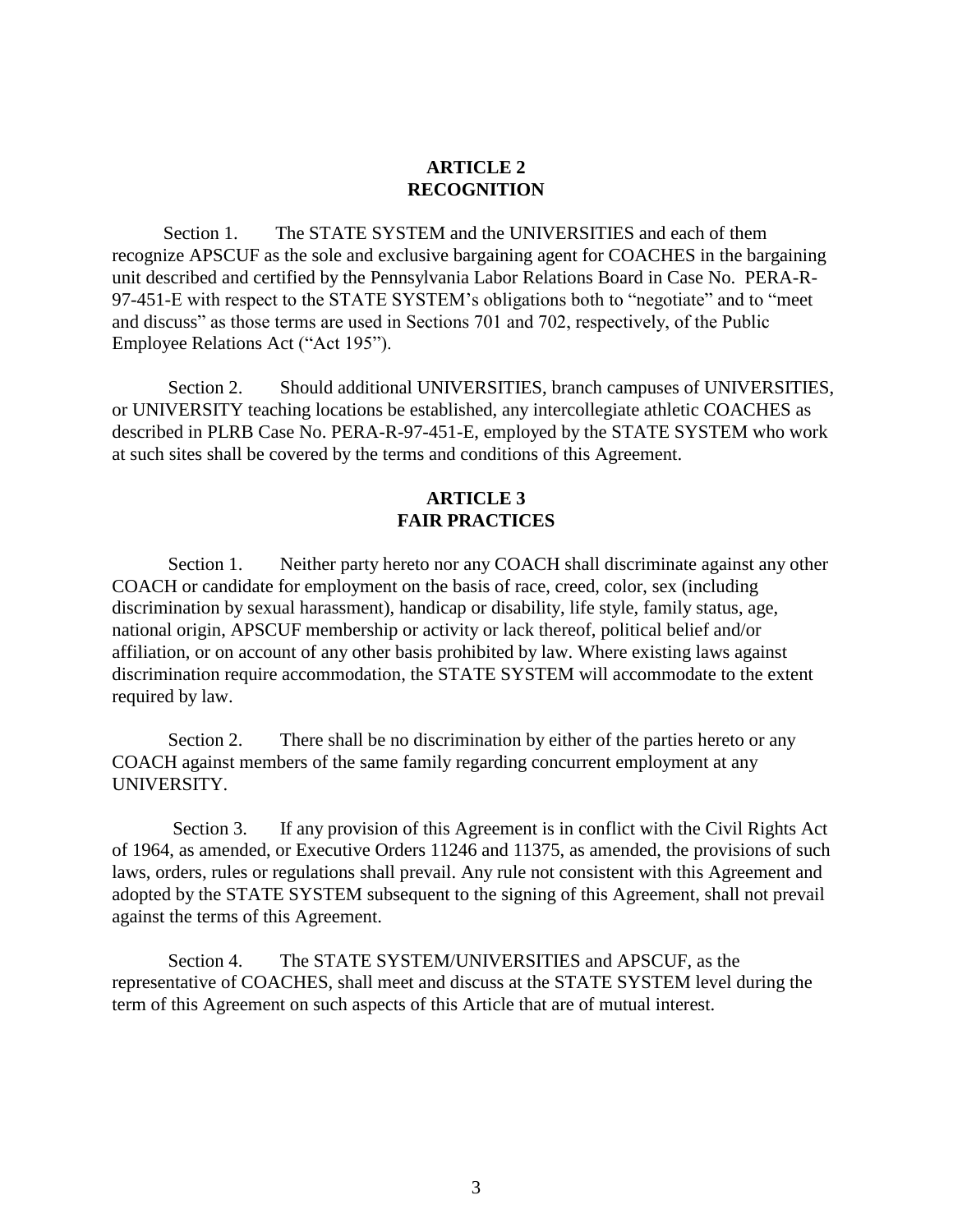#### **ARTICLE 4 GRIEVANCE PROCEDURE AND ARBITRATION**

Section 1. Intent. It is the declared objective of the STATE SYSTEM / UNIVERSITIES and APSCUF to encourage the just resolution of grievances. In order to effect a prompt resolution of grievances, the STATE SYSTEM/UNIVERSITIES, APSCUF and the COACHES shall make available one to the other all known relevant facts so as to enable the parties to resolve grievances. The parties further agree that the orderly processes hereinafter set forth below shall be the sole method used for the resolution of grievances.

Section 2. A grievance may be filed by a COACH, a group of COACHES, or APSCUF. APSCUF may present a policy grievance [one that affects more than one (1) COACH] at any step of the grievance procedure prior to arbitration.

Section 3. Definition. A "grievance" is an allegation by APSCUF or a COACH or group of COACHES that there has been a specific violation, misinterpretation or improper application of an Article(s) and Section(s) of this Agreement by the STATE SYSTEM/ UNIVERSITIES and a statement of the remedy being requested. It is understood and agreed between the parties that APSCUF or a COACH will be allowed to make amendments to the grievance up to the submission of Step Two. It is also understood that if such amendments are made to a grievance in the submission to Step Two, either party may resubmit to Step One for reconsideration.

Section 4. Procedure.

Step One. APSCUF or a COACH or a group of COACHES shall present a grievance orally or in writing stating the facts, and listing the Articles and Sections of this Agreement or the specific regulation(s) or procedure(s) upon which the grievance is based. Such written grievance(s) shall be submitted to the President or his/her designee within forty (40) calendar days of the occurrence giving rise to the grievance or within forty (40) calendar days of the date on which the grievant or grievants learned of such occurrence, with the exception that if the forty (40) days expire between May 1 and September 1 of any year, the grievance shall be submitted to the President or his/her designee by September 30 of such year or within forty (40) calendar days, whichever comes later. The President or his/her designee shall have twenty (20) calendar days following the receipt of such written grievance to investigate the matter as he/she shall deem appropriate, discuss the matter with the grievant, group of grievants and/or the local APSCUF grievance chairperson or his/her designee where appropriate, and to submit a written response.

Step Two. If the grievance has not been resolved at Step One APSCUF or a COACH or a group of COACHES may, within fifteen (15) calendar days after the decision from the President or his/her designee at Step One is due, submit a written appeal to the Chancellor of the STATE SYSTEM or his/her designee. The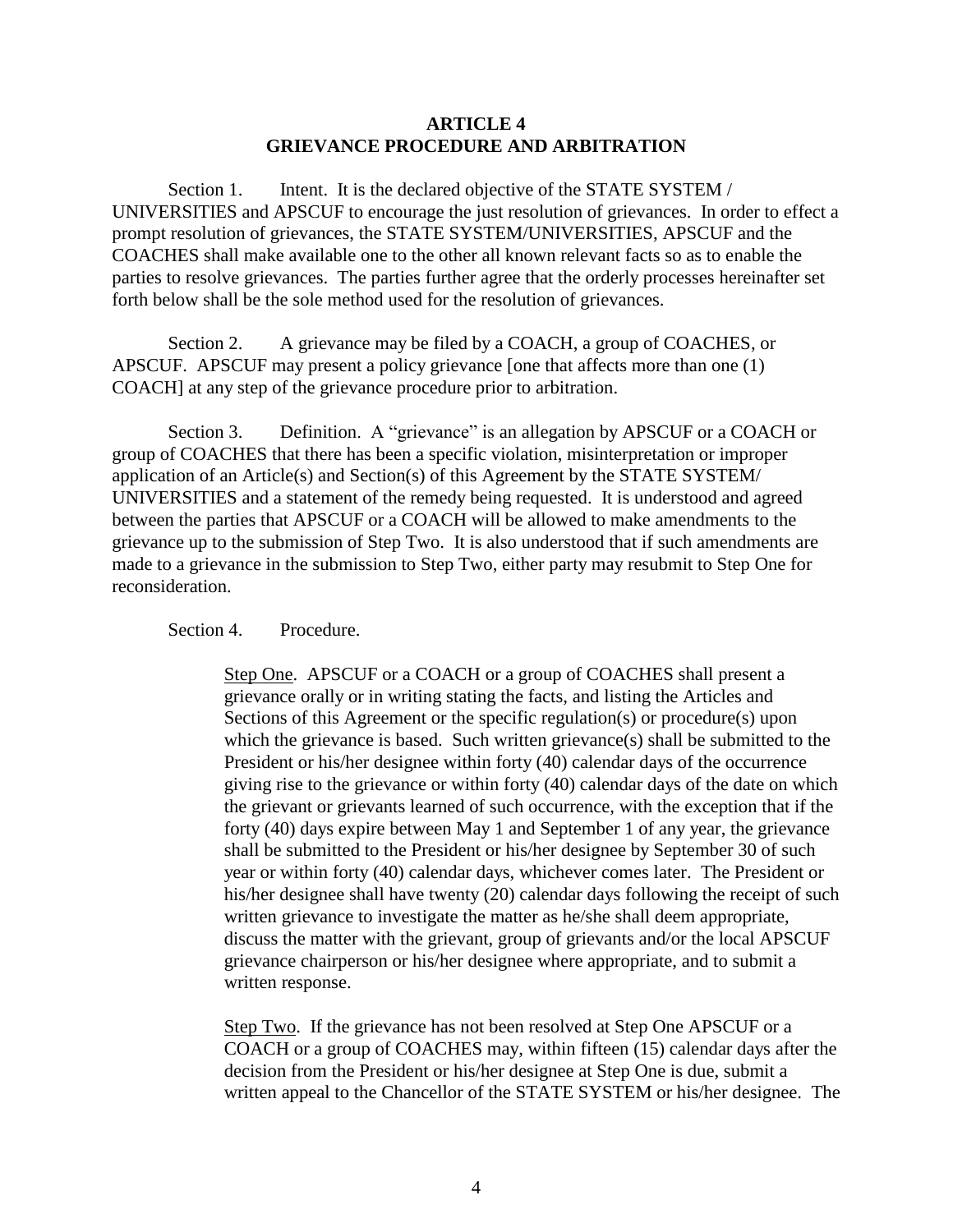Chancellor of the STATE SYSTEM or his/her designee shall have thirty (30) calendar days following the receipt of such written appeal to submit a written response to the grievant, group of grievants and APSCUF.

Step Three – Binding Arbitration. If the grievance has not been resolved at Step Two, APSCUF, but not an individual COACH or group of COACHES, has the sole right to refer a grievance to arbitration and to conduct the proceeding as a party, and shall within forty (40) calendar days of the receipt of the written response from Step Two submit a written notice to the Chancellor of the STATE SYSTEM or his/her designee of its intent to submit the grievance to binding arbitration. It is understood that only APSCUF, or counsel for APSCUF, may present the case in support of any grievance at arbitration.

Section 5. The parties shall have the right mutually to agree upon the arbitrator, but in the event they cannot agree within fifteen (15) calendar days of receipt of the notice to arbitrate, the matter shall forthwith be submitted to the American Arbitration Association for the appointment of an arbitrator. In all cases, selection of the arbitrator and the arbitration proceedings shall be conducted in accordance with the Voluntary Labor Arbitration rules of the American Arbitration Association at the time obtaining. The arbitration hearing shall be held at such time and place as is convenient to the parties, consistent with the circumstances of the case.

Section 6. The decision of the arbitrator shall be final and binding upon the parties, except where the decision would require an enactment of legislation in which case the decision shall be binding only if and when such legislation is enacted. The arbitrator shall have no authority to add to, subtract from, or modify this Agreement. Each case shall be considered on its merits and this collective bargaining agreement shall constitute the sole basis upon which the decision shall be rendered. If there is a question as to whether the arbitrator has jurisdiction to hear a case, this question must be heard and an immediate bench ruling issued by the arbitrator prior to his/her hearing and deciding the merits of the case. The arbitrator shall confine himself/herself to the precise issue the parties have agreed to submit for arbitration and shall have no authority to determine any other issues not so submitted to him/her. The arbitrator shall be requested to issue his/her decision within thirty (30) calendar days after the hearing or receipt of the transcript of the hearing.

Section 7. The arbitrator's fees and expenses shall be shared equally by APSCUF and the STATE SYSTEM/UNIVERSITIES, but each party shall bear its own cost of preparing and presenting its case to the arbitrator. Where one of the parties to this Agreement requests a postponement of a previously scheduled arbitration that results in a postponement charge, the postponing party shall pay such charge, unless the postponement results in a settlement of the grievance, in that event, the charge shall be divided equally among the parties. A postponement charge resulting from a joint postponement request shall be shared equally by the parties. Either party to an arbitration may request that a transcript of the hearing be made. The requesting party shall pay the cost for the transcript and shall provide a copy free of charge to the arbitrator. In the event the party, who did not order a copy of the transcript at the hearing, subsequently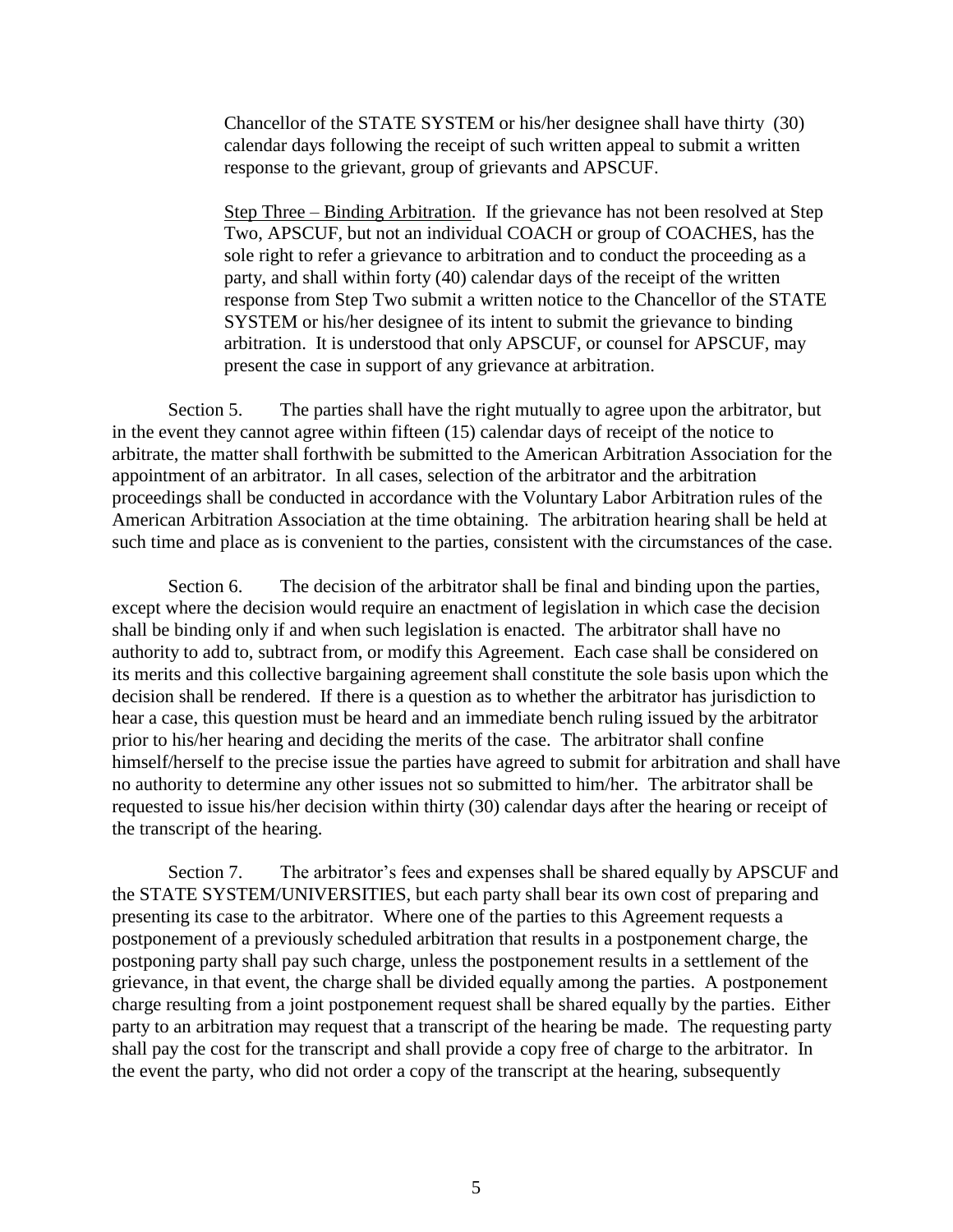decides to order a copy of the transcript, that party shall share equally in the cost of the copy of the transcript provided to the arbitrator.

Section 8. The failure of either party to demand compliance with or to comply with the time limits of Steps One or Two of Paragraph 3 of this Article shall not bar either party from requiring that the stated time limits at Step Three be met.

Section 9. If a COACH has the right to appeal a discharge or other disciplinary action as allowed by another Article of this Agreement, he/she may do so at the second step of the grievance procedure. Any such appeal must be presented in writing within fifteen (15) calendar days after the COACH has received written notice of the disciplinary action. A copy of the written notice shall be mailed to the local APSCUF grievance chairperson and State APSCUF on the day the written notice is mailed or delivered to the COACH, whichever is earlier.

Section 10. Time of the Essence.

A. The filing of a grievance or appeal from any step of this grievance procedure or the notice of any intent to arbitrate shall be accomplished within the time limits specified and, in the event such is not done, the Administration's decision at the prior step shall be final and binding upon the parties and shall not be subject to further appeal of any kind, provided, however, that the said time limits may be extended by written or oral mutual agreement for any reason, and reasonable requests for extensions shall not be arbitrarily denied; and provided, further, that a grievant shall not be penalized as to time if he/she has been misled by a representative of the STATE SYSTEM/UNIVERSITIES.

B Failure to communicate a decision at any step of this grievance procedure within the specified time limits shall permit it to be advanced to the next step of the procedure, unless a longer period is established by mutual consent.

Section 11. Rights of APSCUF.

A. APSCUF's representative(s) shall be advised of the existence of a grievance as soon as the UNIVERSITY Administration becomes aware of its existence. As early as possible and practical, copies of all transcripts, documents and correspondence filed with respect to a grievance shall be made available to APSCUF, and at APSCUF's request be provided to APSCUF. Costs of reproduction shall be borne by APSCUF should the STATE SYSTEM/UNIVERSITIES request such payment.

B. Any individual COACH or group of COACHES shall have the right at any time to present grievances to the STATE SYSTEM/UNIVERSITIES and have them adjusted without the intervention of APSCUF as long as the adjustment is not inconsistent with the terms of this Agreement, and provided further that APSCUF has been given the opportunity to be present at such adjustment.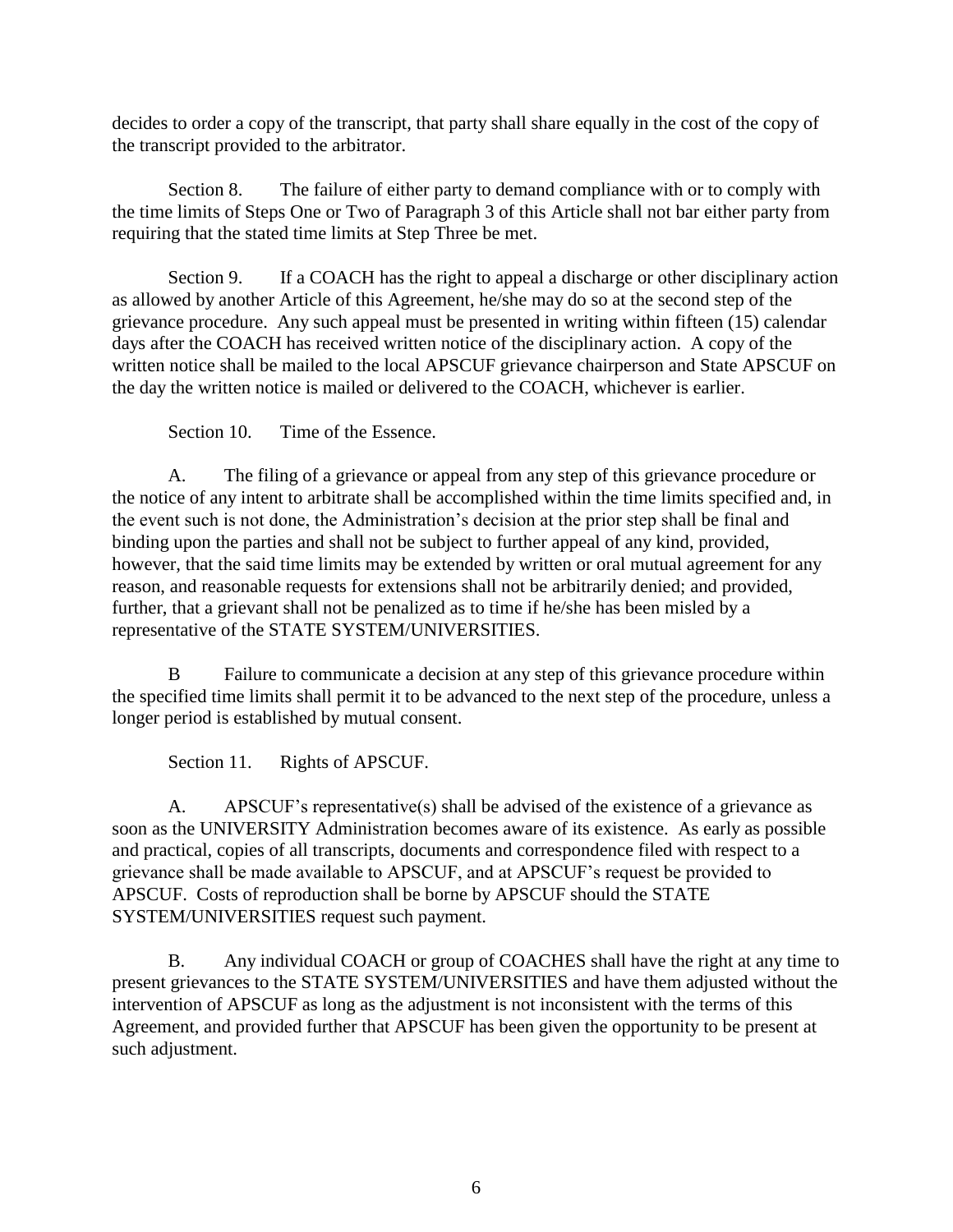C. APSCUF's representative(s) shall be permitted to represent the grievant when requested to do so by the grievant and, in any event, to represent and speak on behalf of APSCUF's particular point of interest in connection with that grievance. In this regard, it is understood that the grievant has the right to represent himself/herself and APSCUF shall not interfere with that right.

Section 12. Disposition of Grievances. Any settlement, withdrawal or disposition of a grievance at Step One in paragraph 3 above shall not constitute a binding precedent for the settlement of similar grievances in the future. The parties shall endeavor to implement fully any settlement agreement(s) or arbitration award(s) within sixty (60) days of the receipt of said agreement or award.

#### **ARTICLE 5 RIGHTS AND PRIVILEGES OF APSCUF**

Section 1. Duly authorized representatives of APSCUF shall be permitted to transact official APSCUF business on behalf of COACHES on UNIVERSITY property at reasonable times, provided that such business shall not interfere with or interrupt normal UNIVERSITY operations or the responsibilities of COACHES.

Section 2. APSCUF shall have access to the use of UNIVERSITY equipment at reasonable times and after reasonable notice, provided such use does not interfere with the normal operations of the UNIVERSITY. APSCUF shall pay the cost of all materials, supplies and other charges incident to such use, including postage and telephones.

Section 3. The STATE SYSTEM/UNIVERSITIES shall make available to APSCUF, upon its reasonable request and within a reasonable time thereafter, such accurate information records, statistics and financial data related to the bargaining unit and operation of the UNIVERSITIES that are in the possession of the STATE SYSTEM/UNIVERSITIES or its agents and are necessary for negotiations and/or the implementation of this Agreement.

Section 4. COACHES shall be permitted to participate in meetings of APSCUF provided that UNIVERSITY management is given at least one week advance notice and that the duties and responsibilities of the COACHES are fulfilled, and provided further that any additional costs to the UNIVERSITY that arise as a result of the COACHES' participation in such meetings will be paid for by APSCUF, and provided finally that all expenses of the COACHES who participate in such meetings shall be paid for by APSCUF.

Section 5. The UNIVERSITIES shall advise APSCUF of all vacancies for COACHES in faculty, coaching, and management positions, but neither APSCUF nor COACHES shall have any special rights with respect to any such vacancies. The UNIVERSITIES are not required to send duplicative notices to APSCUF of vacancies.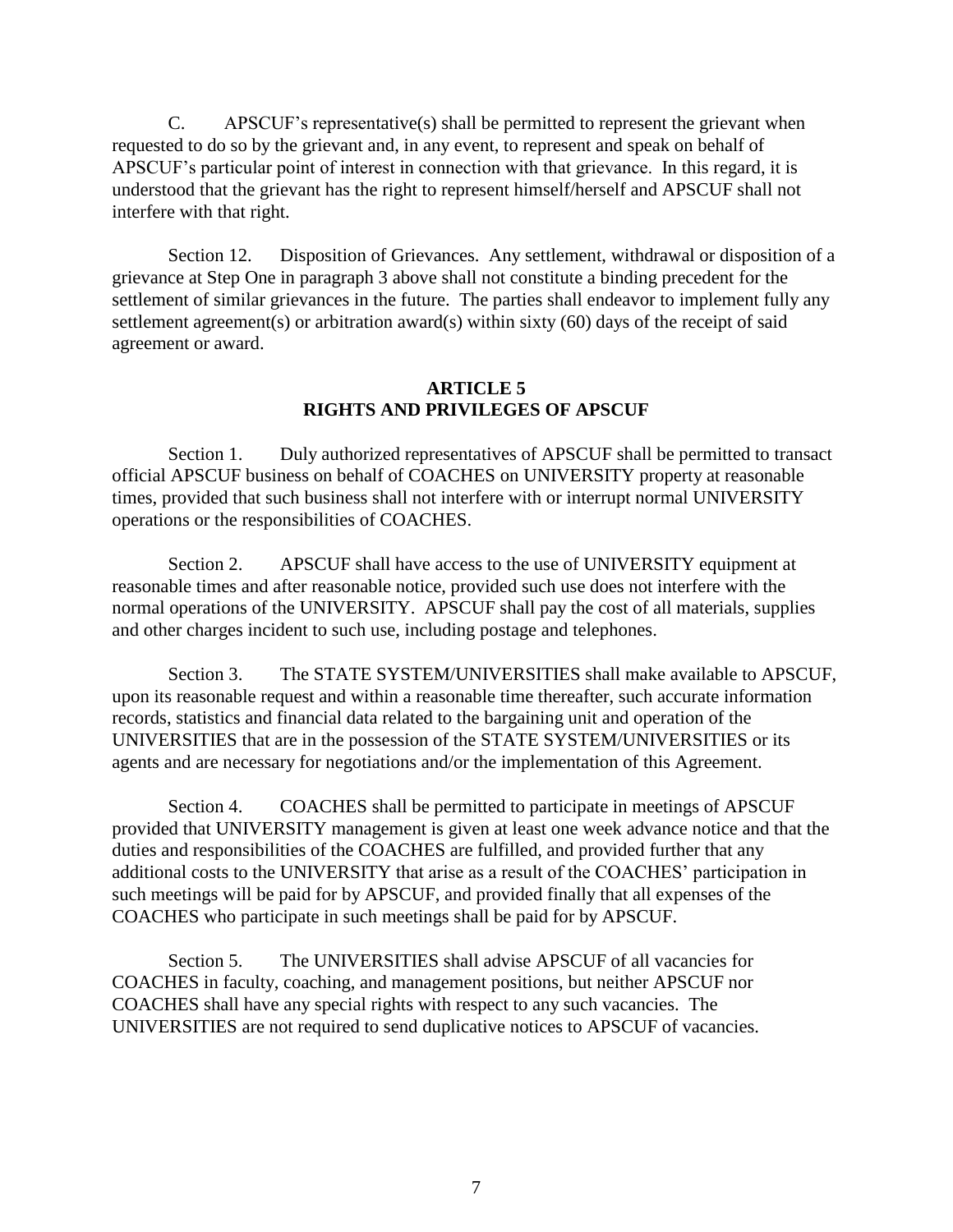Section 6. APSCUF shall have the right to use the UNIVERSITY'S mail distribution service (including electronic mail) for APSCUF official communications. The University will not block APSCUF email addresses.

Section 7. The STATE SYSTEM and/or the UNIVERSITIES shall advise the appropriate body of APSCUF two weeks in advance, or promptly after scheduling, of the open meetings of the UNIVERSITY'S Council of Trustees and of the STATE SYSTEM'S Board of Governors; and shall provide APSCUF with a copy of the advance agenda for any such meetings, if one is available. APSCUF, as the exclusive bargaining agent for the COACHES, shall at reasonable times and upon reasonable notice, have the right to request a place on the agenda for any such meeting. Any such request shall not be unreasonably denied. In addition, APSCUF shall be provided with copies of official minutes of all such meetings upon publication, provided the same are available for public distribution.

Section 8. All newly-hired COACHES shall be invited to attend a University-wide orientation once each year. APSCUF's designated representative shall be given a place on the agenda for at least 90 minutes at any formal UNIVERSITY-wide orientation.

Section 9. APSCUF may designate a COACH as the campus representative at each UNIVERSITY and up to two (2) statewide representatives from all UNIVERSITIES who shall be granted priority in the scheduling of athletic facilities and other professional responsibilities, except for previously scheduled athletic contests, in order to facilitate the implementation of this Agreement.

Section 10. Meet and Discuss

A. The Chancellor of the STATE SYSTEM or his/her designee shall meet monthly with a committee appointed by APSCUF for the purpose of discussing matters related to the implementation of this Agreement.

B. The UNIVERSITY President or his/her designee shall meet monthly with a committee appointed by the UNIVERSITY Chapter of APSCUF for the purpose of discussing matters related to the implementation of this Agreement unless APSCUF requests to have a separate meet and discuss format for COACHES at the UNIVERSITY level.

C. Meetings shall be scheduled in such manner and at such times as the parties may mutually determine.

D. A record of the proceedings of such meetings, which accurately reflects the substance of the discussion, shall be maintained if the parties at such meetings mutually agree.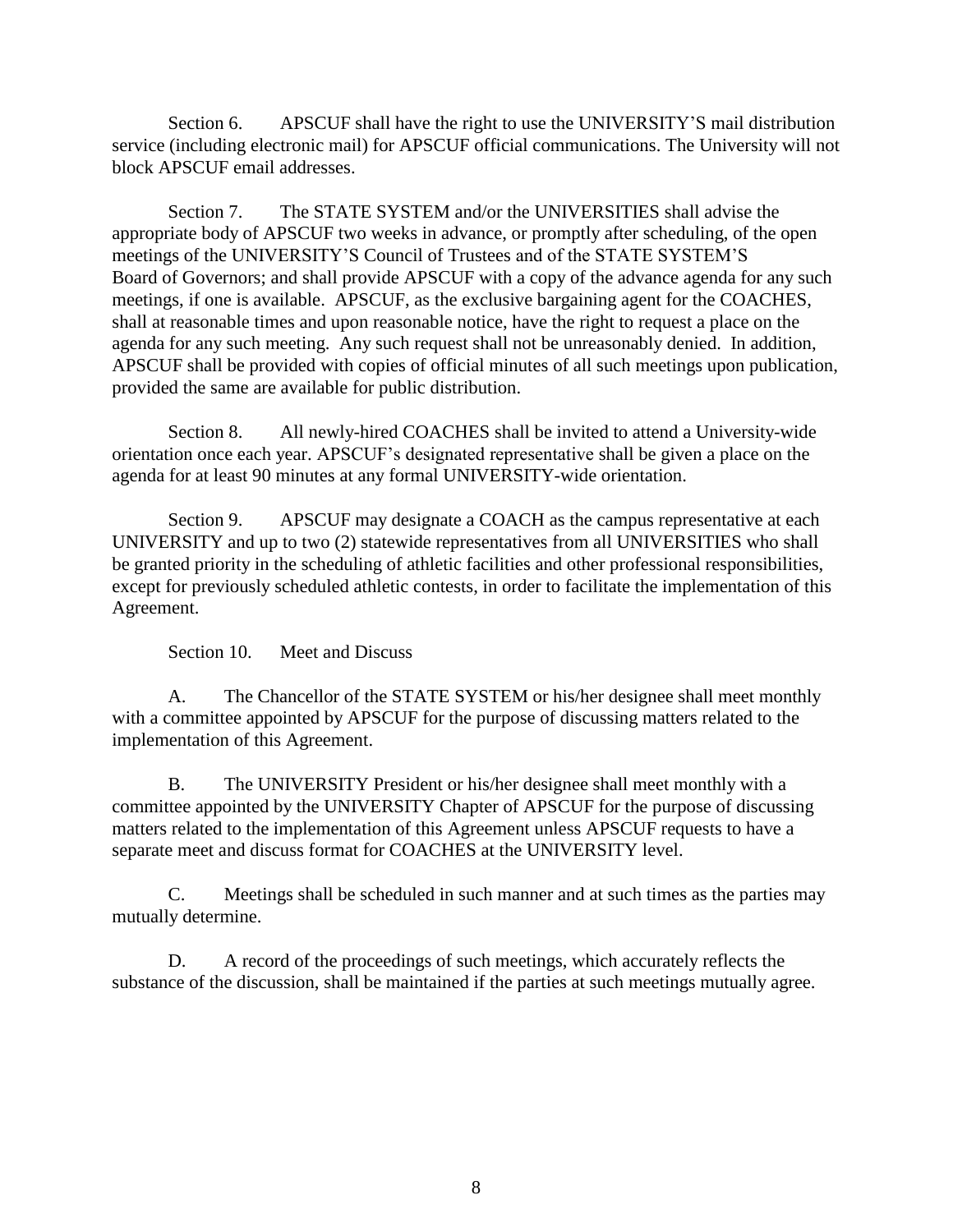#### **ARTICLE 6 RIGHTS OF THE STATE SYSTEM/UNIVERSITIES**

Section 1. The STATE SYSTEM/UNIVERSITIES at their sound discretion, possess the right, in accordance with applicable laws, to manage all operations and UNIVERSITY sports including the direction of COACHES and the right to plan, direct and control the operation of all facilities and property of the STATE SYSTEM, except as modified by this Agreement.

Section 2. As provided by Act 195 (Section 702), matters of inherent managerial policy are reserved exclusively to the STATE SYSTEM/UNIVERSITIES. These include but shall not be limited to such areas of discretion or policy as the functions and programs of the public employer (STATE SYSTEM/UNIVERSITIES), standards of services, its overall budget, utilization of technology, the organizational structure and selection and direction of personnel.

Section 3. The listing of specific rights in this Article is not intended to be or should not be considered restrictive or a waiver of any of the rights of management not listed and not specifically surrendered herein, whether or not such rights have been exercised by the STATE SYSTEM/UNIVERSITIES in the past.

## **ARTICLE 7 DUTIES, RESPONSIBILITIES, AND WORKLOAD**

Section 1. It is recognized that intercollegiate athletics is a component of a UNIVERSITY's educational program and that COACHES have the responsibility to promote the academic success of student athletes. COACHES may also inform student athletes about possible conflicts between class meeting times and practices, and competitions. Other duties and responsibilities may include but need not be limited to the following:

A. Recruitment of student athletes.

B. Planning and management of competitions and practices.

C. Compliance with the rules and regulations of the NCAA, existing PSAC rules and regulations, and/or the rules and regulations of any other athletic conference of which the UNIVERSITY is a member.

D. Fundraising.

E. Planning and management of camps.

F. Advising student athletes about STATE SYSTEM/UNIVERSITY athletic policies and the requirements of the NCAA, PSAC, and/or any other athletic conference of which the UNIVERSITY is a member.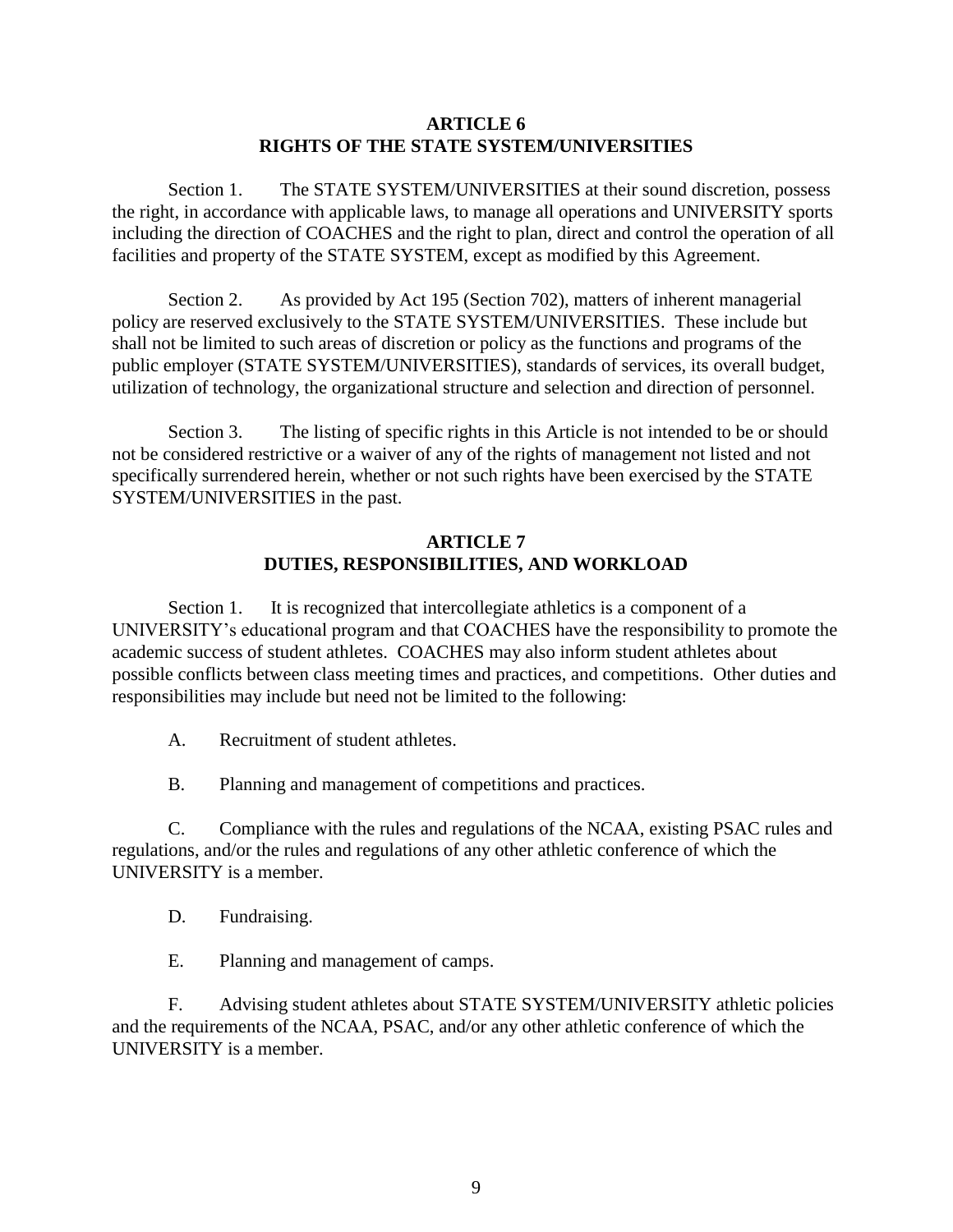G. Budgeting.

H. For Head COACHES: Evaluating assistant COACHES and exercising the ultimate responsibility for the direction of the program.

Section 2. A COACH may perform administrative, facilities' management, or other non-coaching duties if such duties are part of his/her current assignment, or if part of a new COACH'S assignment when hired. If the UNIVERSITY wants to assign new administrative, facilities' management, or other non-coaching duties to a COACH during the term of a Contract of Employment, the COACH may decline the assignment without prejudice to the COACH'S employment or request that the proposed assignment be referred to the separate meet and discuss format for COACHES at the UNIVERSITY level for a recommended resolution of any issues in dispute.

Section 3. Workload

A. Regular Full-Time COACHES

1. Regular full-time COACHES shall be assigned coaching duties for 47 weeks of a twelve (12) month period (hereinafter "service period"). Hospital/medical insurance, supplemental benefits, and life insurance shall continue for the twelve (12) month period. The service period need not be consecutive months, weeks, or days. The service period shall be determined by the Athletic Director after discussion with the Regular, full-time COACH.

2. A Regular, full-time COACH shall not be entitled to any additional compensation for periods of time outside of his/her service period. However, if a Regular, fulltime COACH is directed by a supervisor to work outside of his/her service period, such COACH shall receive compensation proportionate to his/her salary.

3. A Regular, full-time COACH shall not be entitled to use paid leave for periods of time outside his/her service period.

4. Each Regular full-time head COACH shall submit in advance a monthly schedule to the designated person for his/her approval. Such schedule may be modified by the head COACH with the approval of the designated person.

5. Each Regular full-time assistant COACH shall submit in advance a monthly schedule to the head COACH for his/her approval. A copy shall also be sent to the designated person. Such schedule may be modified by the assistant COACH with the approval of the head COACH, who shall send a copy of the modified schedule to the designated person.

 6. Local APSCUF and a UNIVERSITY may agree to the submission of a schedule other than monthly.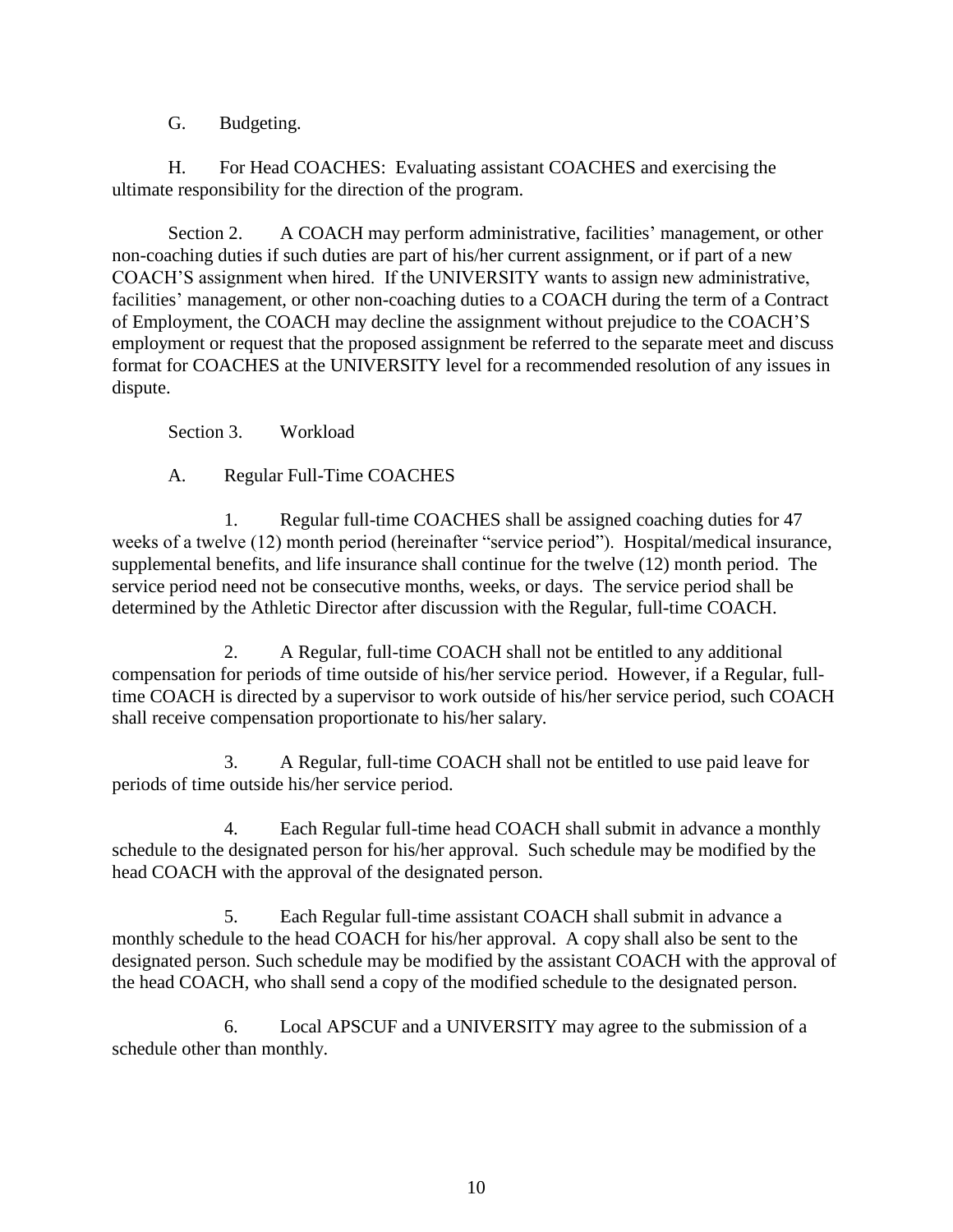7. The schedule for Regular full-time head and assistant COACHES need not reflect regular hours of work such as nine (9) to five (5), but should reflect the demands of the sport he/she coaches and/or other functions assigned to a COACH.

8. COACHES who have been designated by the UNIVERSITY as Regular full-time head and assistant COACHES and who currently work a service period of less than 47 weeks shall not have their service period lengthened without an appropriate salary increase as determined by the UNIVERSITY. Any such increase shall be in addition to salary increases provided for in this Agreement.

B. Regular Part-Time COACHES

1. Regular part-time COACHES shall be designated by the UNIVERSITY, and the assigned workload shall be set forth in the individual COACH'S Contract of Employment.

2. Each Regular part-time head COACH shall submit in advance a monthly schedule to the designated person for his/her approval. Such schedule may be modified by the Regular part-time head COACH with the approval of the designated person.

3. Each Regular part-time assistant COACH shall submit in advance a monthly schedule to the head COACH for his/her approval. A copy shall also be sent to the designated person. Such schedule may be modified by the Regular part-time COACH with the approval of the head COACH, who shall send a copy of the modified schedule to the designated person.

4. Local APSCUF and a UNIVERSITY may agree to the submission of a schedule other than monthly.

5. The schedule for Regular part-time head and assistant COACHES need not reflect regular hours of work such as nine (9) to five (5), but should reflect the demands of the sport he/she coaches and/or other functions assigned to a COACH.

C. Other COACHES

1. The work period for COACHES who are neither Regular full-time nor Regular part-time shall be determined by the Athletic Director after discussion with the COACH and/or head COACH, if applicable.

2. COACHES covered under this subsection shall submit, in advance, a monthly schedule to the designated person for his/her approval. Such schedule may be modified by a COACH with the approval of the designated person. The monthly schedule need not reflect regular hours of work such as nine (9) to five (5), but should reflect the demands of the sport and/or other functions assigned to a COACH.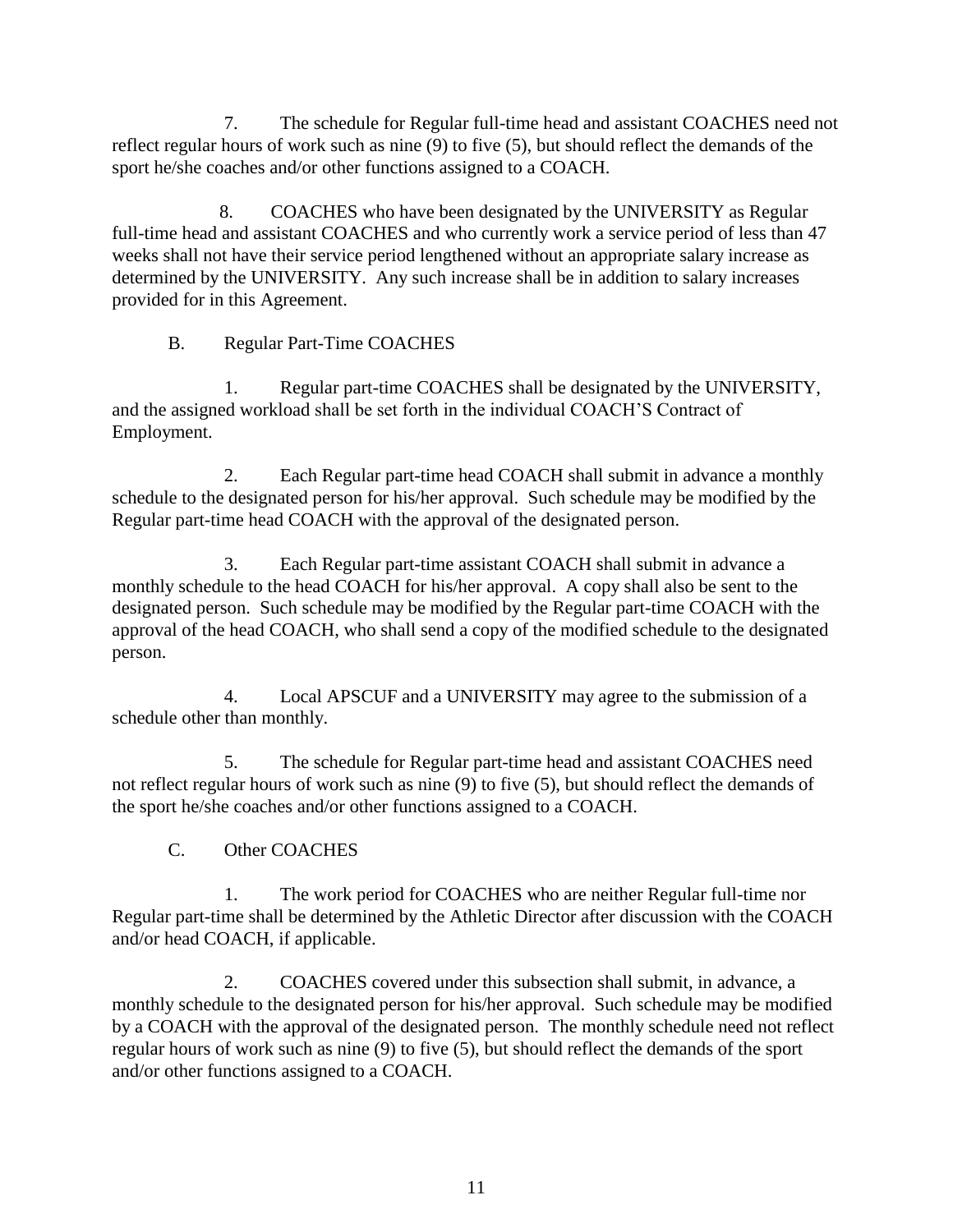3. Local APSCUF and a UNIVERSITY may agree to the submission of a schedule other than monthly.

D. If a part-time COACH is directed by a supervisor to work more than his/her assigned workload as specified in the Contract of Employment, he/she may file a grievance pursuant to Article 4, GRIEVANCE PROCEDURE AND ARBITRATION. A head COACH does not have the authority to direct a part-time COACH to work more than the assigned workload as set forth in the Contract of Employment.

E. Camps and Clinics

1. Camps and clinics run by Regular full-time COACHES shall be scheduled within the 47-week service period provided for in Section 3.A. above.

2. Current practices regarding compensation for camps and clinics, including dual compensation, run by Regular full-time COACHES employed as of the effective date of this Agreement shall continue.

3. Current practices regarding participation in and compensation for camps and clinics, including dual compensation, for Regular part-time head and assistant COACHES shall continue.

F. Fundraising

1. The monthly schedule submitted by Regular full-time and part-time COACHES shall reflect the fundraising activities that shall be performed for his/her sport.

2. COACHES may be required to perform fundraising activities that benefit a UNIVERSITY's athletic program on three (3) days per year.

G. Compensatory Leave

1. In the event a non-exempt, full-time COACH is required by the employer to work more than 40 hours in a work week, the non-exempt coach may, by mutual agreement between the Employer, the Coaches Committee chairperson and the non-exempt COACH, receive compensatory time in lieu of pay for each hour worked as follows:

a. Compensatory time at the rate of one hour for each hour worked between 37 ½ and 40 hours in a work week.

b. Compensatory time at the rate of one and one-half hours for each hour worked in excess of 40 hours in a work week.

2. In the event a non-exempt, part-time COACH is required by the employer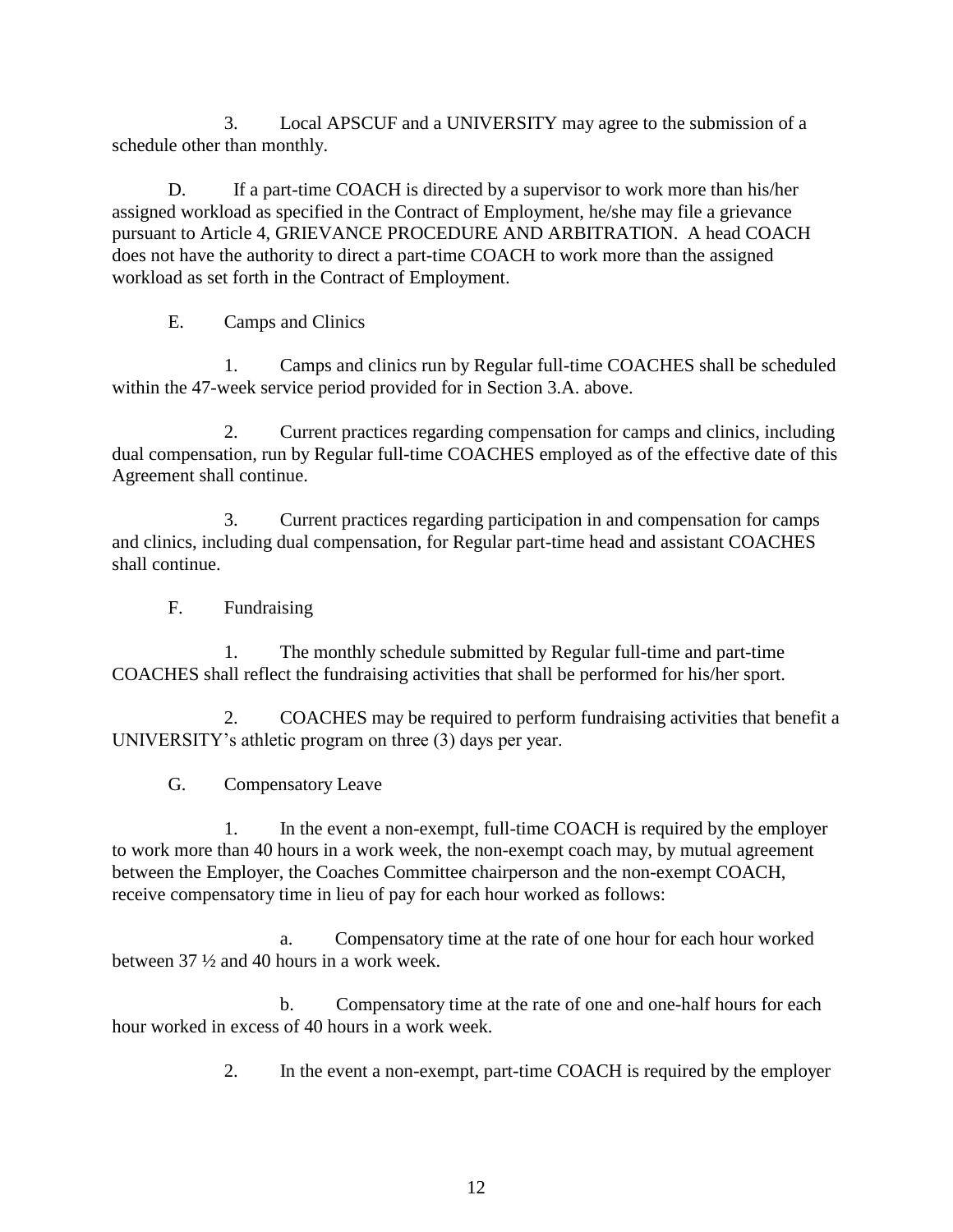to work more than 40 hours in a work week, the non-exempt, part-time COACH may, by mutual agreement between the Employer, the Coaches Committee chairperson and the non-exempt COACH, receive compensatory time in lieu of pay at the rate of one and one-half hours for each hour worked in excess of 40 hours in a work week.

 3. Compensatory time earned shall be scheduled by the Employer in an effort to minimize the amount of accumulated but unused compensatory time. The Employer shall make reasonable efforts to schedule earned compensatory time at times requested by the nonexempt COACH subject to management's responsibility to maintain efficient operations.

 4. Earned but unused compensatory leave will be paid each year on the official start date of the COACH's sport season. Payment shall be at the rate of pay of the COACH in effect at the time of payment.

 5. A COACH who is separated from the service of the Employer for any reason prior to taking compensatory time earned in accordance with the provisions above shall be compensated at the appropriate rate of pay in lump sum for any unused compensatory time accumulated.

Section 4. Interim Assignments

A Regular full-time COACH who, in addition to performing his/her duties, is assigned on an interim basis:

- A. the duties of a vacant coaching position, or
- B. the duties of a COACH who is on
	- 1. a leave of absence extending greater than two weeks, or
	- 2. a disciplinary absence extending greater than two weeks,

shall receive reasonable additional compensation. The additional compensation shall be a minimum of 125% of the COACH's regular base salary for the period in which he/she is assigned the additional duties.

### **ARTICLE 8 CONTRACTS OF EMPLOYMENT**

Section 1.

A. Appointment as a COACH shall be pursuant to a Contract of Employment in the form set forth in Appendix A, B or F. The Contract of Employment for a COACH employed on the effective date of this Agreement shall continue to be in force unless a COACH has been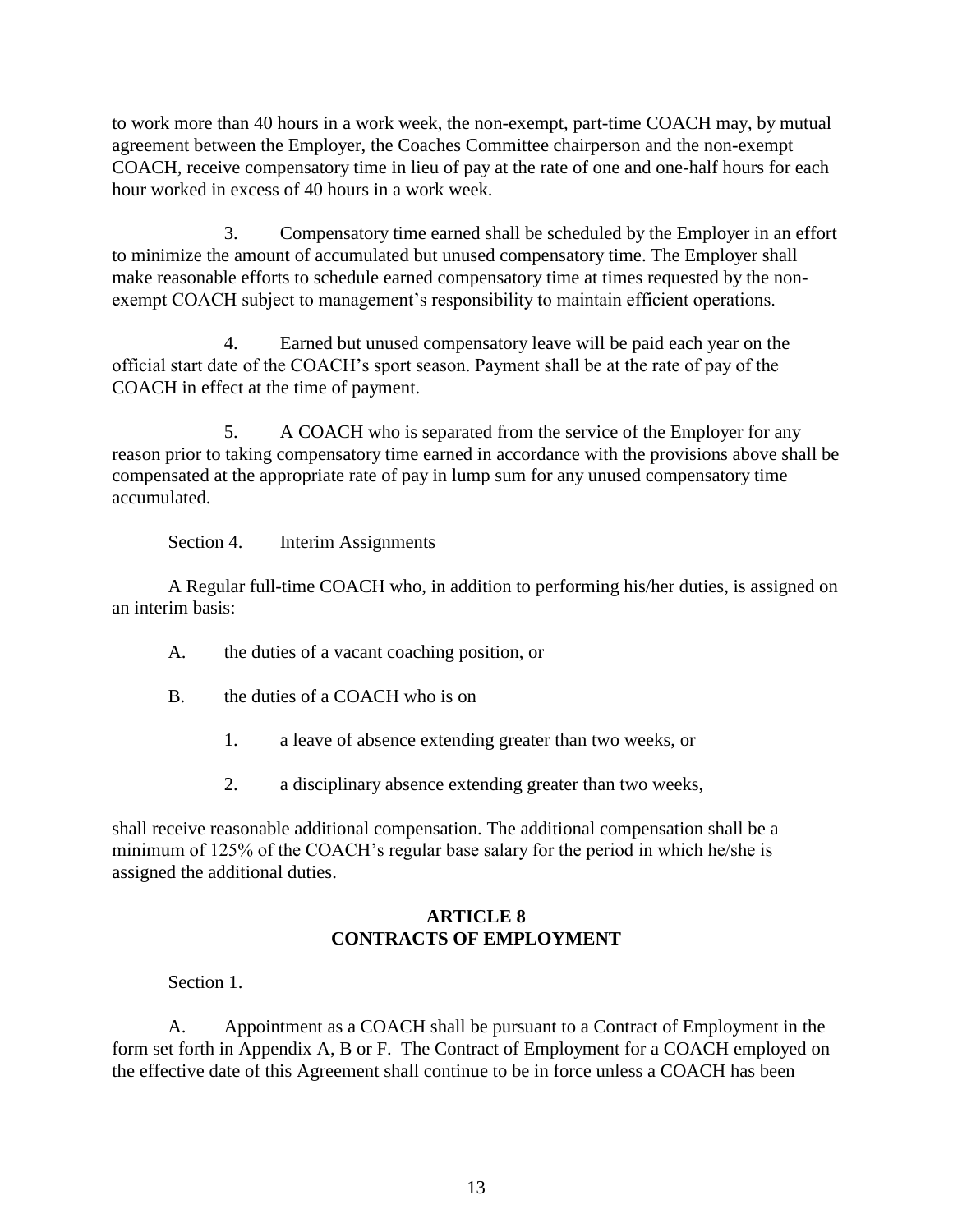notified prior to the effective date of this Agreement that his/her Contract of Employment will not be renewed or extended.

B. The suggested language for an extension or renewal, as appropriate, of an existing contract of employment is contained in Appendix D.

Section 2.

A. Decisions not to renew or extend the Contract of Employment for any COACH shall not be reviewable in any manner through the grievance and arbitration procedure.

B. If the President or his/her designee decides not to renew or extend the Contract of Employment of a Regular full-time or Regular part-time COACH, the President or his/her designee will, upon request of the Regular full-time or Regular part-time COACH, communicate, in writing, the reasons for such action to the Regular full-time or Regular part-time COACH. Neither the decision nor the reason(s) shall be reviewable in any manner through the grievance and arbitration procedure.

Section 3. Regular Full-Time Head COACHES

A. Appointment as a Regular full-time head COACH shall be pursuant to a Contract of Employment in the form set forth in Appendix A. The Contract of Employment for a Regular full-time head COACH will reflect a full 12-month period, e.g., July 1 – June 30.

B. During the first five (5) full consecutive years of employment as a Regular fulltime head COACH at his/her UNIVERSITY, the President or his/her designee may, in his/her sole discretion, set the duration of the Contract of Employment or any renewal thereof for up to a maximum of three (3) years. A Regular full-time head COACH whose Contract of Employment is not renewed as provided for above shall be ineligible for rehire in the same sport at his/her UNIVERSITY for two (2) years following the expiration of the Regular full-time head COACH'S Contract of Employment.

C. After completion of five (5) full consecutive years of employment as a Regular full-time head COACH at his/her UNIVERSITY, a Regular full-time head COACH shall receive a three (3) year ROLL-OVER CONTRACT OF EMPLOYMENT that may, at the sole discretion of the President or his/her designee, be extended annually one (1) additional year.

D. The President or his/her designee shall provide sixty (60) days' notice if the Contract of Employment of a Regular full-time head COACH shall not be renewed or extended. Failure to provide the required notice shall result in the extension of the Regular full-time head COACH'S Contract of Employment for one (1) additional year. Upon the expiration of the one (1) additional year, the Contract of Employment shall expire without any additional notice by the UNIVERSITY.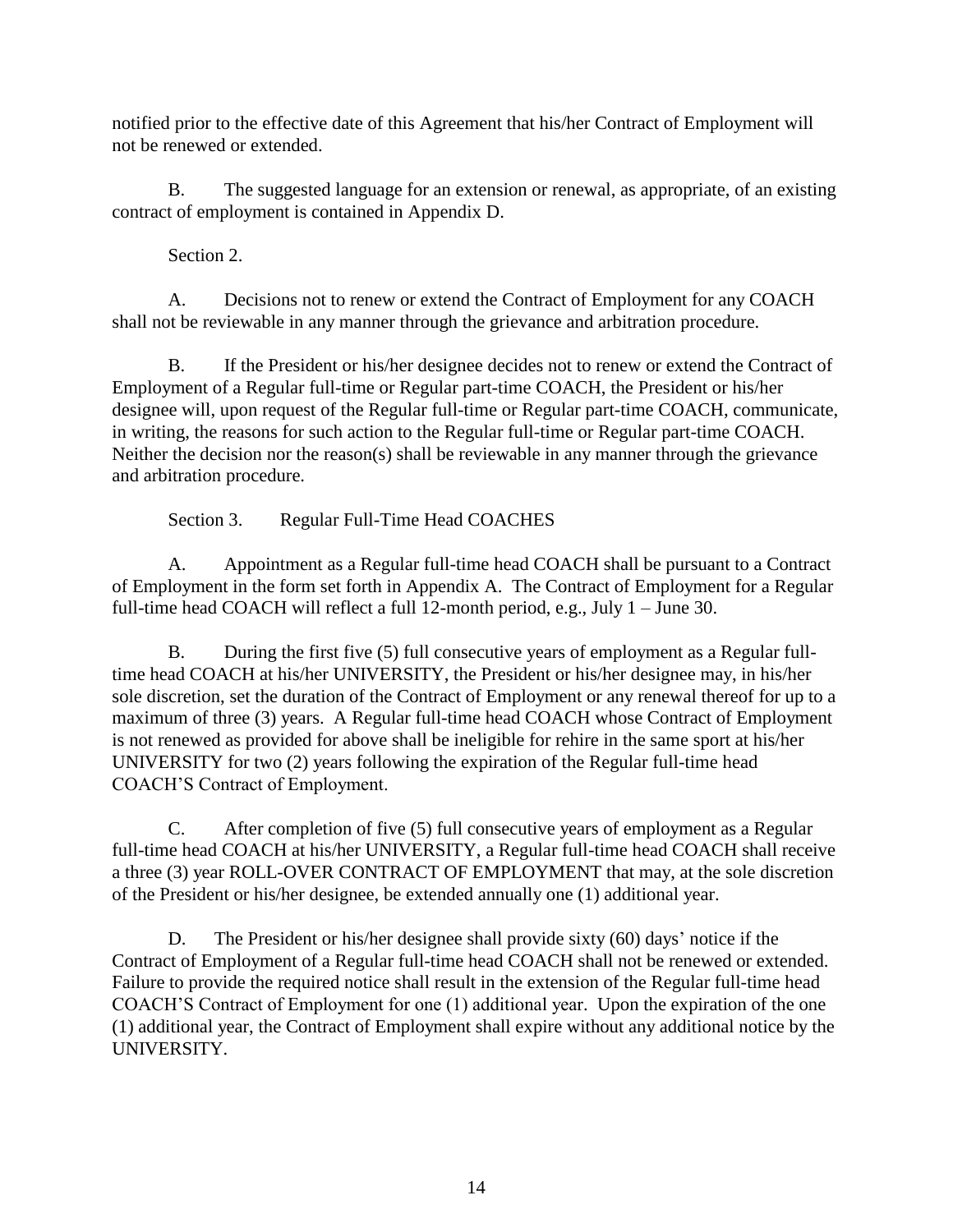Section 4. Regular Full-time Assistant COACHES

A. Appointment as a Regular full-time assistant COACH shall be pursuant to a Contract of Employment in the form set forth in Appendix B. The Contract of Employment for a Regular full-time assistant COACH will reflect a full 12-month period, e.g., July 1 – June 30.

 B. During the first five (5) full consecutive years of employment as a Regular fulltime assistant COACH at his/her UNIVERSITY, the President or his/her designee may, in his/her sole discretion, set the duration of the Contract of Employment or any renewal thereof for up to a maximum of two (2) years. A Regular full-time assistant COACH whose Contract of Employment is not renewed as provided for above shall be ineligible for rehire in the same sport at his/her UNIVERSITY for two (2) years following the expiration of the Regular full-time COACH'S Contract of Employment.

 C. After completion of five (5) full consecutive years of employment as a Regular full-time assistant COACH at his/her UNIVERSITY, a Regular full-time assistant COACH shall receive a two (2) year ROLL-OVER CONTRACT OF EMPLOYMENT that may, at the sole discretion of the President or his/her designee, be extended annually one (1) additional year.

 D. The President or his/her designee shall provide sixty (60) days' notice if the Contract of Employment of a Regular full-time assistant COACH shall not be renewed or extended. Failure to provide the required notice shall result in the extension of the Regular fulltime assistant COACH'S Contract of Employment for one (1) additional year. Upon the expiration of the one (1) additional year, the Contract of Employment shall expire without any additional notice by the UNIVERSITY.

Section 5. Regular Part-Time COACHES

A. Appointment as a Regular part-time COACH shall be pursuant to a Contract of Employment in the form set forth in Appendix A or B.

B. During the first five (5) full consecutive Contracts of Employment as a Regular part-time COACH at his/her UNIVERSITY, the President or his/her designee, may in his/her sole discretion, set the duration of the Contract of Employment or any renewal thereof up to a maximum of two (2) years. A Regular part-time COACH whose Contract of Employment is not renewed as provided for above shall be ineligible for rehire in the same sport at his/her UNIVERSITY for two (2) years following the expiration of the Regular part-time COACH'S Contract of Employment.

C. After completion of the fifth full consecutive Contract of Employment as a Regular part-time COACH at his/her UNIVERSITY, a Regular part-time COACH shall receive a two (2) year ROLL-OVER CONTRACT OF EMPLOYMENT that may, at the sole discretion of the President or his/her designee, be extended annually one (1) additional year.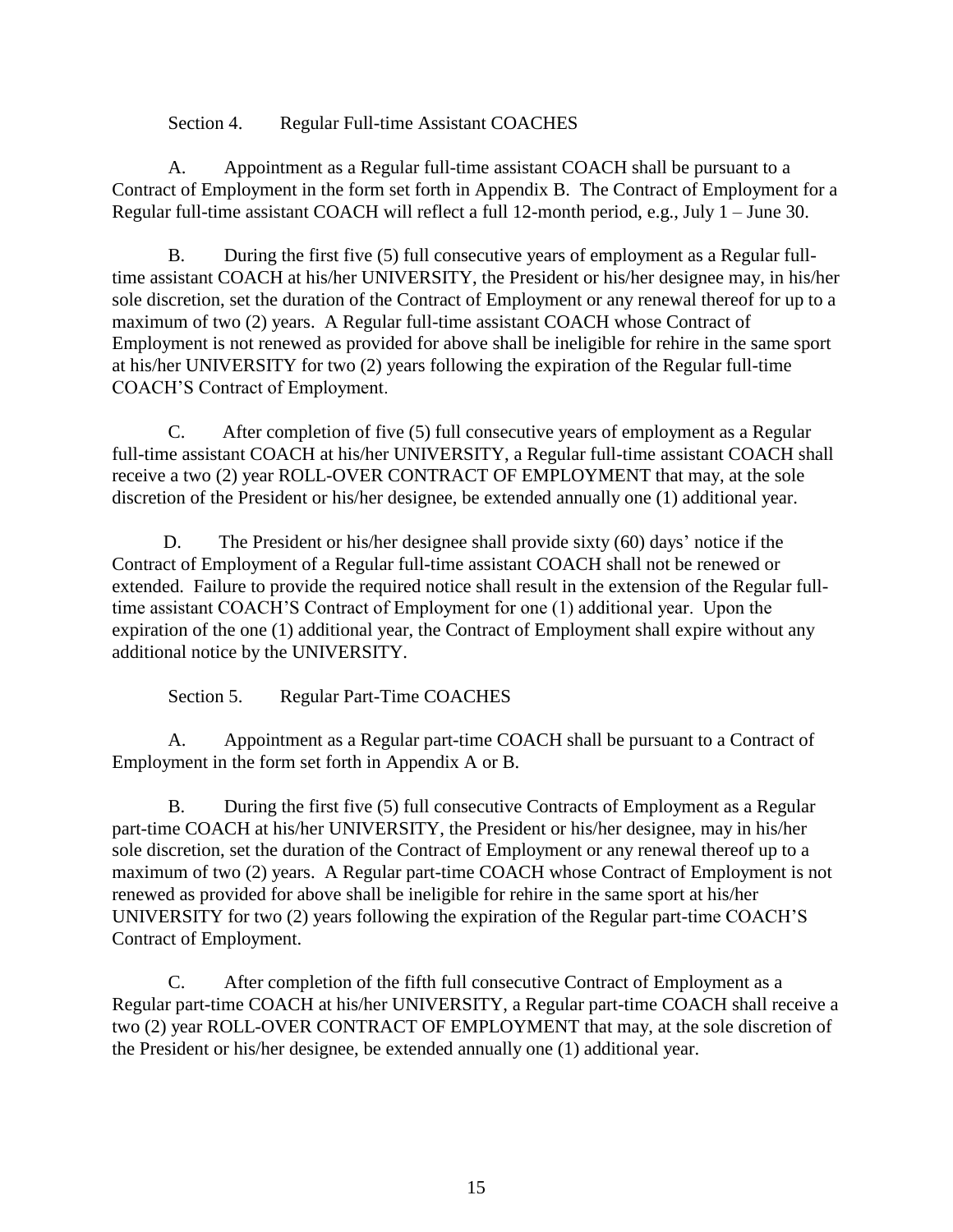D. The President or his/her designee shall provide sixty (60) days' notice if the Contract of Employment of a Regular part-time COACH shall not be renewed or extended. Failure to provide the required notice shall result in the extension of the Regular part-time COACH'S Contract of Employment for one (1) additional year. Upon expiration of the one (1) additional year, the Contract of Employment shall expire without any additional notice from the UNIVERSITY.

Section 6. Other Than Regular Full-Time and Part-Time COACHES

A. Appointment as other than a Regular full-time or Regular part-time COACH shall be pursuant to a Contract of Employment in the form set forth in Appendix F.

B. The President or his/her designee may, in his/her sole discretion, set the duration of a Contract of Employment or any renewal thereof for a maximum of up to two (2) years.

### Section 7.

A. When a UNIVERSITY is considering elimination of a sport from its athletic program, it will notify local APSCUF no later than ten (10) calendar days after the conclusion of the respective sport's PSAC championship competition. Such notice will be at least ninety (90) days prior to the effective date of the sport's elimination. The UNIVERSITY will extend to local APSCUF an opportunity to meet and discuss within thirty (30) days of the notice.

B. If a UNIVERSITY decides to eliminate a sport from the UNIVERSITY'S athletic program, the COACH will be reassigned and the compensation provisions will be honored for the term of the Contract of Employment or until the COACH is employed elsewhere.

Section 8. A President or his/her designee shall retain the right, at his/her sole discretion, to buy-out a Contract of Employment for any reason subject to the compensation and benefit obligations set forth in the Contract of Employment. Such a decision shall not be reviewable in any manner through the grievance and arbitration procedure.

Section 9. If a UNIVERSITY hires a part-time COACH as a Regular full-time COACH and such action results in a change in duties and responsibilities, he/she shall be required to complete five (5) full consecutive years of employment as provided in Sections 3.B or 4.B above. Time spent as a part-time COACH at the UNIVERSITY may, at the sole discretion of the President or his/her designee, be counted toward the requirement to complete five (5) full consecutive years of employment at the UNIVERSITY.

Section 10. COACHES who perform work on an interim basis shall have their time served in the interim position applied towards roll-over, if successfully hired into the interim position, or have the time served as an interim coach applied towards the COACH's previous position held if s/he returns immediately to that coaching position.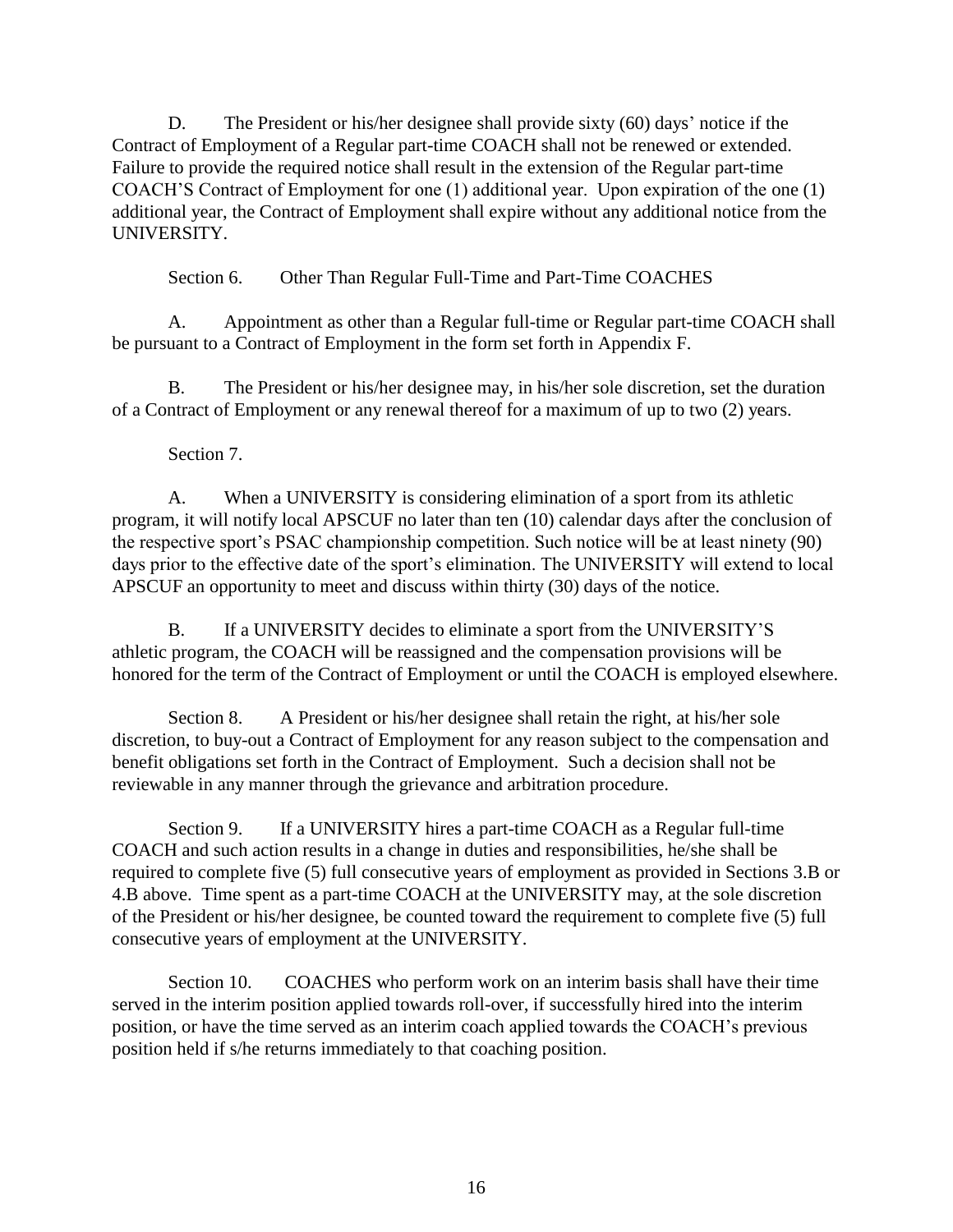Section 11. Any dispute between the COACH and the STATE SYSTEM/ UNIVERSITIES involving the interpretation or application of any provision of the COACH'S Contract of Employment will be subject to resolution through the grievance procedure set forth in Article 4 of this Agreement, except that a President's or his/her designee's decision not to renew, extend, or buy-out a Contract of Employment, shall not be subject to review in any manner through the grievance and arbitration procedure.

Section 12. Resignation

Any COACH who does not intend to return for the following sports year shall so notify the President or his/her designee at the earliest possible time, but not later than sixty (60) days prior to the resignation date.

Section 13. Notification

The President or his/her designee shall provide State APSCUF with a copy of any new contract of employment, letter advising a COACH that his/her contract of employment will be renewed or extended, letter advising a COACH that his/her contract of employment will not be renewed or extended, and letter of resignation submitted by a COACH. Such copies are for informational purposes and shall be mailed to State APSCUF on the day mailed or delivered to the COACH. Failure to provide such copies shall not adversely affect any action taken by the respective University.

### **ARTICLE 9 LEAVES OF ABSENCE**

Section 1. Sick Leave

A. Accrual

1. Eligible Regular full-time COACHES (for purposes of this Section "coaches") shall accrue sick leave at the rate of fifteen (15) days for each 47-week service period.

2. Eligible Regular part-time COACHES (for purposes of this Section "coaches") shall accrue sick leave on a pro-rated basis.

3. Sick leave shall be cumulative from year to year up to a maximum of 300 days. There shall be no compensation for unused sick leave upon separation or if a Contract of Employment is not renewed.

4. The provisions of this Section shall not preclude the granting of additional sick leave by administrative action.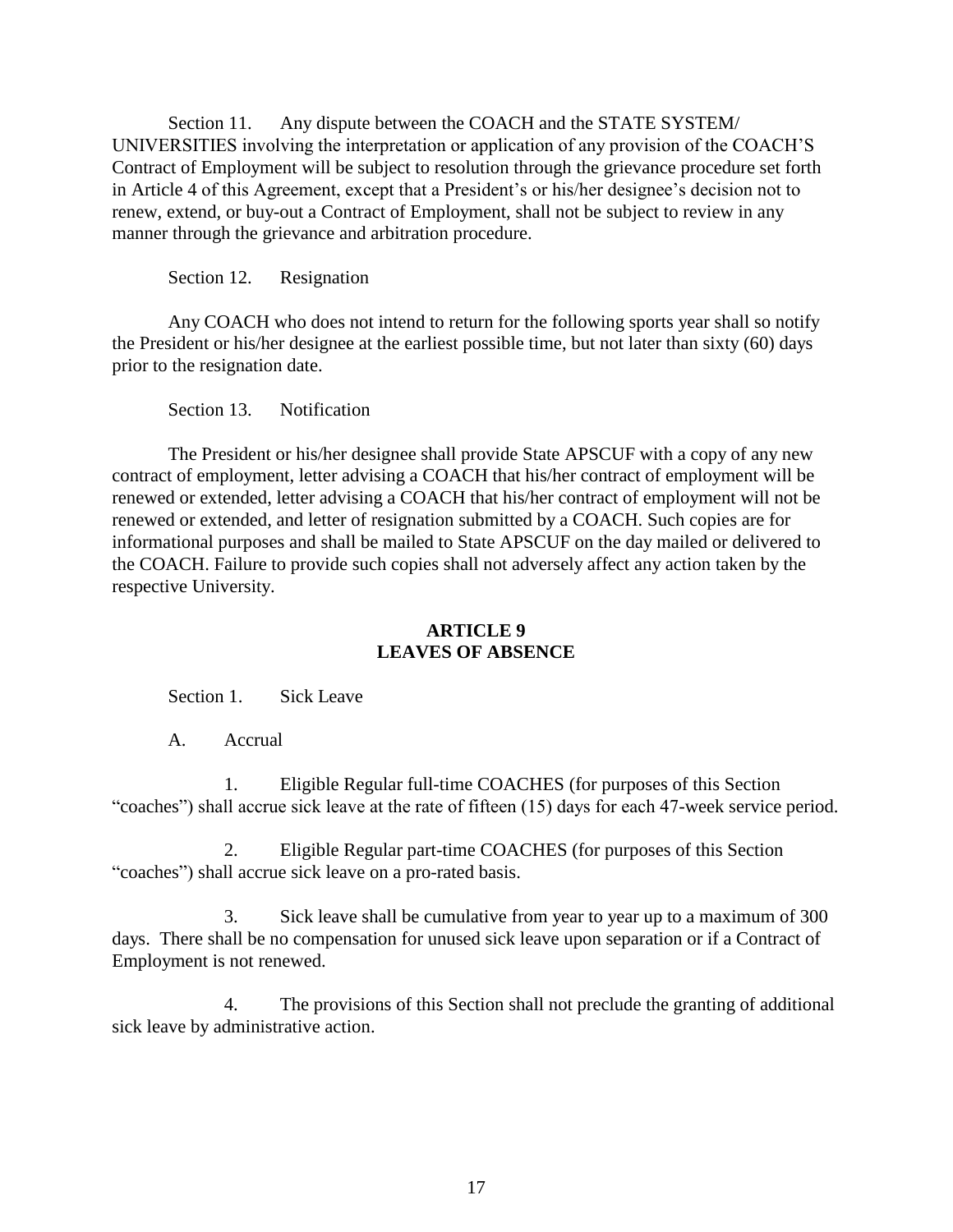B. Usage

1. Assistant coaches shall submit written or electronic requests for sick leave in advance, to the extent possible, to the head coach.

2. Head coaches shall submit written or electronic requests for sick leave in advance, to the extent possible, to the Athletic Director.

3. Sick leave shall be granted and charged for each day of absence when a coach is scheduled to work, provided that no coach shall be charged more than five (5) days of sick leave for a week and no more than seven and one-half (7½) hours of sick leave per day.

4. No sick leave shall be used if the reason for the requested sick leave is an accidental injury that occurred while an eligible coach was engaged in remunerative work unrelated to UNIVERSITY duties.

5. A physician's statement may be required for absences of three (3) or more consecutive days because of illness or where management has reason to believe sick leave is being abused.

6. Where sickness in the immediate family requires an eligible COACH's absence from work, a COACH may use not more than five (5) days of sick leave in each Contract of Employment year. Immediate family, for purposes of this paragraph, is defined as the following persons: husband, wife, domestic partner, child, step-child, parent, brother or sister of the COACH or child of a COACH'S domestic partner. The UNIVERSITY may require proof of such family sickness in accordance with paragraph B.5 above.

7. An eligible COACH may use up to five (5) days of sick leave for the death of a spouse, domestic partner, parent, step-parent, child, or step-child and up to three (3) days of sick leave for the death of a brother, sister, grandparent, step-grandparent, grandchild, stepgrandchild, brother-in-law or sister-in-law, son-in-law or daughter-in-law, parent-in-law, grandparent-in-law, aunt, uncle, or any relative residing in the COACH'S household.

C. Sick Leave Bank

The parties agree that COACHES who earn sick leave may participate in the APSCUF faculty sick leave bank.

1. All Regular full-time COACHES who have earned a minimum of fifty (50) days of sick leave shall be required to contribute one (1) day of sick leave each year to the sick leave bank. Should the sick leave bank be depleted, COACHES may contribute unused sick leave on a voluntary basis.

2. An eligible COACH who has exhausted all accumulated, paid leave and personal days may submit a request to local APSCUF to use days from the sick leave bank.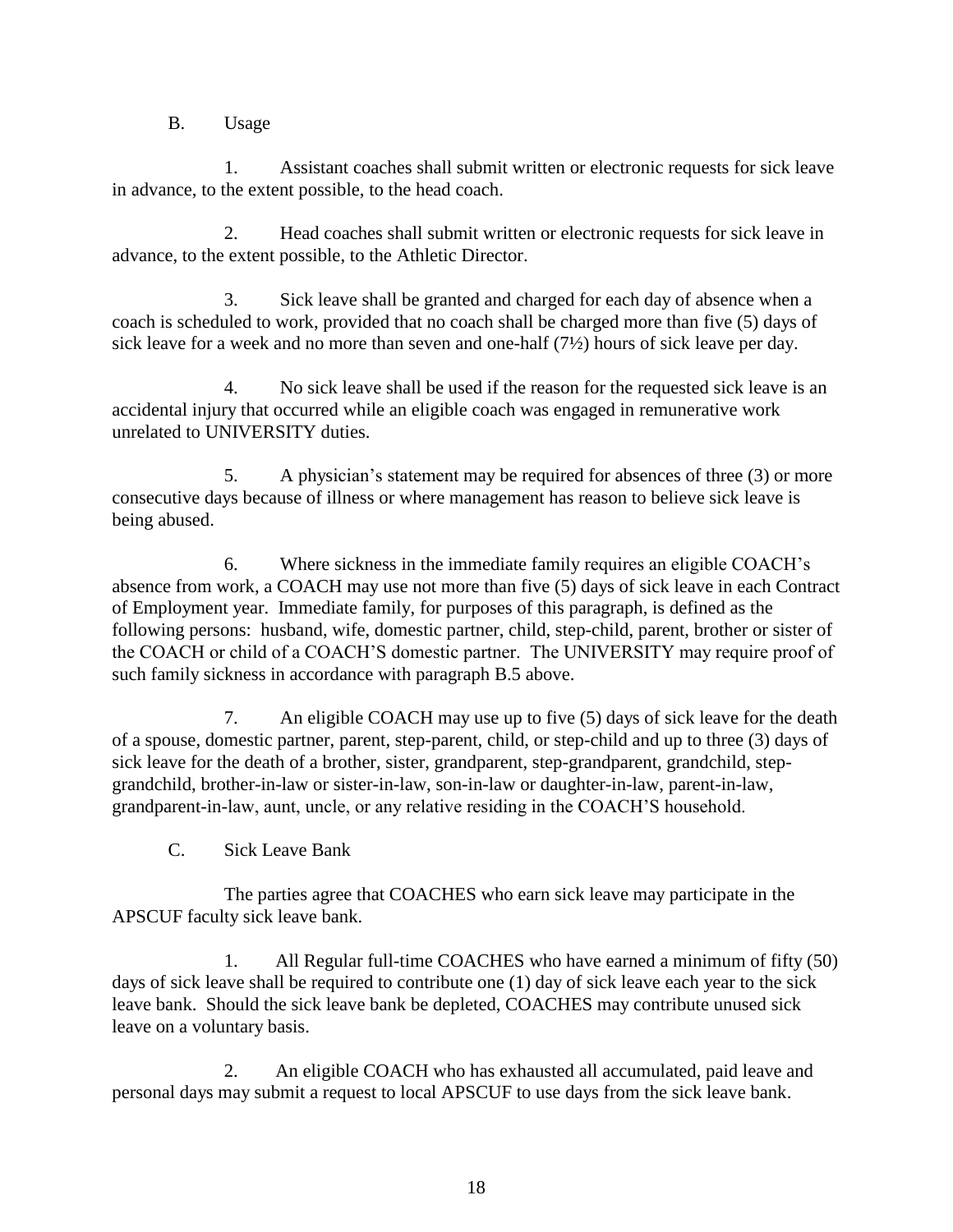3. The sick leave bank will be administered by local APSCUF.

4. Local APSCUF shall notify the University of any COACH who has received approval to withdraw paid sick leave from the bank and the number of days approved. Local APSCUF shall provide the University with a report of all sick leave bank activity at the end of each academic year.

D. Payment for Sick Leave on Retirement

1. A COACH who retires shall be paid for his/her unused sick leave in accordance with the schedule below if they retire in accordance with the conditions in subsection 2:

| <b>Days Accumulated</b> | <b>Days Paid</b> |  |
|-------------------------|------------------|--|
| 10 to 74 days           | 10               |  |
| 75 to 149 days          | 20               |  |
| 150 to 224 days         | 30               |  |
| 225 to 299 days         | 40               |  |
| 300 and over            | 50               |  |

2. Eligibility for payment under subsection 1 above shall be as follows:

a. Retirement at age sixty (60) or above with five (5) years of COMMONWEALTH/STATE SYSTEM service as a COACH.

b. Disability retirement under the State Employees' Retirement System, or the Public School Employees' Retirement System. For purposes of this subsection, a retirement under the Alternative Retirement Plan shall be considered disability retirement if the retiree meets the standards used by the State Employees' Retirement System in accordance with the procedures provided for in Appendix C.

c. Retirement under age sixty (60) with at least twenty-five (25) years of COMMONWEALTH/STATE SYSTEM service. The twenty-five (25) years of service need not all be as a COACH but may include periods of COMMONWEALTH/STATE SYSTEM service in other than coaching positions.

3. A COACH shall not be paid for part days of accumulated sick leave.

4. If a COACH dies while in active service, unused sick leave shall be paid in accordance with Section 1.D.1 above to the designated beneficiaries of the deceased COACH provided that the COACH would have been eligible under Section 1.D.2. above or the COACH had seven (7) full years of COMMONWEALTH/STATE SYSTEM service. In the event of a work-related death, fifty (50) days of unused sick leave shall be paid to the designated beneficiaries, regardless of the age or number of years of service of the COACH.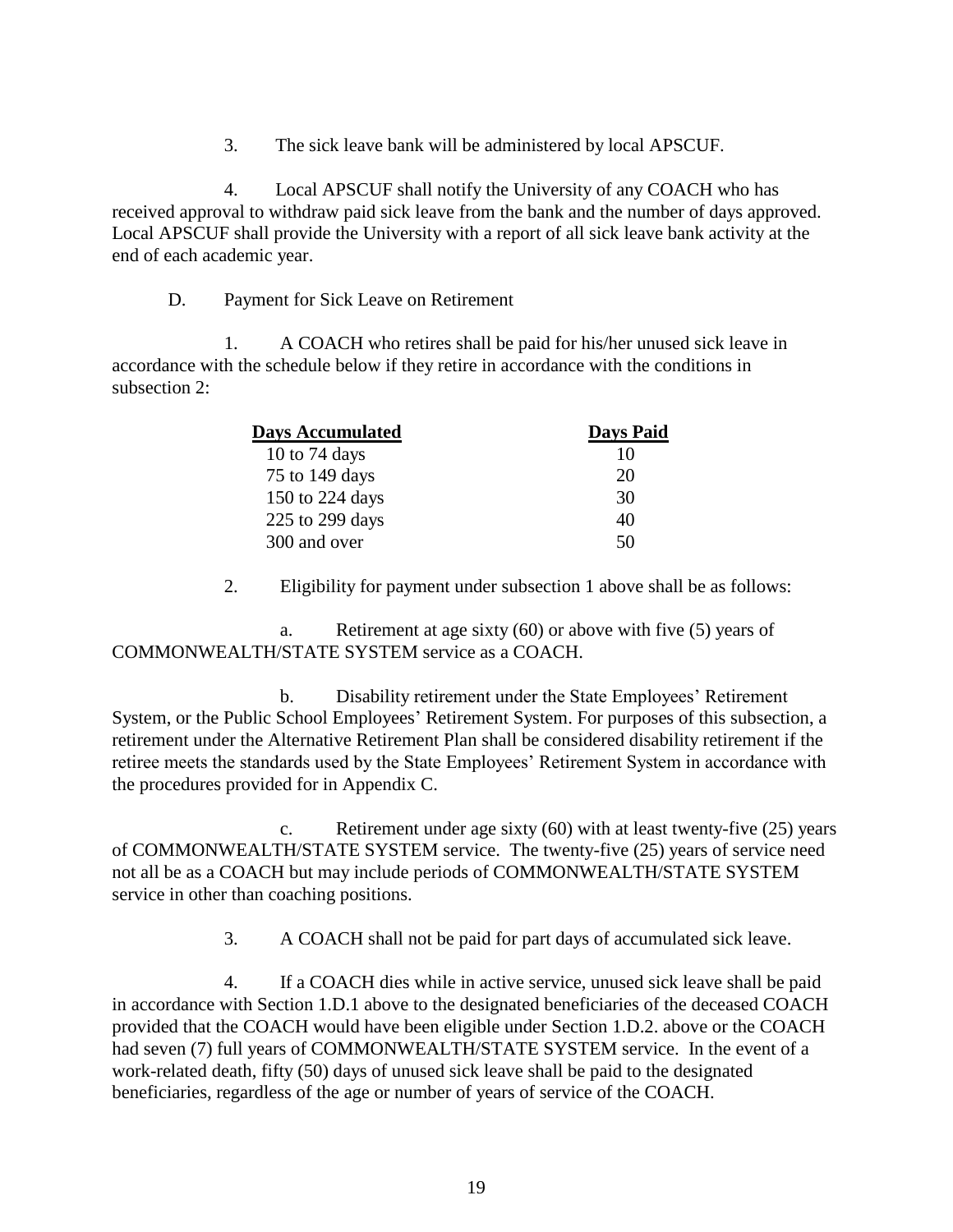5. No payment shall be construed to add to the credited service of the retiring COACH or to the retirement covered compensation of the member.

6. Payment for unused sick leave as provided in this Section shall be at the rate of pay of the COACH on the date of retirement.

Section 2. Extended Medical Absences Without Pay

A. A Regular full-time COACH shall be granted, upon written request, extended leave without pay for illness for a period of at least two (2) consecutive weeks, but not more than six (6) months. A Regular part-time COACH shall be entitled to extended leave without pay for illness on a pro-rata basis. The request shall be submitted to the Athletic Director in advance of the leave, if circumstances permit and include proof of illness in the form of a physician's certificate that shall state a prognosis and an expected date of return. Upon request of the COACH, an extension of up to an additional six (6) months of leave without pay for illness shall be granted, provided the COACH provides proof of continuing illness or disability in the form of a doctor's certificate that shall state a prognosis and an expected date of return. This extension shall be without employer-subsidized benefits.

B. The leave without pay may continue beyond the expiration date of the Regular full-time and Regular part-time COACH'S Contract of Employment up to the time limits provided for in paragraph 2.A above.

C. It is understood that the provisions of this Section are consistent with the Family and Medical Leave Act of 1993, 29 USC Section 2601 et seq, and that leave granted under this Section shall be designated as leave under the provisions of the Family and Medical Leave Act.

Section 3. Civil Leave

A. COACHES who have not volunteered for jury duty and are called for jury duty or are not a party in a civil or criminal court proceeding but are subpoenaed as a witness to attend such a court proceeding shall continue to receive their rate of pay, as defined in the Contract of Employment, while attending court. Evidence of such duty in the form of a subpoena or other written notification shall be presented to the immediate supervisor as far in advance as practicable.

B. COACHES who are subpoenaed as witnesses or who are named parties in the following administrative hearings shall continue to receive their rate of pay, as defined in the Contract of Employment, while attending such hearings: Unemployment Compensation Board of Review Referee, Workers' Compensation Judge, Workers' Compensation Appeal Board, State Civil Service Commission, and Pennsylvania Human Relations Commission.

Evidence of such duty in the form of a subpoena or other written notification shall be presented to the immediate supervisor as far in advance as practicable.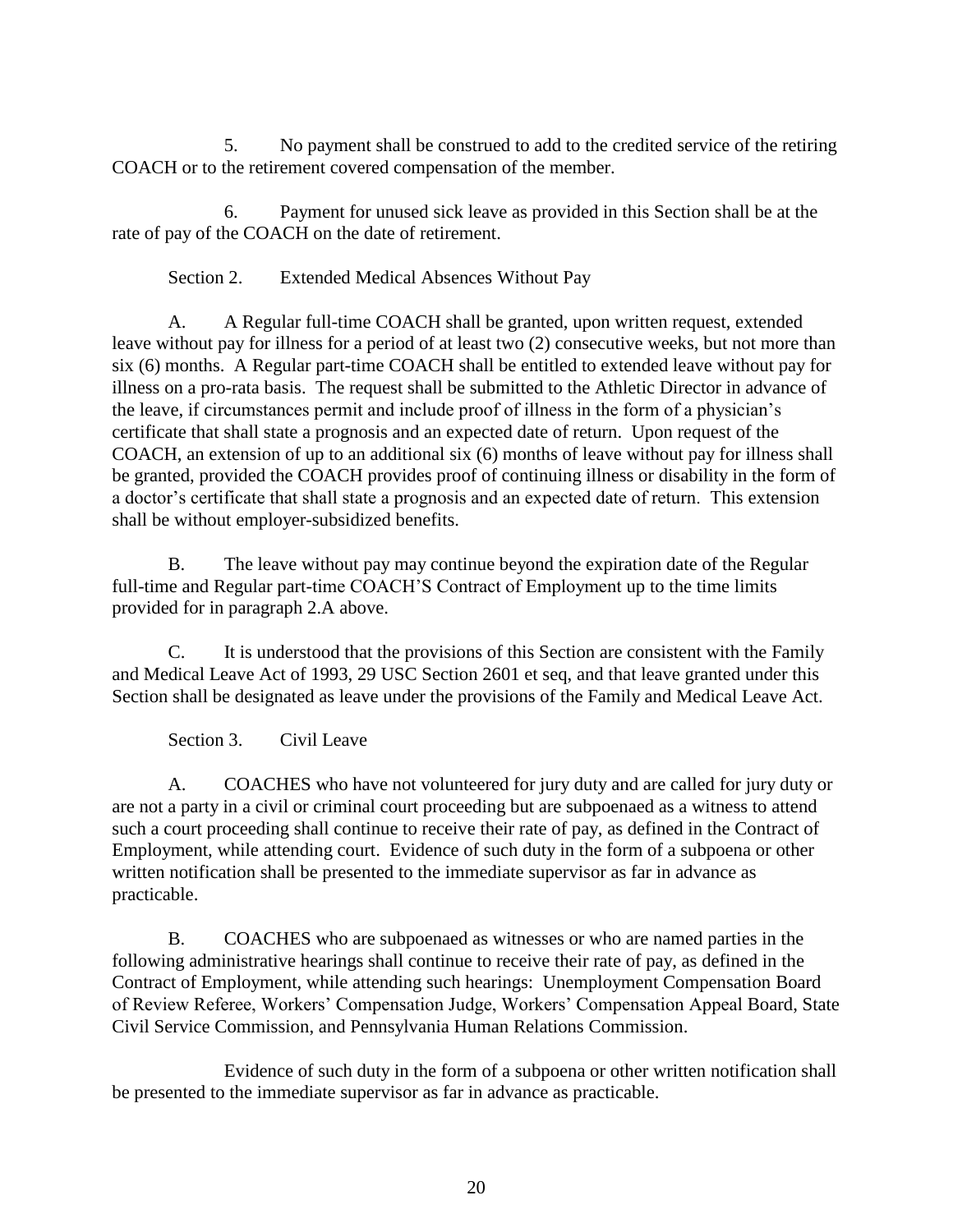C. The term "court" as used in this Section is intended to mean only the following courts: Minor Judiciary Court, Court of Common Pleas, Commonwealth Court, and the United States District Court.

D. COACHES, while performing firefighting duties, civil air patrol activities or civil defense rescue work during a fire, flood, hurricane or other disaster, may be granted leave with pay.

E. Volunteer participation in firefighting activities, emergency medical technician activities, civil air patrol activities, or civil defense rescue work shall require the prior approval of the President or his/her designee. COACHES absent from work for reasons under paragraph 3.D of this Section shall be required to obtain a written statement from the fire company, forest unit, emergency management agency or other organization with which he/she served, certifying as to his/her activities during the period of absence.

Section 4. Parental Leave Without Pay

A. Regular full-time and Regular part-time COACHES (for purposes of this Section – "coach") who become parents through childbirth or formal adoption or placement of a child with a coach for foster care shall be granted parental leave without pay with benefits. The leave entitlement for Regular full-time coaches shall be six (6) months, which may extend the expiration date of the Contract of Employment. Leave entitlement for Regular part-time COACHES shall be pro-rated.

B. A coach shall submit notification to the immediate supervisor stating the anticipated duration of the leave at least two (2) weeks in advance, if circumstances permit. Such leave shall be granted for a period of time not to exceed six (6) months. Upon the request of the coach and at the discretion of the President or his/her designee, parental leave may be used on an intermittent or reduced-time basis at any time before the parental leave without pay entitlement expires. At the discretion of the President or his/her designee, at the end of the initial six-month parental leave without pay entitlement, an extension of parental leave without pay without benefits may be granted. In no case shall the total amount of leave exceed twelve (12) months. No unpaid parental leave shall be granted beyond one (1) year from the date of birth, of assuming custody of an adopted child, or of placement of a foster child.

C. In no case shall a pregnant coach be required to leave prior to childbirth unless she can no longer satisfactorily perform the duties of her position.

D. While a coach is on parental leave, the duties of the position shall either be performed by remaining staff and the position kept vacant, or they shall be performed by a substitute employee.

E. It is understood by both parties that the provisions of this Section are consistent with the Family and Medical Leave Act of 1993, 29 USC Section 2601 et seq, and that leave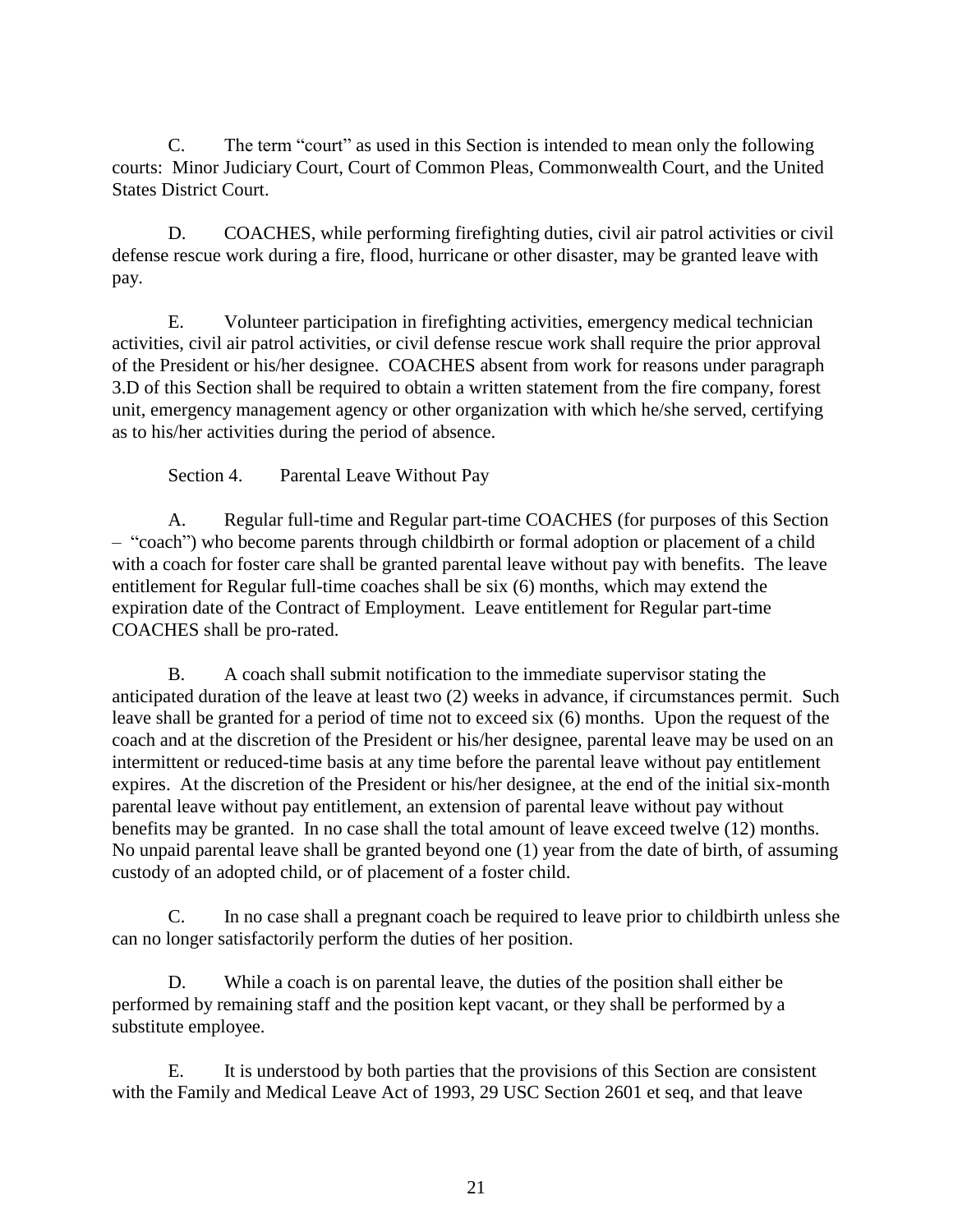granted under this Section shall be designated as leave under the provisions of the Family and Medical Leave Act.

Section 5. Family Care Leave

A. After completing one year of service, COACHES who are otherwise eligible for Family and Medical Leave absence shall be granted, upon written request, up to twelve (12) weeks of leave without pay with benefits in a calendar year for the purpose of attending to the medical needs of a spouse, domestic partner, parent, son or daughter, or child of a COACH'S domestic partner, or other person qualifying as a dependent who has a serious health condition as defined by the Family and Medical Leave Act of 1993. Leave entitlement for Regular part-time COACHES shall be pro-rated.

Leave for this purpose may be taken one (1) day at a time if necessary. Leave shall be approved for less than one (1) day at a time when medically necessary due to a serious health condition as defined in the Family and Medical Leave Act of 1993.

The request, which shall be submitted at least two (2) weeks in advance if circumstances permit, must include documentation supporting the need for family care leave.

B. Employer-paid coverage for life insurance, hospital and medical insurance, and supplemental benefits as provided in Articles 11 and 12 will continue for the period of time the COACH is on family care leave under paragraph 5.A above.

C. The twelve (12) week entitlement under paragraph 5.A above may not be extended.

D. COACHES shall have the right to return to the same position held before going on family care leave.

E. For the purpose of this Section, "parent" shall be defined as the biological parent of the COACH or an individual who stood in loco parentis to a COACH when the COACH was a child.

For the purpose of this Section, "son or daughter" shall be defined as a biological, adopted, foster child, step-child, legal ward, or a child of a person standing in loco parentis who is: under eighteen (18) years of age; or eighteen (18) years of age or older and incapable of selfcare because of a mental or physical disability.

F. The calendar year shall be defined as beginning with the COACH'S first full pay period commencing on or after January 1 and continuing through the end of the COACH'S pay period that includes December 31.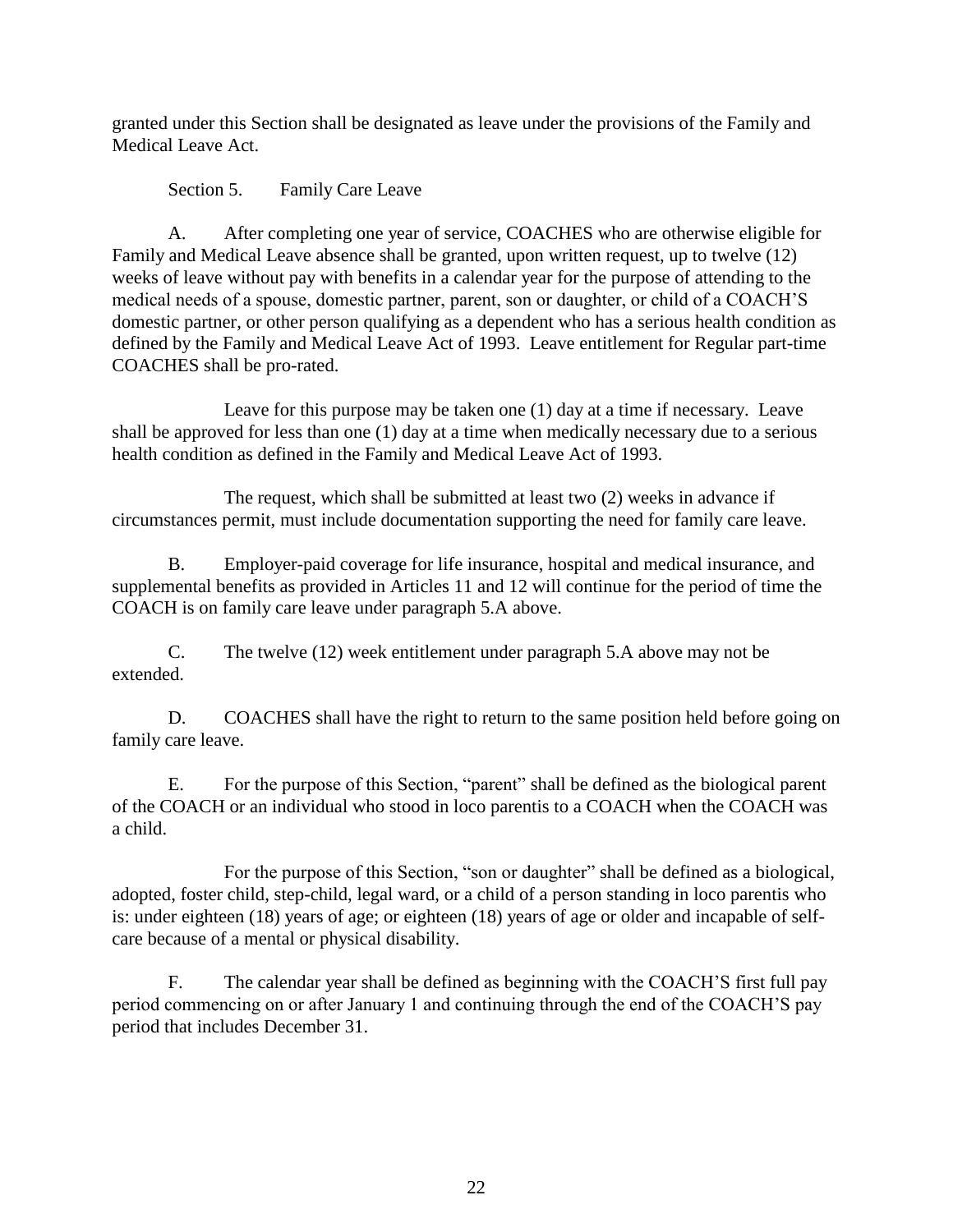G. Any eligible COACH who is on family care leave may use personal leave, earned unused compensatory leave and/or paid sick leave, where appropriate, as part of their family care leave. All other periods of leave related to family care leave shall be leave without pay.

H. It is understood by both parties that the provisions of this Article are consistent with the Family and Medical Leave Act of 1993, 29 USC Section 2601 et seq, and that leave granted under this Section shall be designated as leave under the provisions of the Family and Medical Leave Act.

Section 6. Work-Related Injury Leave

A. A COACH who sustains a work-related injury as the result of which the COACH is disabled, if so determined by a decision issued under the operation of the Workers' Compensation Insurance program, shall be entitled to work-related disability leave. Workrelated disability leave is a leave of absence for which the COACH will be paid full pay reduced by an amount that yields a net pay, including Workers' Compensation and Social Security Disability Benefits, that is equal to the COACH'S net pay immediately prior to the injury. Net pay prior to injury is defined as gross base pay minus federal, state, and local withholding and Social Security and retirement contributions. Work-related disability leave shall be payable for an aggregate of twelve (12) months or for the duration of the disability, whichever is the lesser. In no case, however, will the aggregate of twelve (12) months extend beyond three (3) years from the date the injury occurred.

B. There shall be no reduction in credited service under the State Employees' Retirement Code during the period of time that the COACH is on work-related disability leave.

C. A COACH who qualifies for work-related disability leave shall not be entitled to use sick leave during the period of eligibility. If the disability continues, sick leave accumulation may be taken at the expiration of the eligibility period to the extent of such accumulation. Sick leave shall be earned on thirty-four percent (34%) of the work-related disability leave hours used.

D. A COACH is required to refund to the Employer the amount of the overpayment of pay if an overpayment results because a claim denial is issued under the operation of the Workers' Compensation Insurance program. In no case shall a COACH be entitled to full pay and Workers' Compensation and/or Social Security for the period of eligibility. The Employer shall recover any amount in excess of the COACH'S work-related disability leave amount. Failure to apply for or report Social Security or other applicable disability benefits to the Employer will result in the termination of work-related disability leave.

E. Employer-paid coverage for hospital and medical insurance and life insurance as provided in Articles 11 and 12 will continue for the period of time that the COACH is on workrelated disability leave under paragraph 6.A above.

F. A COACH has the right to return to the same position held before being disabled, for a period of up to three (3) years from the date the injury occurred, provided the COACH is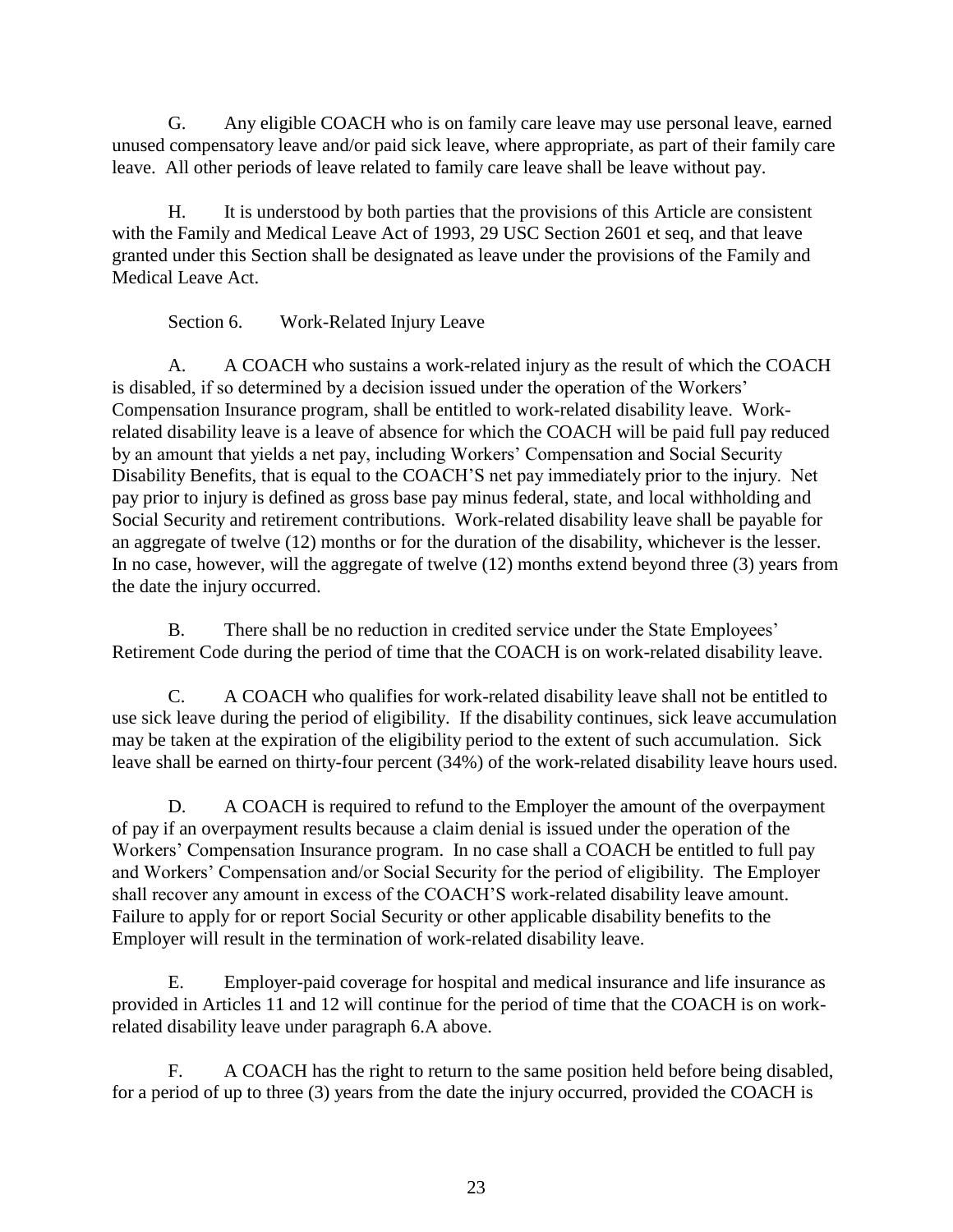fully capable of performing the duties of that position. This guarantee expires if the disability ceases prior to the expiration of the three (3) year period and the COACH does not return to work immediately; or if the COACH retires or otherwise terminates employment. During this period of time between the end of the work-related disability leave and the end of the guarantee in this paragraph, the COACH will be on leave without pay unless the COACH is using sick leave in accordance with 6.C above.

G. The compensation for disability retirement shall be in accordance with applicable law.

H. A COACH who sustains a work-related injury during the period of this Agreement, if so determined by a decision issued under the operation of the Workers' Compensation Insurance program, may be absent from work with pay on ten (10) occasions without use of sick leave for the purpose of continued medical treatment of the work-related injury for a period of three (3) years from the date the injury occurred. Each absence shall not exceed one work day or the minimum amount of time necessary to obtain the medical treatment, whichever is less, and must be substantiated by a doctor's certificate verifying that the medical services were necessary and related to the work injury. COACHES shall make reasonable efforts to schedule medical appointments during non-work hours. Verification of the length of the medical appointment may be required. This paragraph is not applicable to any absence for which Workers' Compensation is payable.

Section 7. Holidays

A. The provisions of this Section apply only to Regular full-time and Regular parttime COACHES.

B. The following days shall be recognized as major holidays:

- 1. New Year's Day
- 2. Martin Luther King, Jr.'s Birthday
- 3. Memorial Day
- 4. Independence Day
- 5. Labor Day
- 6. Thanksgiving Day
- 7. Christmas Day

C. The following days shall be recognized as minor holidays and shall be scheduled by the President or his/her designee. At the request of local APSCUF, the President or his/her designee shall meet and discuss concerning the matter of rescheduling minor holidays:

- 1. Presidents' Day
- 2. Columbus Day
- 3. Veterans' Day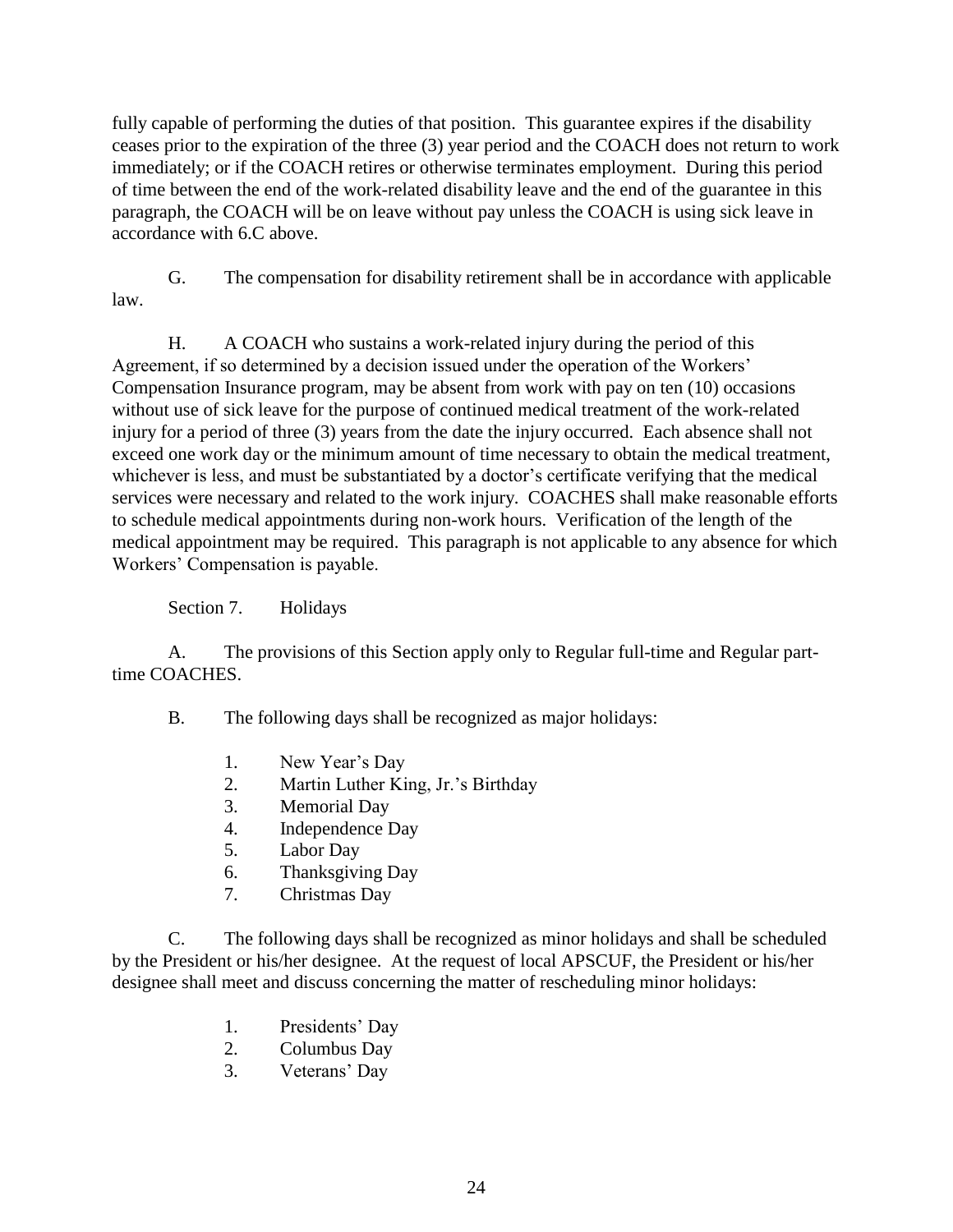D. Monday shall be recognized as a holiday for all holidays occurring on a Sunday, and Friday for all holidays occurring on a Saturday.

E. A Regular full-time and a Regular part-time COACH shall continue to receive his/her rate of pay as defined in the Contract of Employment for any holiday listed above provided he/she was scheduled to work on that day and was in active pay status on the day before and the day immediately subsequent to the holiday.

F. A Regular full-time and a Regular part-time COACH shall earn a minor holiday provided he/she was scheduled to work the actual day a minor holiday is celebrated and was in active pay status on the day before and the day immediately subsequent to the holiday.

G. A Regular full-time and a Regular part-time COACH who is required to work on a holiday shall be permitted to reschedule the holiday subject to the UNIVERSITY's responsibility to maintain efficient operations.

H. If a holiday is observed while a Regular full-time or Regular part-time COACH is on sick leave or other paid leave status, the COACH will receive pay for the holiday and the day will not be charged to sick leave, or other paid leave status.

Section 8. Childrearing Leave

Regular full-time and Regular part-time COACHES may be granted leave without pay, without benefits, at the sole discretion of the President or his/her designee for the purpose of childrearing, for a period not to exceed two (2) years, which may be extended by the President or his/her designee for an additional two (2) year period. The UNIVERSITY may hire a temporary COACH for the length of the leave of absence, and the Contract of Employment for such temporary COACH shall not be subject to the provisions of Article 8.

Section 9. Miscellaneous Leaves Without Pay

 A Regular full-time and a Regular part-time COACH may be granted a leave without pay at the sole discretion of the President or his/her designee, such discretion shall not be reviewable in any manner through the grievance and arbitration procedure.

Section 10. Out-Service Training

A. Regular full-time and Regular part-time COACHES may, with the prior written approval of the President or his/her designee, participate in out-service training consistent with the provisions of Management Directive 505.7, as amended during the term of this Agreement.

B. Allowance for travel expenses in accordance with Article 16, TRAVEL EXPENSES, may be granted to COACHES on such leave, subject to the availability of funds and to STATE SYSTEM/UNIVERSITY regulations.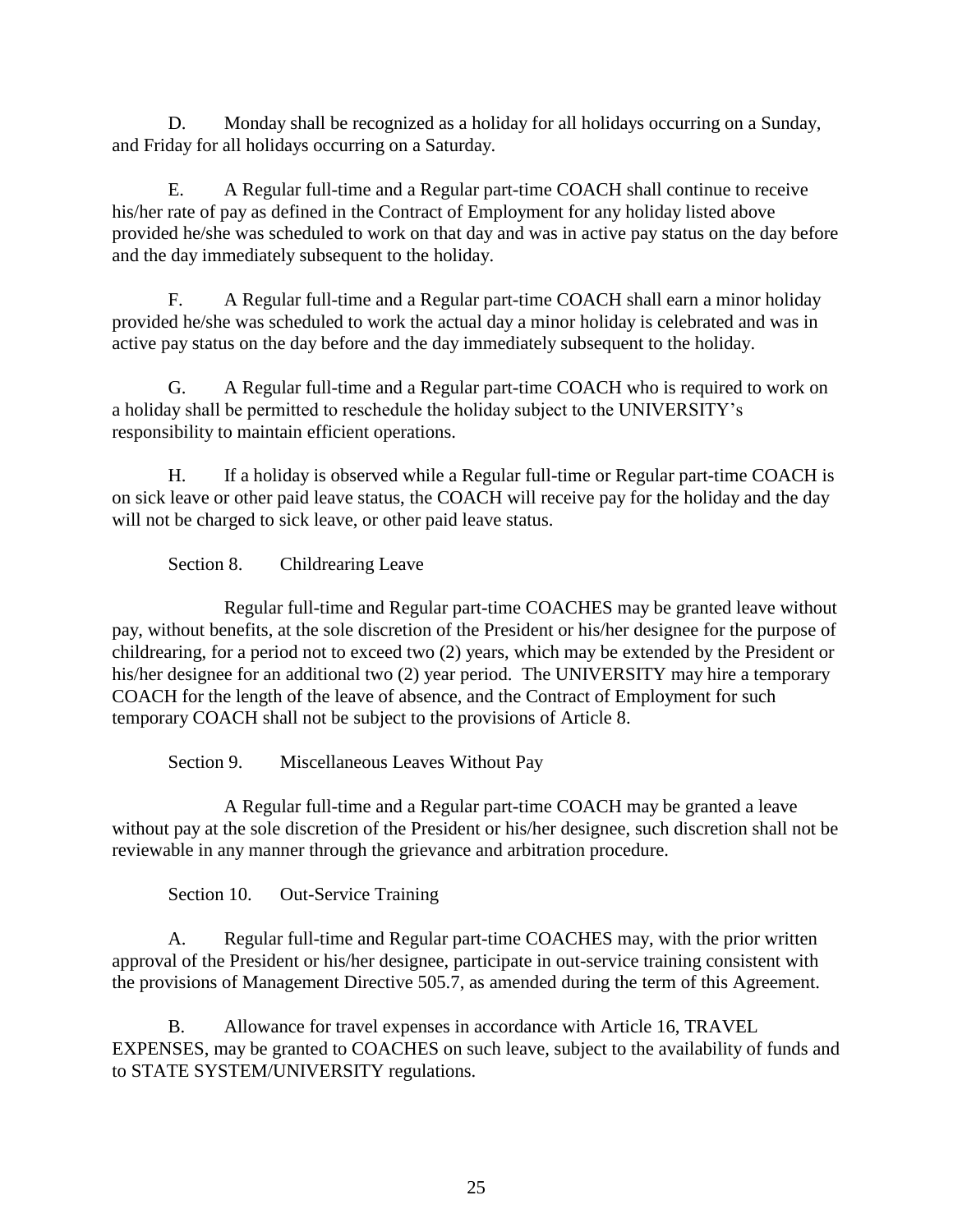Section 11. Military Leave

COACHES shall be eligible for military leave in accordance with all applicable laws and, at the COACH'S request, may use accumulated personal leave for military service.

Section 12. Personal Leave

A. Regular full-time COACHES shall be eligible for two (2) personal days per service period.

B. One (1) personal day shall be earned in each first half of the service period. Eligible COACHES must have thirty (30) days service in compensable pay status in each half of the service period to earn the personal leave entitlement under Section 12.A above.

C. Personal leave shall be scheduled and granted for periods of time requested by an eligible COACH and within an eligible COACH'S service period subject to management's responsibility to maintain efficient operations. If the nature of the work makes it necessary to limit the number on personal leave, the COACH with the highest total years of service at the UNIVERSITY shall be given his/her choice of personal leave in the event of a conflict in selection.

D. Personal leave to which an eligible COACH may become entitled shall be granted before it is earned subject to management's responsibility to maintain efficient operations. An eligible COACH who is permitted to anticipate such leave and who subsequently terminates employment shall reimburse the UNIVERSITY for those days of personal leave taken but not earned.

E. An eligible COACH who becomes ill while on personal leave will not be charged personal leave for the period of illness provided he/she furnishes satisfactory proof of such illness upon his/her return to work.

### **ARTICLE 10 COMPENSATION**

Section 1.

A. The salary and the duties and responsibilities for each COACH who has a Contract of Employment as of the effective date of this Agreement shall not change during the Contract of Employment, unless otherwise provided herein.

B. The salary to be paid each COACH, the sport or sports at the UNIVERSITY for which the COACH will be responsible, and his/her duties and responsibilities will be determined by individual negotiations between the UNIVERSITY President, or his/her designee, and the COACH at the time of appointment or as duties and responsibilities change.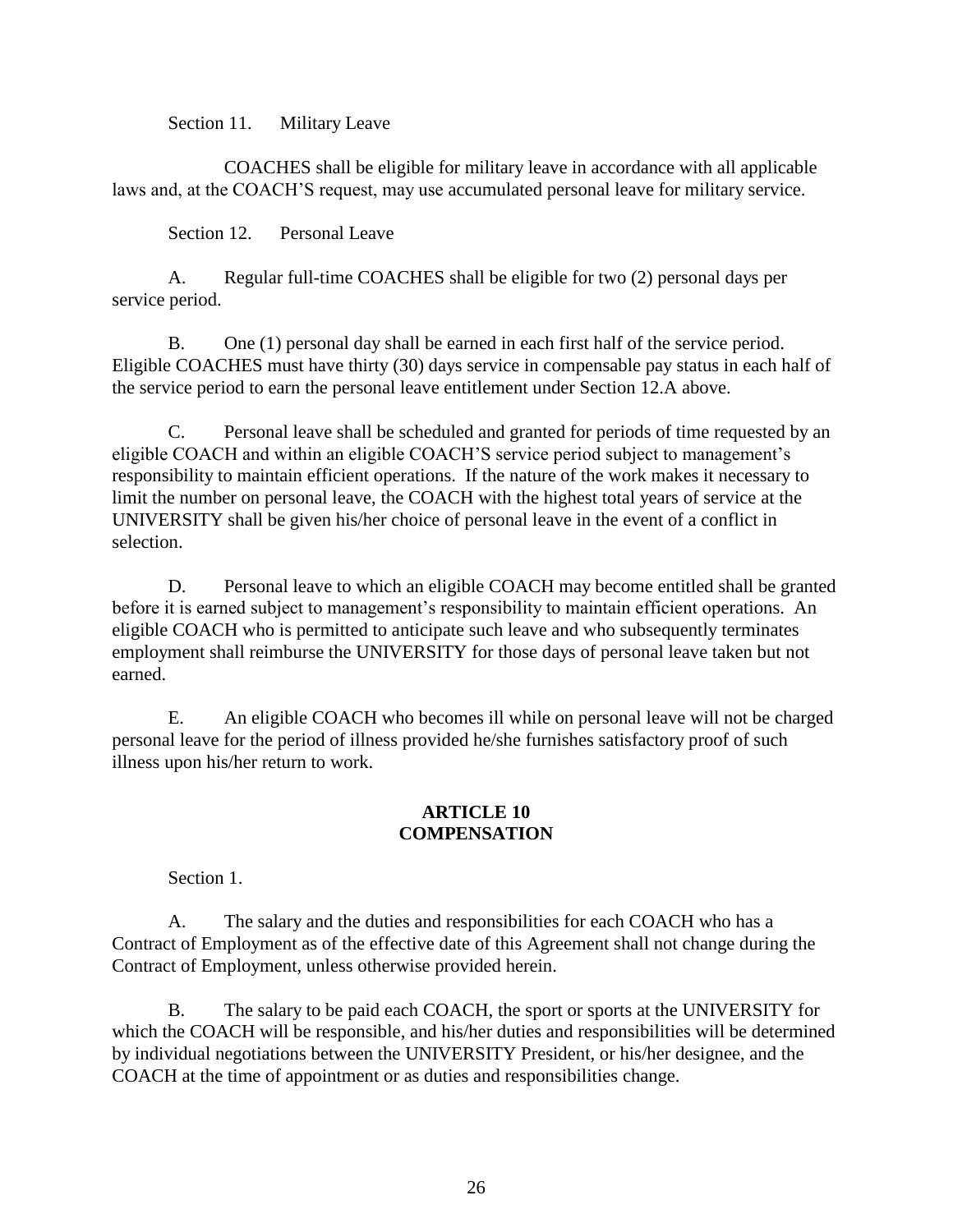C. Regular full-time COACHES will be paid based on 26.08 pay periods.

Section 2. Minimum Salaries

A. The minimum salary for a full-time head COACH shall be \$40,000.

B. The minimum salary for a full-time assistant COACH shall be \$35,000.

C. The minimum salary for part-time head and assistant COACHES, regardless of the sport that he/she coaches, shall be a percentage of \$30,000 for head COACHES and \$25,000 for assistant COACHES. The workload percentage assigned to a part-time COACH shall be utilized to calculate the minimum salary for a part-time COACH. For example, the minimum salary for a part-time assistant COACH who is assigned a twenty-five percent (25%) workload shall be twenty-five percent (25%) of \$25,000, or \$6,250.

Section 3. Fiscal Year 2016-2017

A. Effective October 1, 2016, COACHES with at least one (1) year of service as of October 31, 2016 will receive a three percent (3.0%) annual salary adjustment. A COACH must be in an active pay status as of the date of ratification by the Board of Governors to receive the above annual salary adjustment.

B. Each Regular full-time COACH employed on January 1, 2016 and in an active pay status on the date this agreement is ratified by the Board of Governors will receive a one-time lump sum cash payment of \$1,500.

C. Each Regular part-time COACH employed on January 1, 2016 and in an active pay status on the date this agreement is ratified by the Board of Governors will receive a one-time lump sum cash payment of \$750.

Section 4. Fiscal Year 2017-2018

A. Effective July 1, 2017

1. Each University shall establish a merit pool of two and one-half percent (2.5%) of the cumulative value of each COACH'S salary at his/her UNIVERSITY as of the start of the fall 2017 semester.

2. Each COACH with at least one (1) year of service at his/her UNIVERSITY as of the start of the fall 2017 semester shall receive a salary increase based on his/her performance level as noted below:

| <b>Performance Level</b>                  | <b>Salary Increase</b> |
|-------------------------------------------|------------------------|
| <b>Significantly Exceeds Expectations</b> | 2.5%                   |
| <b>Above Expectations</b>                 | 2.0%                   |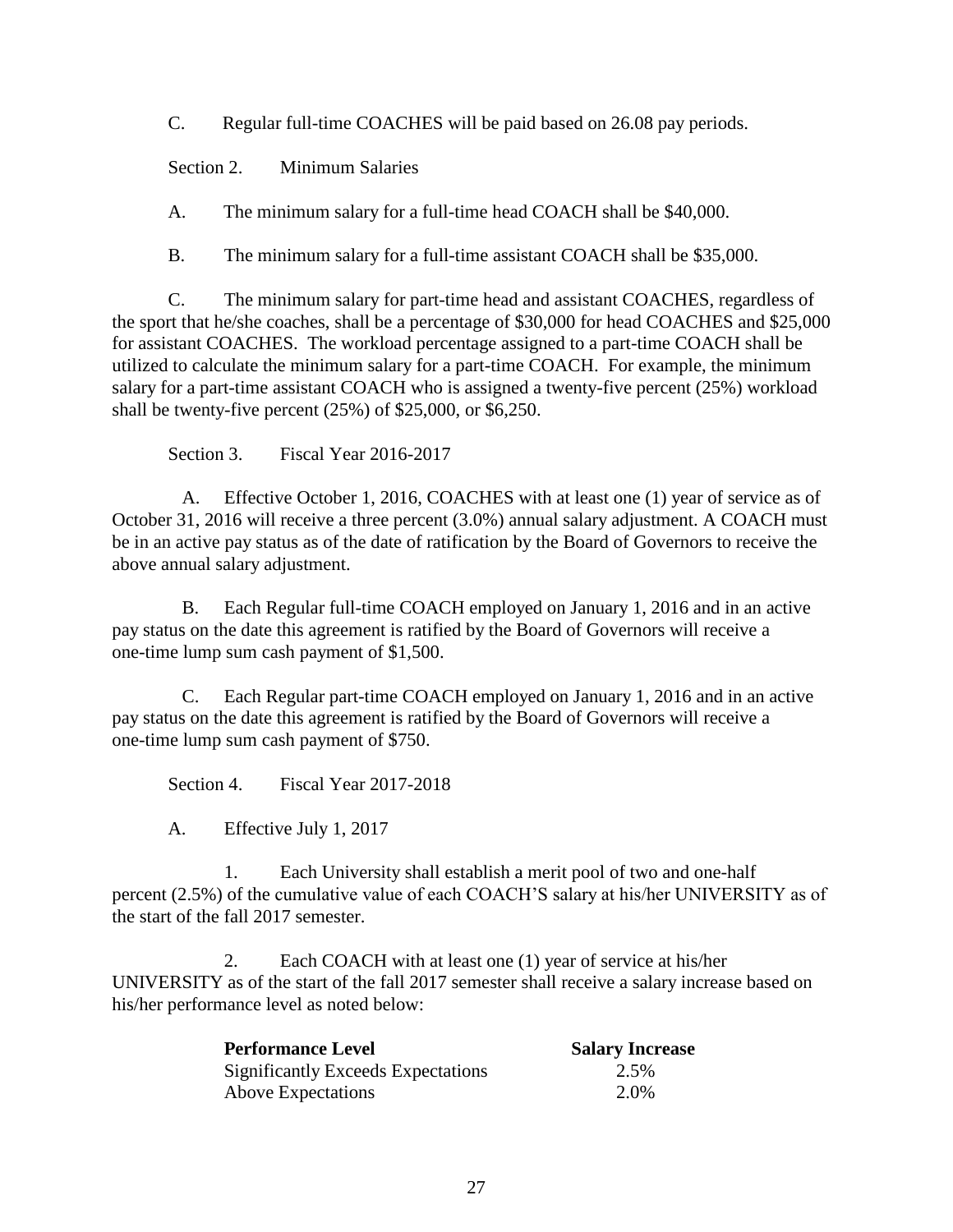| At Expectations           | 1.5%        |
|---------------------------|-------------|
| <b>Below Expectations</b> | No Increase |
| Unsatisfactory            | No Increase |

3. The total cost of the merit pay adjustments as provided for in subsection 2 above shall be calculated after the merit increases are awarded. If the total cost of the merit increases is less than the total value of the merit pool as provided for in subsection 1, the residual amount shall be divided by the number of COACHES at the UNIVERSITY with a performance rating of "At Expectations" or above. The result of this calculation then shall be added to the base salary of each COACH with a performance rating of "At Expectations" or above, retroactive to July 1, 2017.

4. Each COACH shall be evaluated utilizing the evaluation procedure set forth in Article 23 and the Performance Review and Evaluation Document provided for in Appendix E.

B. Effective January 1, 2018

COACHES with at least one (1) year of service as of January 31, 2018 will receive a two and three-quarter percent (2.75%) annual salary adjustment.

Section 5. Fiscal Year 2018-2019

A. Effective July 1, 2018

1. Each University shall establish a merit pool of two and one-half percent (2.5%) of the cumulative value of each COACH'S salary at his/her UNIVERSITY as of the start of the fall 2018 semester.

2. Each COACH with at least one (1) year of service at his/her UNIVERSITY as of the start of the fall 2018 semester shall receive a salary increase based on his/her performance level as noted below:

| <b>Performance Level</b>                  | <b>Salary Increase</b> |
|-------------------------------------------|------------------------|
| <b>Significantly Exceeds Expectations</b> | 2.5%                   |
| <b>Above Expectations</b>                 | 2.0%                   |
| At Expectations                           | 1.5%                   |
| <b>Below Expectations</b>                 | No Increase            |
| Unsatisfactory                            | No Increase            |

3. The total cost of the merit pay adjustments as provided for in subsection 2 above shall be calculated after the merit increases are awarded. If the total cost of the merit increases is less than the total value of the merit pool as provided for in subsection 1, the residual amount shall be divided by the number of COACHES at the UNIVERSITY with a performance rating of "At Expectations" or above. The result of this calculation then shall be added to the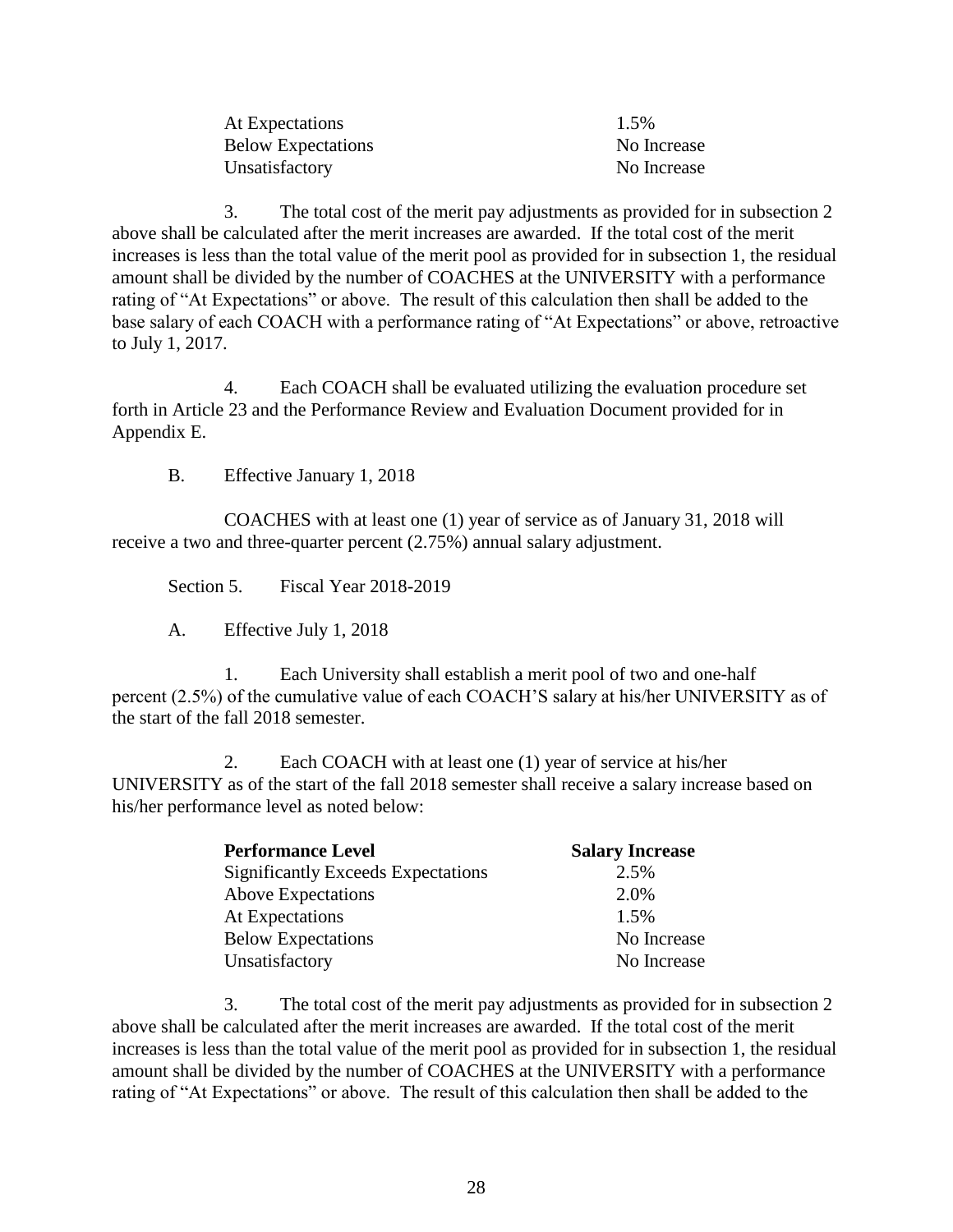base salary of each COACH with a performance rating of "At Expectations" or above, retroactive to July 1, 2018.

4. Each COACH shall be evaluated utilizing the evaluation procedure set forth in Article 23 and the Performance Review and Evaluation Document provided for in Appendix E.

B. Effective January 1, 2019

COACHES with at least one (1) year of service as of January 31, 2019 will receive a two and one-half percent (2.5%) annual salary adjustment.

Section 6. A President or his/her designee may increase the base salary of a COACH or provide a cash payment based on an assessment of exceptional performance. Any such increase or cash payment shall be in addition to the salary increases provided for in this Article, and no monies allocated to the merit pool(s) provided for herein shall be used to fund any exceptional increase provided for in this Section. Decisions to award or not award such increases or cash payments shall not be subject to review through the grievance and arbitration procedure. The President or his/her designee shall provide local APSCUF with written notice of any such increases or cash payments and the reasons therefore at least one (1) week in advance of the effective date.

Section 7. In addition to the salary adjustments provided for in this Article, a President or his/her designee may, at his/her sole discretion, authorize an additional salary adjustment in order to meet pay equity requirements.Any such salary adjustment shall be in addition to the salary increases provided for in this Article.

Section 8. Salary adjustment decisions shall not be reviewable in any manner through the grievance and arbitration procedure.

## **ARTICLE 11 HOSPITAL AND MEDICAL INSURANCE AND SUPPLEMENTAL BENEFITS**

Section 1. Eligible full-time COACHES shall be provided an annual opportunity to make health plan enrollment changes. Eligible COACHES shall be those determined by the health plans in accordance with the eligibility provisions of the State System of Higher Education Group Health Program (SSHEGHP). The choice among plans shall be operated as follows:

A. The option to elect the coverage in a plan shall be made available to those eligible full-time COACHES who reside within the service area of the plan.

B. The amount and kind of benefits available to eligible full-time COACHES shall be those offered by the plan and contracted for by the STATE SYSTEM.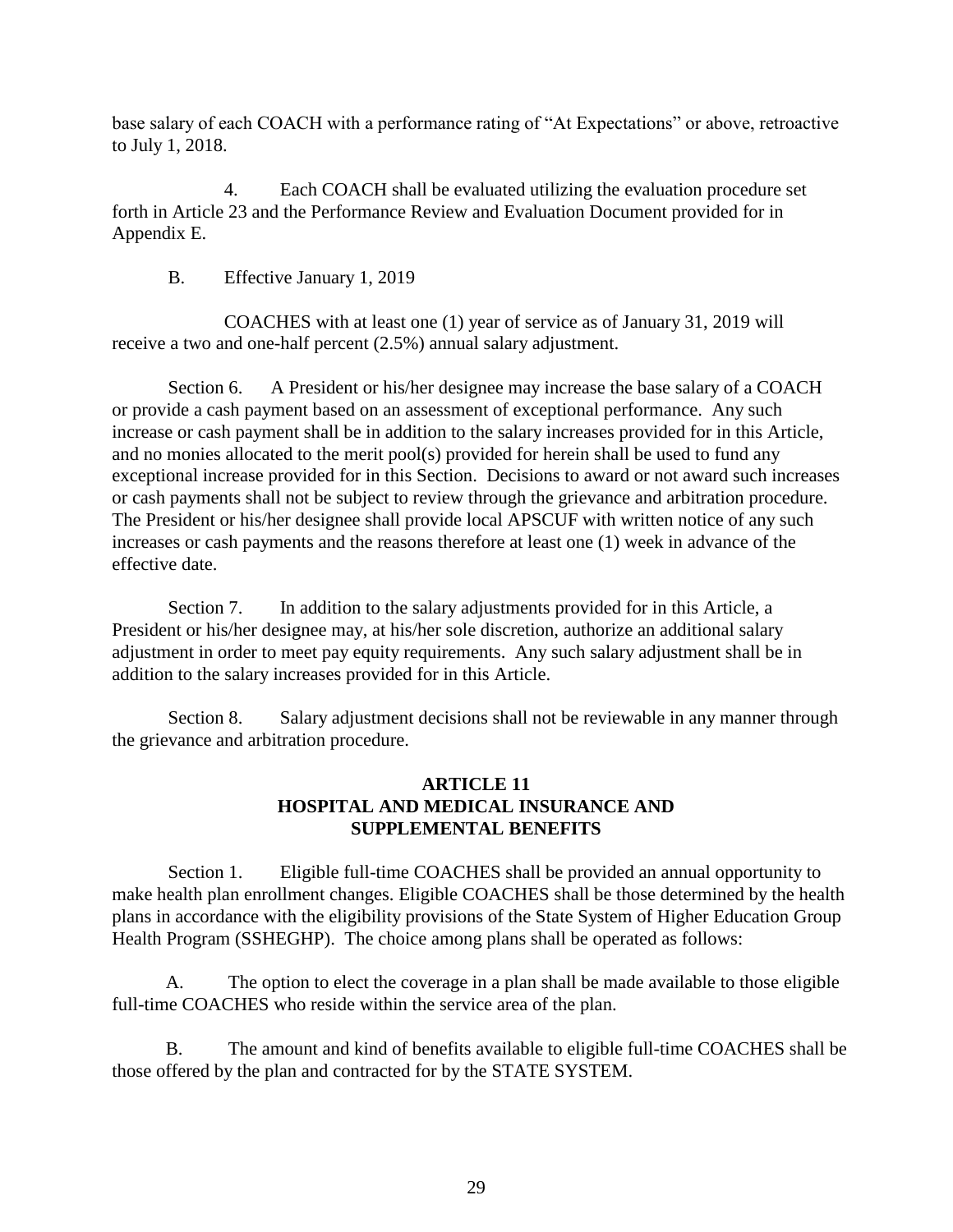C. The option to elect coverage under a plan shall be available during annual open enrollment periods designated by the STATE SYSTEM and the plans. Eligible Regular full-time COACHES who move into a plan's service area may choose from available plans. Eligible Regular full-time COACHES who leave the service area or who are dissatisfied with an HMO may elect coverage in the PPO (plan design as referenced at subsection 1.F of this Article).

D. Effective January 1, 2017, the current Health Maintenance Organization (HMO) plans will be closed to new enrollments.

E. Effective July 1, 2017, the Keystone East HMO, the Keystone Central HMO and the Geisinger HMO plans will be eliminated. COACHES enrolled in those HMO plans will be enrolled in the PPO plan unless they choose to waive coverage. The UPMC HMO will remain in place for COACHES enrolled in the plan prior to January 1, 2017, but will be modified effective July 1, 2017 to have the same plan design features as those in effect for the PPO plan, including member deductibles and copays. The indemnity plan for active COACHES was terminated effective July 1, 2015.

 F. The State System will offer a Preferred Provider Organization (PPO) plan. The plan design for the PPO shall be as referenced in the Memorandum of Agreement of February 6, 2004, except as follows: (a) effective July 1, 2013, the office visit copay for specialists shall be increased from \$15 to \$25; and (b) effective July 1, 2013, the copay for an emergency room visit shall be increased from \$50 to \$100 (waived if admitted). Effective January 1, 2017, the PPO plan design will be modified as described in Appendix 1.

Section 2.

A. The STATE SYSTEM shall provide dependency coverage where the dependents, spouses/domestic partners and children, of the eligible Regular full-time COACH qualify under such plan.

B. Spouse/Domestic Partner Coverage: Effective for COACHES hired on or after July 1, 2013, if a COACH wishes to enroll his or her spouse or domestic partner in a STATE SYSTEM health plan, and that spouse or partner is eligible for coverage under his or her own employer's plan, the spouse/partner shall be required to enroll in that other employer's plan (which shall be his or her primary coverage), as a condition of eligibility for secondary coverage under the STATE SYSTEM plan, without regard to the amount of the cost-sharing required under the spouse/partner's plan, and without regard to any incentive the spouse/partner's plan may offer to the spouse/partner not to enroll. In the event that the spouse/partner loses coverage through his/her employer, the spouse/partner's coverage under the STATE SYSTEM plan shall immediately become primary.

Section 3. The State System shall continue to provide each Regular part-time COACH who is expected to be in an active pay status at least fifty percent (50%) of the time every pay period in his/her service period with fifty percent (50%) State System paid coverage under the PPO plan. In addition, it shall provide fifty percent (50%) State System paid dependency coverage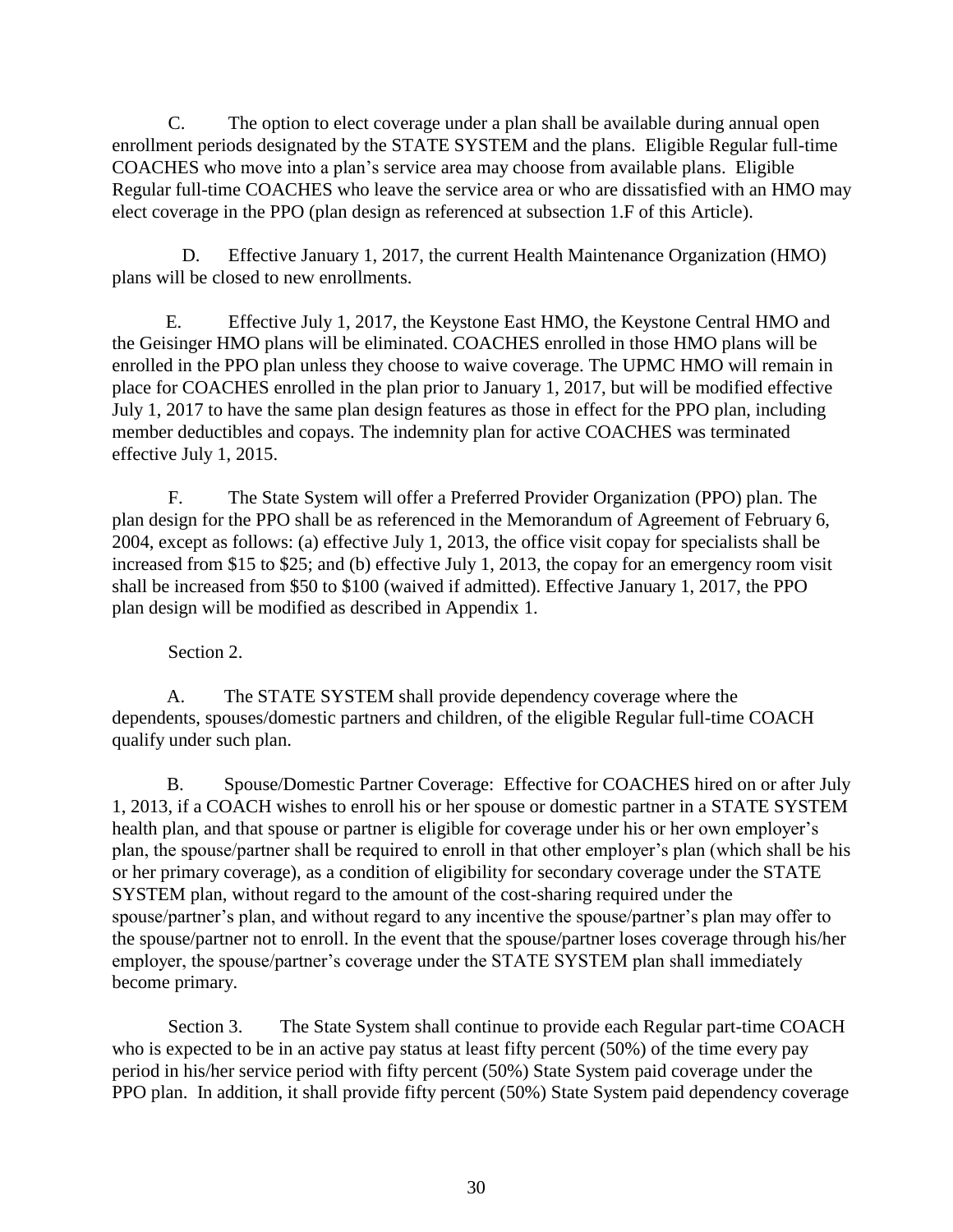where the dependents, spouses/domestic partners and children, of the Regular part-time COACH qualify under such plan. Eligible Regular part-time COACHES shall contribute fifty percent (50%) of the State System's cost of coverage for the type of contract for the health and prescription drug plan selected by each Regular part-time COACH in addition to the percentage of salary contribution required under Section 6.A.

Section 4. The STATE SYSTEM shall provide prescription drug coverage for all of the SSHEGHP plans through a prescription drug card. The prescription drug coverage shall include:

A. A three-tier open formulary with retail co-payments of \$5 for generic, \$18 for brand formulary, and \$36 for brand non-formulary drugs for up to a thirty (30) day supply. Effective January 1, 2017, these retail co-payments shall be increased to \$10 for generic, \$30 for brand formulary, and \$50 for brand non-formulary drugs for up to a thirty (30) day supply.

B. Co-payments for mail order prescriptions of two times the retail copayments set forth in A. above for up to a ninety (90) day supply.

C. There shall be no deductible for prescription coverage.

D. If a physician prescribes a brand name drug and indicates no substitution, then the COACH will not pay the difference between that drug and the generic drug. However, if a COACH chooses a brand name drug when his/her physician has indicated that substitution of a generic drug is acceptable, the COACH must pay the difference in the cost between the brand name drug and the generic drug.

E. Effective July 1, 2017, the STATE SYSTEM will implement prescription drug clinical management programs [Managed RX Coverage Program (MRxC), including step edits, and expansion of Managed Prior Authorization Program] to encourage cost-effective utilization.

F. Effective July 1, 2017, the STATE SYSTEM will establish a mandatory Specialty Pharmacy Vendor program. COACHES and their enrolled dependents who need to obtain specialty medications must purchase those medications from the designated Specialty Pharmacy Vendor to receive the in-network benefit.

Section 5.

A**.** Regular full-time and Regular part-time COACHES who are granted leave without pay due to sickness or parental leave will continue to receive medical and prescription benefits under the State System of Higher Education Group Health Plan (SSHEGHP) and supplemental benefits under the Management Benefits Program for up to six (6) months. Regular full-time and Regular part-time COACHES who are granted family care leave will continue to receive medical and prescription benefits and supplemental benefits under the Management Benefits Program for up to twelve (12) weeks. Medical and prescription benefits will continue provided that the required contribution is paid while on leave. If the Regular full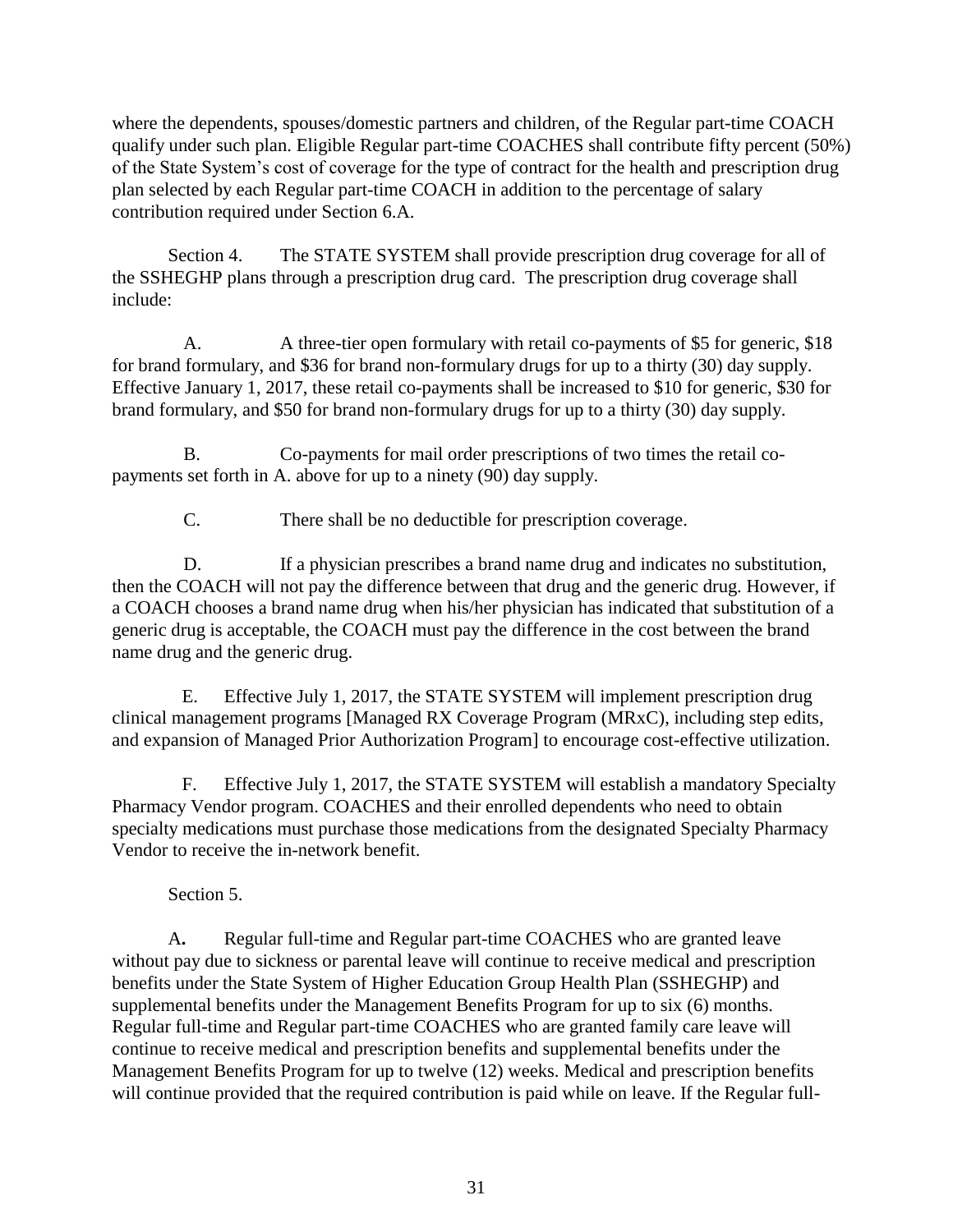time and Regular part-time COACH does not pay their share of the premium, coverage will be cancelled and they will be permitted to continue coverage under COBRA provisions or on a direct pay basis. The State System shall continue to pay the entire premium for supplemental benefits under the Management Benefits Program.

B. Regular part-time COACHES and Regular full-time COACHES who are placed on suspension or who are granted leave without pay for any reason other than for sickness, parental, or family care leave for longer than one (1) full pay period, or who are on leave without pay due to sickness or parental leave, longer than six (6) months, or family care leave longer than twelve (12) weeks will be permitted to continue coverage under COBRA provisions or on a direct pay basis.

C. Medical, prescription and supplemental benefits shall cease on the date a COACH terminates employment. For the purposes of this section, termination of employment does not include death. For surviving dependents, when the last day of employment falls between the first and the 14th of the month, coverage will end on the last day of that month. When the last day of employment falls between the 15th and the last day of the month, coverage will end on the 14th of the following month.

Section 6.

A. Employee Contributions

1. Effective January 10, 2014 through the December 23, 2016 pay date, all participating active eligible Regular full-time and Regular part-time COACHES shall contribute on a pre-tax basis through bi-weekly payroll deductions, two and one-half percent (2.5%) of the COACH's bi-weekly gross salary toward the cost of medical and prescription drug benefits. The bi-weekly gross salary excludes premium or supplemental payments such as overtime (if applicable), camp or workshop stipends or payments, etc.

2. Effective with the January 6, 2017 pay date, the contribution rate for Regular full-time and Regular part-time COACHES will increase to two and three-quarter percent (2.75%) of the COACH'S bi-weekly gross salary.

3. Effective with the January 5, 2018 pay date, the contribution rate for Regular full-time and Regular part-time COACHES will increase to three percent (3.0%) of the COACH'S bi-weekly gross salary.

4. The STATE SYSTEM will continue to offer a health care management program (wellness program) to eligible Regular full-time and Regular part-time COACHES in consultation with the Health Care Cost Containment Committee as provided in Appendix H.

5. Eligible COACHES and covered spouses/domestic partners must complete the requirements of the health care management program (wellness program) by the cut off dates in order to contribute at the participation levels in 6.A. 1, 2 and 3 above.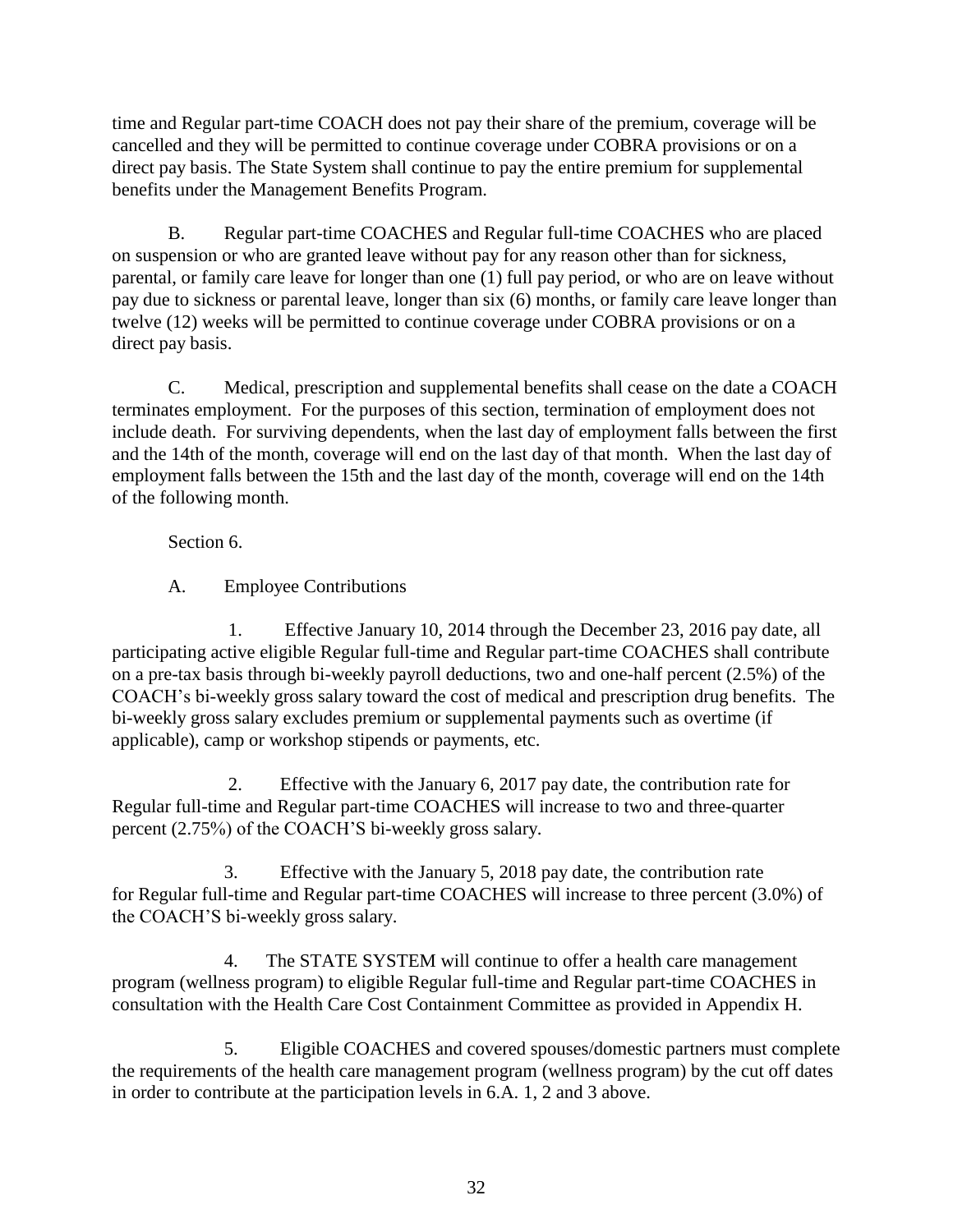6. For those eligible COACHES and covered spouses/domestic partners who do not participate in the health care management program (wellness program), contributions will increase as follows:

a. From the pay date of January 10, 2014 through the pay date of December 23, 2016, an additional two and one-half percent (2.5%) which shall bring the total contribution for non-participants to five (5.0%) of an eligible COACH'S bi-weekly gross salary.

 b. As of the January 6, 2017 pay date, an additional two and one-quarter percent (2.25%) which shall bring the total contribution for non-participants to five (5.0%) of an eligible COACH'S bi-weekly salary.

 c. As of the January 5, 2018 pay date, an additional two percent (2.0%) which shall bring the total contribution for non-participants to five (5.0%) of an eligible COACH'S bi-weekly salary.

 d. As of July 1, 2017, the additional contribution for COACHES and covered spouses/domestic partners who do not participate in the health care management program (wellness program) will be the lesser of: 1) the additional percent of an eligible COACH's biweekly gross salary in 6.A.6.b and 6.A.6.c above, or 2) an additional payment equal to thirty percent (30%) of the STATE SYSTEM's expected costs developed by the plan administrator of a single contract.

7. The wellness program participant rate shall apply if wellness program participation is not available to an employee.

8. COACHES moving from the HMOs to the PPO (for example, as a result of elimination of the HMOs under Subsection 1.E above) shall be subject to the State System's standard process for those who newly enroll in the PPO (either new employees or those moving from an HMO to a PPO). They will initially be enrolled at the lower contribution rates (set forth in Subsections 6.A. 1, 2 and 3 above), and will have until the end of the wellness program participation period to complete the program requirements in order to qualify for the lowest contribution rate effective with the beginning of the next plan year.

B. If the employee contribution for medical and prescription drug benefits for nonrepresented employees of the STATE SYSTEM [except those in the Pennsylvania Employee Benefit Trust Fund (PEBTF)] decreases during the life of this Agreement, then the amount of employee contribution required of COACHES shall be reopened for negotiations.

### Section 7.

A. The Health Care Cost Containment Committee which was established as of July 1, 2004, shall continue as modified herein. Effective July 1, 2007, the Health Care Cost Containment Committee shall be composed of twelve (12) members with six (6) management representatives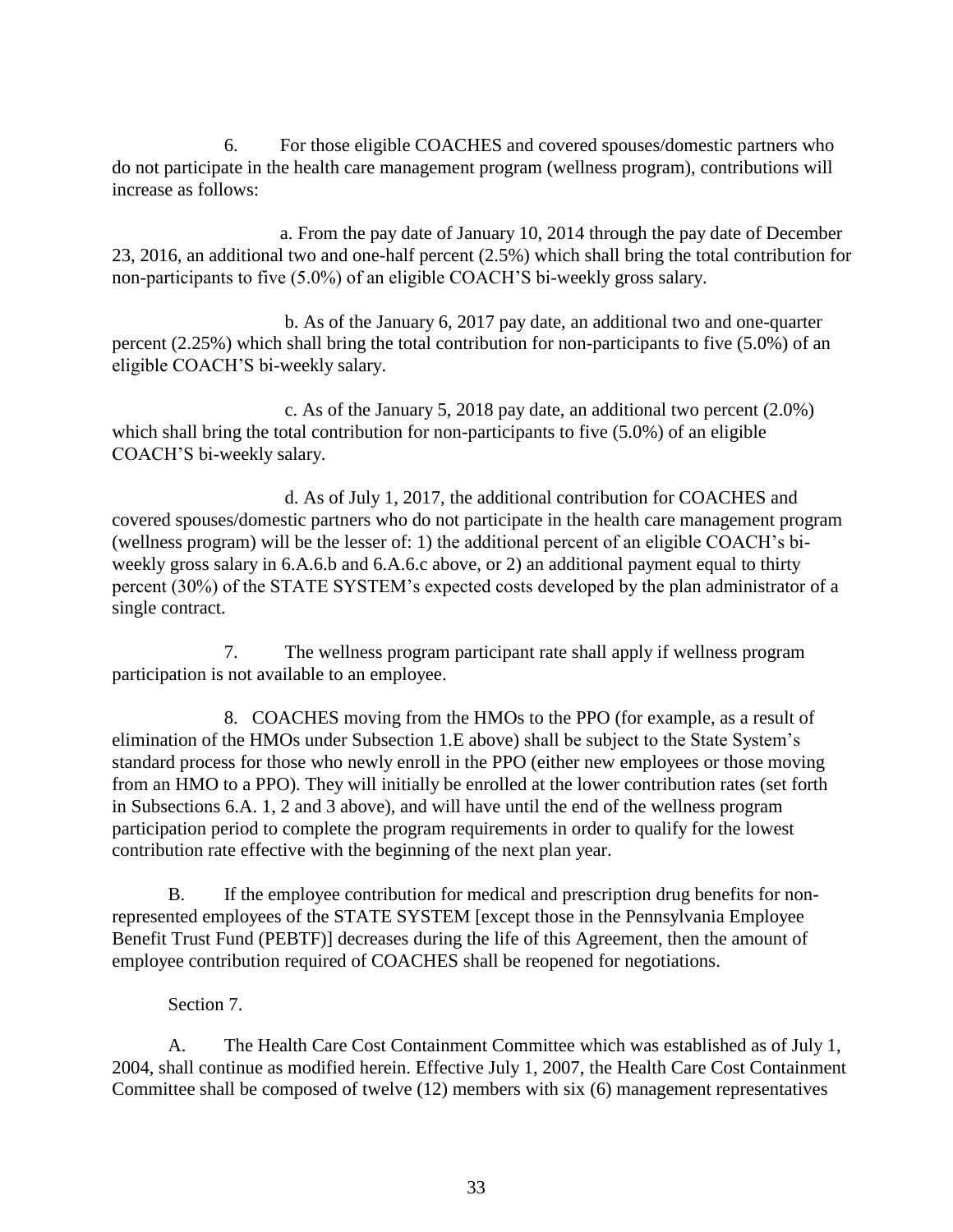and six (6) union representatives, four (4) of whom shall represent and be appointed by APSCUF, one (1) who shall represent and be appointed by OPEIU Healthcare Pennsylvania, Local 112, and one (1) who shall represent and be appointed by SPFPA.

B. The Health Care Cost Containment Committee shall meet periodically to discuss health care cost containment strategies. The Committee may also make recommendations for modifications to the health care plans. The Committee shall make recommendations to the STATE SYSTEM and APSCUF for modifications of the health care plans for active eligible Regular full-time and Regular part-time COACHES. All recommendations of the committee must have been approved by Committee members by a majority vote of both management members and a majority vote of union members.

C. Health and prescription drug rate information used to determine premiums and employee contributions shall be shared with all members of the Committee.

D. In the event that comprehensive healthcare legislation is passed, the parties agree to refer such legislation to the Health Care Cost Containment Committee to make a recommendation regarding appropriate changes for the existing active and annuitant health care programs.

## Section 8. Annuitant Health Care Coverage

A. The State System shall allow each Regular full-time and Regular part-time COACH who was eligible as an active COACH under the SSHEGHP and who retires to elect coverage upon retirement under the Annuitant Health Care Program (AHCP). In addition, dependency coverage shall be available for qualified dependents of the annuitant. Eligible dependents will include spouses/domestic partners and dependent children. Annuitants will be responsible for any applicable tax consequences of covering dependents.

B. Effective November 1, 2005, AHCP benefits for new pre-Medicare eligible retirees shall be those in effect for active Regular COACHES, and may change from time-to-time as active Regular COACH benefits change. COACHES retiring prior to January 1, 2006, and who meet the criteria in subsection G. below will be eligible to elect coverage in the AHCP and the STATE SYSTEM will continue to pay the full cost of coverage.

C. Eligible COACHES who retire after December 31, 2016 and on or before June 30, 2017, and are not eligible for Medicare, or their enrolled spouse and/or dependent(s) are not eligible for Medicare, will be enrolled in the AHCP PPO plan for pre-Medicare annuitants with the same PPO plan design in effect for active COACHES on December 31, 2016.

D. Effective July 1, 2017, AHCP benefits for all future pre-Medicare eligible retirees shall be those in effect for active employees, and will change as active employee benefits change.

- E. Annuitant Contributions
	- 1. Eligible Regular full-time and Regular part-time COACHES who retire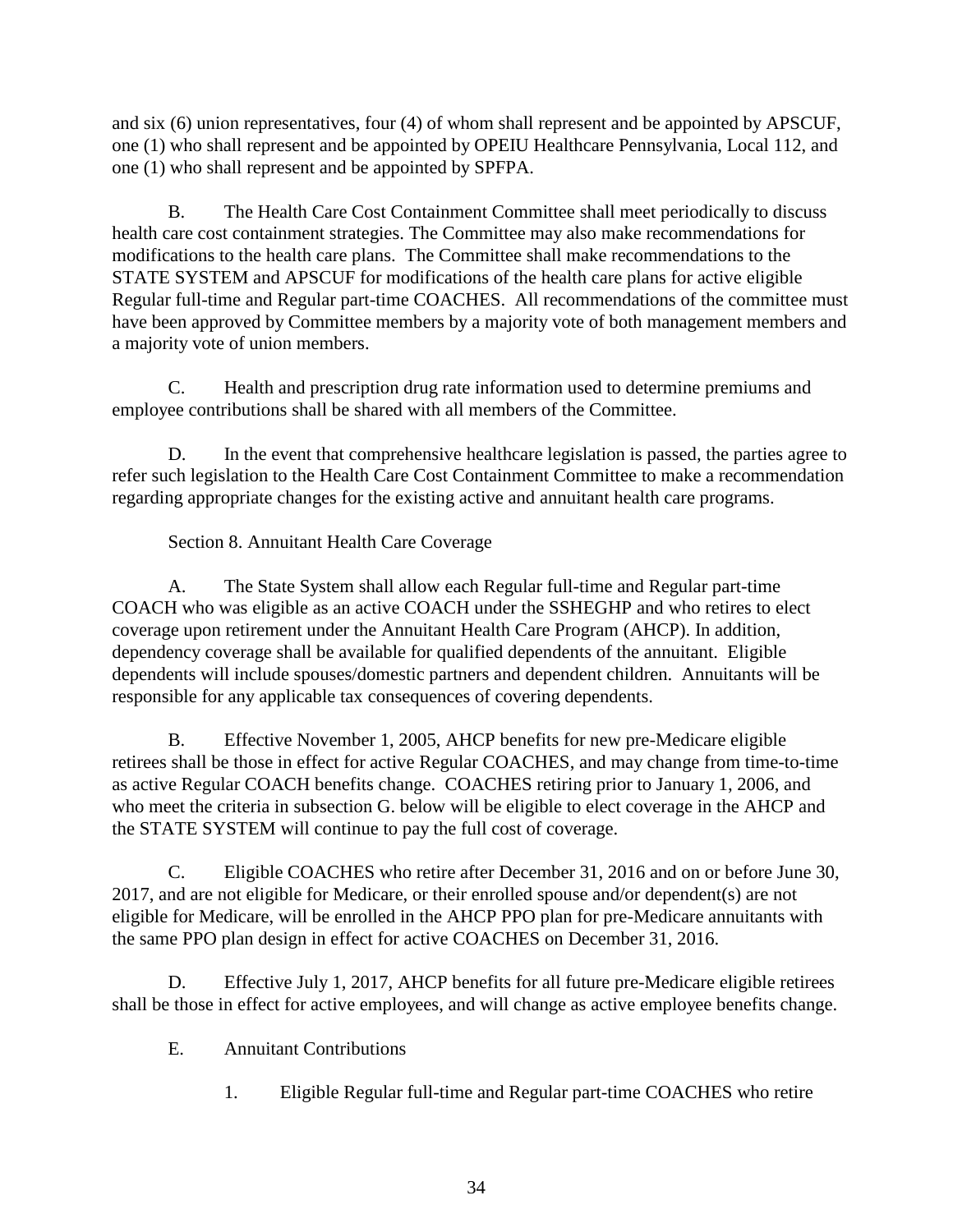after December 31, 2005 and prior to July 1, 2008, and who enroll in the AHCP shall contribute to the cost of coverage. The annual contribution rate shall be one percent (1.0%) of a COACH'S final annual gross salary at the time of retirement from STATE SYSTEM service, and will be payable monthly at the rate of one-twelfth of the annual contribution rate.

2. Eligible Regular full-time and Regular part-time COACHES who retire after June 30, 2008, and who enroll in the AHCP shall contribute to the cost of coverage. The annual contribution rate shall be the percentage rate of a COACH's final annual gross salary that was in effect at the time of retirement from STATE SYSTEM service. Throughout the annuitant's lifetime while enrolled in the AHCP, this contribution shall be adjusted in the same manner as active COACHES' contributions are adjusted. Contributions will be payable monthly at the rate of one-twelfth of the annual contribution rate.

3. The wellness program and non-participant contribution increases set forth in Appendix H and in Section 6.A.6. a, b, and c of this article shall not apply to annuitants.

F. Eligible Regular full-time and Regular part-time COACHES who retire and are covered under the AHCP will be required to enroll in Medicare Part B when they become Medicare eligible in order to continue comprehensive medical coverage. The STATE SYSTEM shall continue to provide the Blue Shield Signature 65 Supplement or equivalent.

G. The State System shall continue to pay the cost of coverage, subject to the required annuitant shares, for annuitants who retire under 1, 2, or 3 below and who have elected coverage under the AHCP. For purposes of the section, "credited service" for all COACHES hired on or after July 1, 1997, shall only include actual service with the STATE SYSTEM or COMMONWEALTH and shall not include other types of service purchasable for retirement credit.

1. Retirement at or after superannuation age with at least ten (10) years of credited service in the State and/or Public School Employees' Retirement Systems, or Alternative Retirement Plan, except that an eligible COACH who leaves State System employment prior to superannuation age, vests retirement benefits and subsequently retires at or after superannuation age must have 25 years of credited service on the date of termination of employment in the State and/or Public School Employees' Retirement Systems, or Alternative Retirement Plan. For purposes of this paragraph, superannuation under the Alternative Retirement Plan shall be sixty (60) years of age with at least ten (10) years of Commonwealth/State System and/or public school service. For purposes of this subsection, for eligible COACHES who began employment July 1, 1997, and after, the service requirement shall be fifteen (15) years rather than ten (10) years. For all eligible COACHES who began employment on or after August 1, 2005, the years of credited service required for eligibility shall increase to twenty (20) years of credited service.

2. Disability retirement, which requires at least five years of credited service in the State and/or Public School Employees' Retirement Systems or the Alternative Retirement Plan.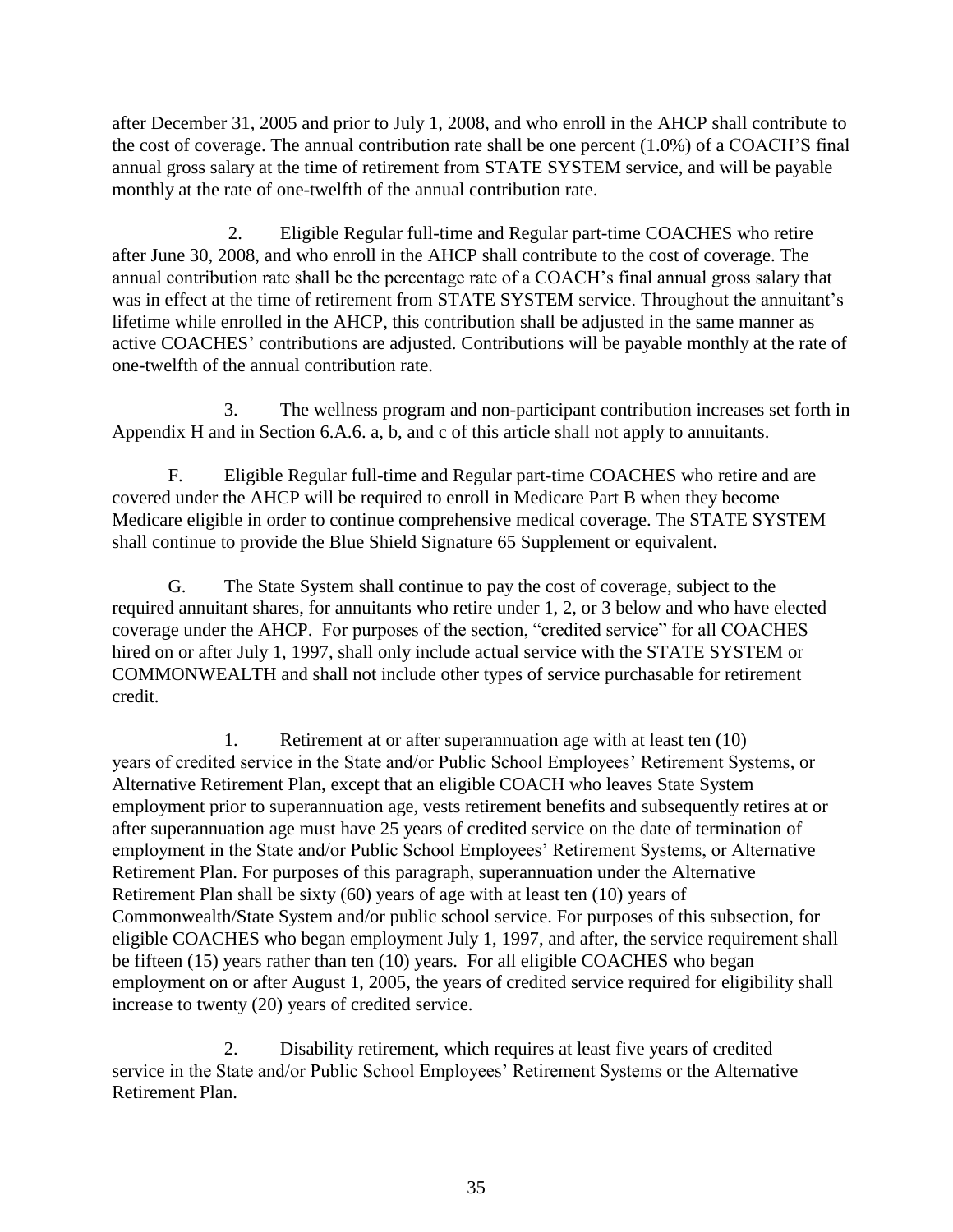For purposes of this subsection, retirement under the Alternative Retirement Plan shall be considered disability retirement if the retiree meets the same disability retirement standards used by the State Employees' Retirement System in accordance with the procedures provided for in Appendix C.

3. Other retirement, including retirement under the Alternative Retirement Plan, with at least twenty-five (25) years of credited service in the State and/or Public School Employees' Retirement Systems and who have elected coverage under the AHCP.

 For purposes of this subsection, Alternative Retirement Plan members who began employment before July 1, 1997, may receive retirement credit that they would be entitled to purchase under the rules of the State Employees' Retirement System (SERS) for military service, for service in other public colleges and universities, and for other permissible service credit purchases. Such retirement credit must be certified as eligible by SERS as creditable under its rules.

H. An eligible COACH who retires prior to July 1, 2009, and is enrolled in the indemnity plan at the time of retirement, may continue that enrollment as an annuitant. However, the indemnity plan will not be available to pre-Medicare retirees who retire after June 30, 2009. Eligible COACHES who retire after June 30, 2009, and who enroll in the AHCP and are not eligible for Medicare, will have the choice of enrollment in the PPO or other approved plan under the AHCP.

I. An eligible COACH who retires prior to July 1, 2009, and receives health benefits in accordance with subsection E. above under the present indemnity plan shall have major medical coverage in retirement equal to the major medical coverage that he/she had on the day prior to his/her retirement.

Section 9. It is understood that the references to the types of health plans in this Article shall not restrict the STATE SYSTEM's right, after consultation with APSCUF, to replace the current insurers/administrators with other insurers/administrators, provided equivalent coverage, benefits and STATE SYSTEM/COACH contributions are maintained.

### Section 10.

A. Regular full-time COACHES and Regular part-time COACHES who are expected to be in an active pay status at least fifty percent (50%) of the time every pay period in his/her service period and eligible dependents, spouses/domestic partners and children, will be provided with dental and vision benefits in accordance with the Management Benefits Program.

B. The STATE SYSTEM shall provide hearing benefits for all active eligible COACHES and their covered dependents who are enrolled in a State System health plan (the Highmark PPO and the HMO plans). Effective January 1, 2017, the maximum hearing benefit shall be \$1,250 per ear every 36 months.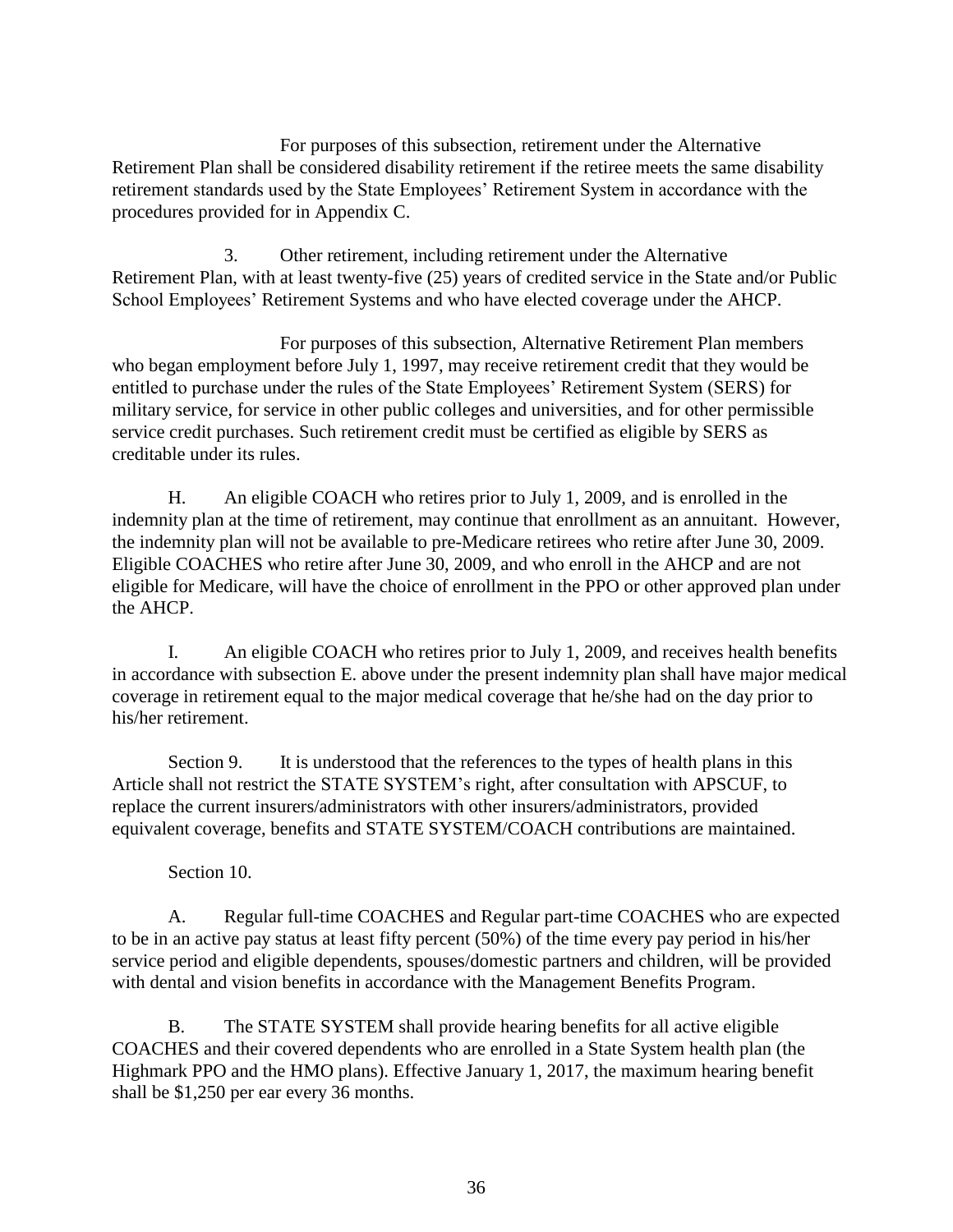Section 11. Any changes negotiated with the APSCUF faculty bargaining units to the health plans and/or tiers offered and to plan design under the Pennsylvania State System of Higher Education Group Health Plan (including prescription drug) and the Pennsylvania State System Annuitant Health Care Program (AHCP) will be applicable to the COACHES with the exception of employee and annuitant contributions which are provided under Sections 6 and 8, respectively, of this Article.

#### **ARTICLE 12 LIFE INSURANCE**

Section 1. The STATE SYSTEM/UNIVERSITIES shall continue to assume the entire cost of the life insurance coverage for eligible COACHES as set forth in the currently existing life insurance plan as modified by Section 2. The amount of the insurance is based on the COACH'S salary in effect on the preceding January 1, rounded to the nearest \$1,000, but not to exceed \$50,000.

Section 2. Eligible COACHES who are granted leave without pay due to illness or parental leave will continue to receive one hundred percent (100%) STATE SYSTEM paid coverage under the current life insurance plan for up to six (6) months. Eligible COACHES who are granted family care leave without pay will continue to receive one hundred percent (100%) STATE SYSTEM paid coverage under the current life insurance plan for up to twelve (12) weeks.

Section 3. Eligible COACHES who are placed on suspension or who are granted leave without pay for any reason other than illness, parental leave, or family care leave for longer than one (1) full pay period may remain in the program for up to one (1) year by paying the entire premium.

Section 4. The STATE SYSTEM**/**UNIVERSITIES shall continue to provide each eligible COACH who is covered under the currently existing life insurance plan with fully paid accidental death benefits for work-related accidental deaths. The amount of coverage is \$20,000, unless the survivor or minor children are entitled to benefits under Act 101 of 1976.

#### **ARTICLE 13 RETIREMENT**

Section 1. COACHES shall have the option to elect retirement under the State Employees' Retirement System, the Public School Employees' Retirement System, or Alternative Retirement Plan (see Section 3 below), in accordance with COMMONWEALTH rules and regulations then obtaining. In addition, they shall continue to enjoy those other retirement benefits that are currently provided under applicable laws. The amount to be contributed by the STATE SYSTEM in the event of a selection of Alternative Retirement Plan (see Section 3 below), shall be calculated at the rate actuarially determined exclusively by the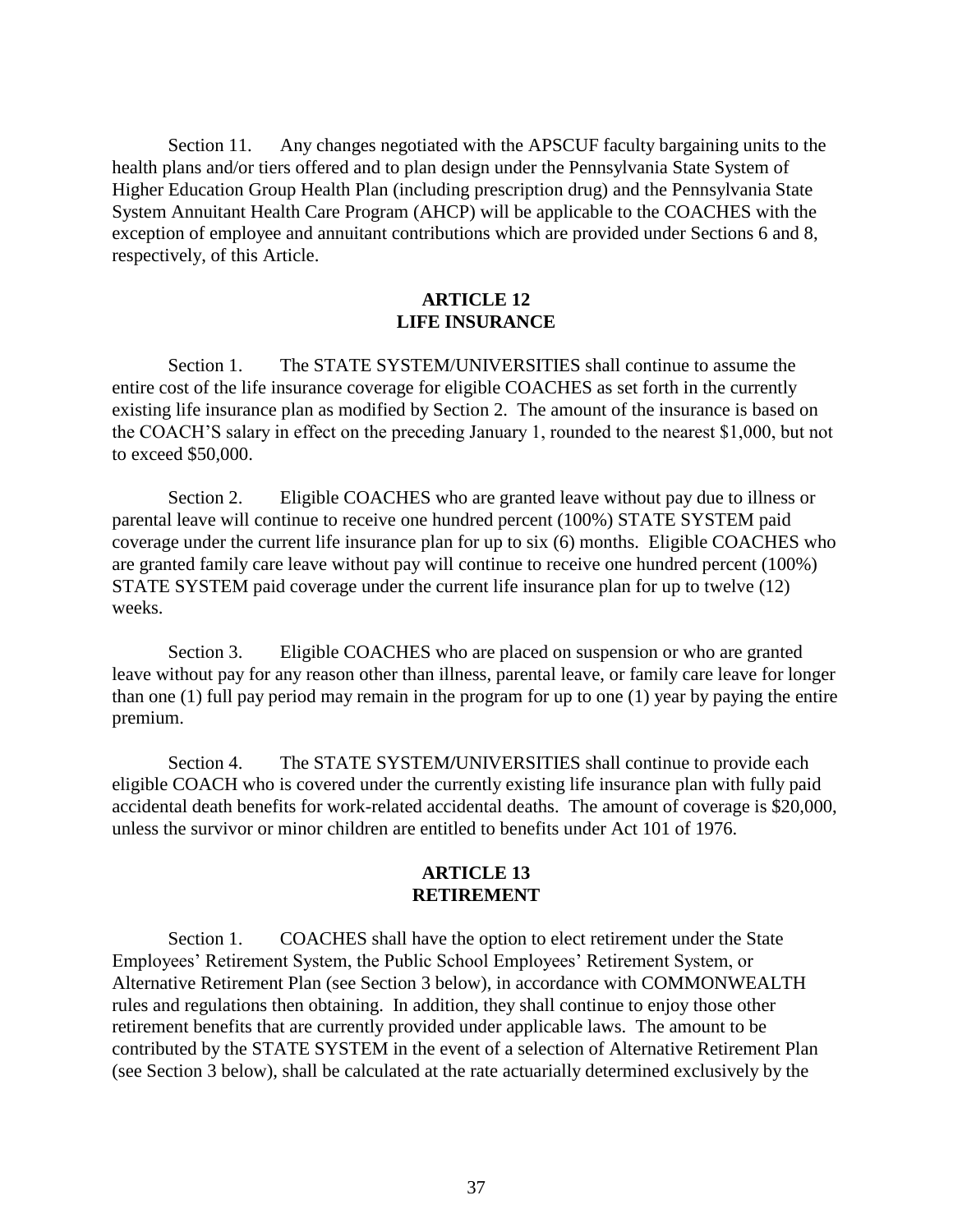State Employees' Retirement Board to be payable to the State Employees' Retirement Fund for each such COACH.

Section 2. The parties shall meet and discuss during the term of the Agreement concerning aspects of the COMMONWEALTH'S retirement program that are of mutual interest.

Section 3. The STATE SYSTEM has established an Alternative Retirement Plan for State System employees, which includes the vendor TIAA-CREF, and one or more other retirement vendor(s). Additions or deletions of a vendor(s) in the Alternative Retirement Plan shall be brought to State Meet and Discuss for informational purposes only.

Section 4. The provisions of this Article shall not be subject to the provisions of Article 4, GRIEVANCE PROCEDURE AND ARBITRATION.

#### **ARTICLE 14 MAINTENANCE OF MEMBERSHIP AND CHECK-OFF**

Section 1. Maintenance of Membership. All COACHES who are members of APSCUF as of the date of ratification of this Agreement, or who thereafter during its term become members of APSCUF, shall, as a condition of continued employment, maintain their membership in APSCUF for the term of this Agreement, provided, however, that any such COACH may resign from membership in APSCUF during the period of fifteen (15) days prior to the expiration of the Agreement (June 16, 2015 through June 30, 2015) by sending a certified letter (return receipt requested) to APSCUF headquarters, Harrisburg, Pennsylvania, and a copy to his/her personnel office. The letter shall be postmarked between June 16 and June 30, inclusive, and shall state that the COACH is resigning his/her membership and, where applicable, is revoking his/her check-off authorization. The payment of dues and assessments while he/she is a member shall be the only requisite employment condition.

Section 2. Check-off.

A. The STATE SYSTEM/UNIVERSITIES agree to deduct in biweekly installments the regular annual dues of APSCUF from the pay of those COACHES who individually request in writing that such deductions be made. The amount(s) to be deducted shall be certified in writing by APSCUF to the STATE SYSTEM/ UNIVERSITIES and the aggregate deductions from all COACHES shall be remitted monthly to APSCUF, together with an itemized statement containing the names of the COACHES from whom the deductions have been made and the amount so deducted from each one. The aforesaid remittance shall be made by the last day of the month following the month in which such deductions have been made. Each COACH'S written authorization shall be irrevocable for the term of this Agreement but may be revoked at the expiration thereof, as provided in Section 1 above.

B. The STATE SYSTEM/UNIVERSITIES shall provide APSCUF, on a quarterly basis, a list of COACHES in the bargaining unit. This list shall contain the COACH'S name,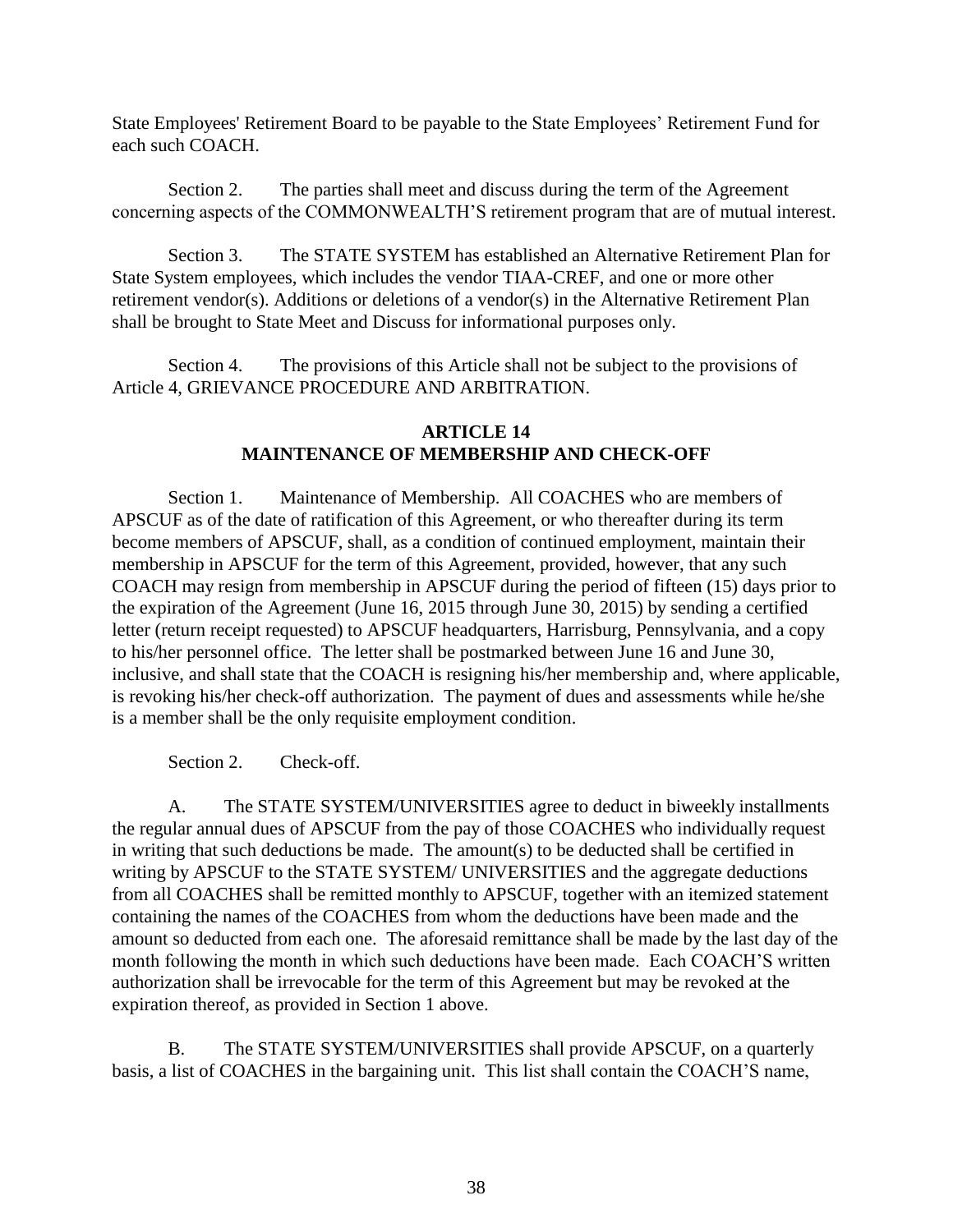Social Security number, address, University, and whether the COACH is a member or nonmember.

C. APSCUF shall indemnify and hold the STATE SYSTEM/ UNIVERSITIES harmless against any and all claims, suits, orders or judgments brought or issued against the STATE SYSTEM/UNIVERSITIES as a result of the action taken or not taken by the STATE SYSTEM/UNIVERSITIES under the provisions of this Article.

D. The STATE SYSTEM/UNIVERSITIES and APSCUF hereby agree that all nonmembers of APSCUF shall be subject to a fair share fee as provided for in Act 84 of 1988 (S.B. 291 and any amendments thereto).

E. The STATE SYSTEM/UNIVERSITIES further agree to deduct a fair share fee biweekly from all COACHES in the bargaining unit who are not members of APSCUF.

 Authorization from non-members to deduct fair share fees shall not be required. The amounts to be deducted shall be certified to the STATE SYSTEM/UNIVERSITIES by APSCUF and the aggregate deductions of all employees shall be remitted together with an itemized statement to APSCUF by the last day of the month following the month in which such deductions have been made.

#### **ARTICLE 15 MISCELLANEOUS CONDITIONS**

Section 1. Unemployment Compensation. COACHES shall be eligible for unemployment compensation benefits as provided by law.

Section 2. The STATE SYSTEM/UNIVERSITIES shall continue the current practice of providing office space and equipment.

Section 3. The STATE SYSTEM/UNIVERSITIES shall hold a COACH harmless of and from any and all claims, suits, orders, or judgments arising as a result of any action taken as a COACH in the ordinary course of employment.

Section 4. Rules, regulations, policies, or practices relating to wages, hours, and terms and conditions of employment now existing and not in conflict with this Agreement shall remain in effect unless modified, amended, or eliminated in the same manner as they had been adopted. The provisions of this Section shall be subject to Article 4, GRIEVANCE PROCEDURE AND ARBITRATION, only with respect to whether the procedure used to modify, amend, or eliminate the rules, regulations, policies, or practices was the same procedure used to establish the rules, regulations, policies, or practices. This Section shall not be applicable to any rule, regulation, or policy that governs athletic competitions or the STATE SYSTEM/UNIVERSITY'S participation in the NCAA, PSAC, or any other athletic conference.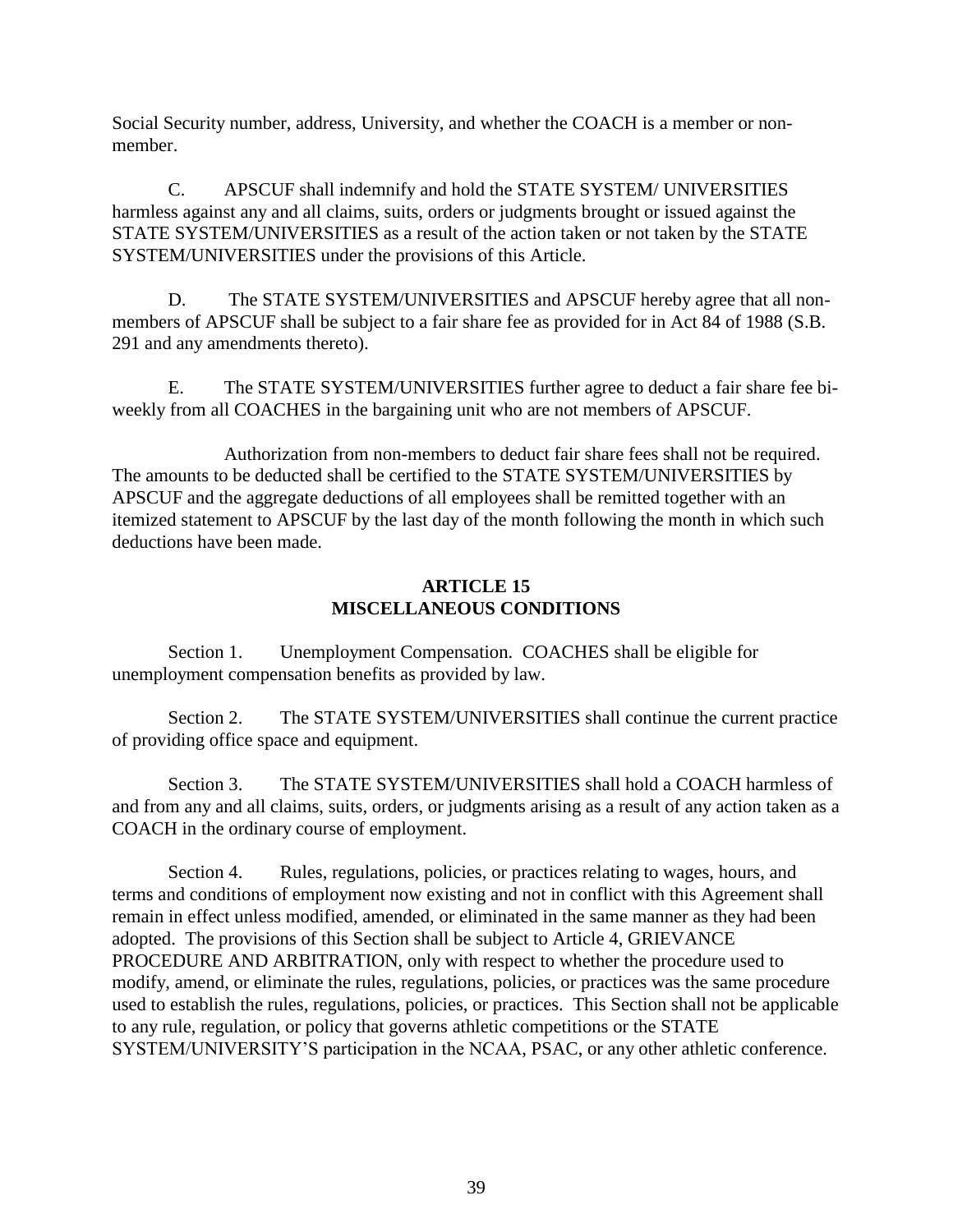Section 5. Performance of Bargaining Unit Work

No bargaining unit work may be assigned to any other person except insofar as coaching duties may be assigned to faculty members in the bargaining units certified as PERA-R-775-C and PERA-R-1354-C. This provision shall not prohibit the use of volunteer coaches, dollar-ayear coaches, graduate assistants, or teaching associates provided that such coaches are not used to fill vacancies created by the resignation, retirement, non-renewal, or termination of salaried COACHES.

Section 6. Tuition Waivers

Effective with the start of the fall semester of 2013*,* the STATE SYSTEM/UNIVERSITIES shall modify their tuition waiver policy to provide for the following:

A. Total waiver of UNIVERSITY tuition for a Regular full-time COACH at any STATE SYSTEM UNIVERSITY.

B. Total waiver of UNIVERSITY tuition for the spouse/domestic partner of a Regular full-time COACH at the UNIVERSITY where the Regular full-time COACH is employed. This waiver shall be applicable to the Regular full-time COACH'S spouse/domestic partner until he/she obtains his/her first undergraduate degree.

C. Total waiver of UNIVERSITY tuition for Regular full-time COACH'S children, including children of his/her domestic partner, at the UNIVERSITY where the Regular full-time COACH is employed. This waiver of tuition at the Regular full-time COACH'S UNIVERSITY shall be applicable to the Regular full-time COACH'S children until the children obtain their first undergraduate degree or until they reach the age of twenty-five (25), whichever comes first. This waiver of tuition shall continue to the limits stated above if the Regular full-time COACH should, after ten (10) or more years of service, become permanently disabled or die.

D. Fifty percent (50%) waiver of UNIVERSITY tuition for Regular full-time COACH'S children, including children of his/her domestic partner, at UNIVERSITIES other than the UNIVERSITY where the Regular full-time COACH is employed. This waiver of tuition shall be applicable until the children obtain their first undergraduate degree or until they reach the age of twenty-five (25), whichever comes first.

E. Tuition waiver shall continue to the limits stated in Sections 6.C and 6.D above for Regular full-time COACHES who meet all of the following conditions:

- 1. He/she is retired from the UNIVERSITY;
- 2. He/she is at or above the retirement superannuation age; and
- 3. He/she has served ten (10) or more years in the STATE SYSTEM.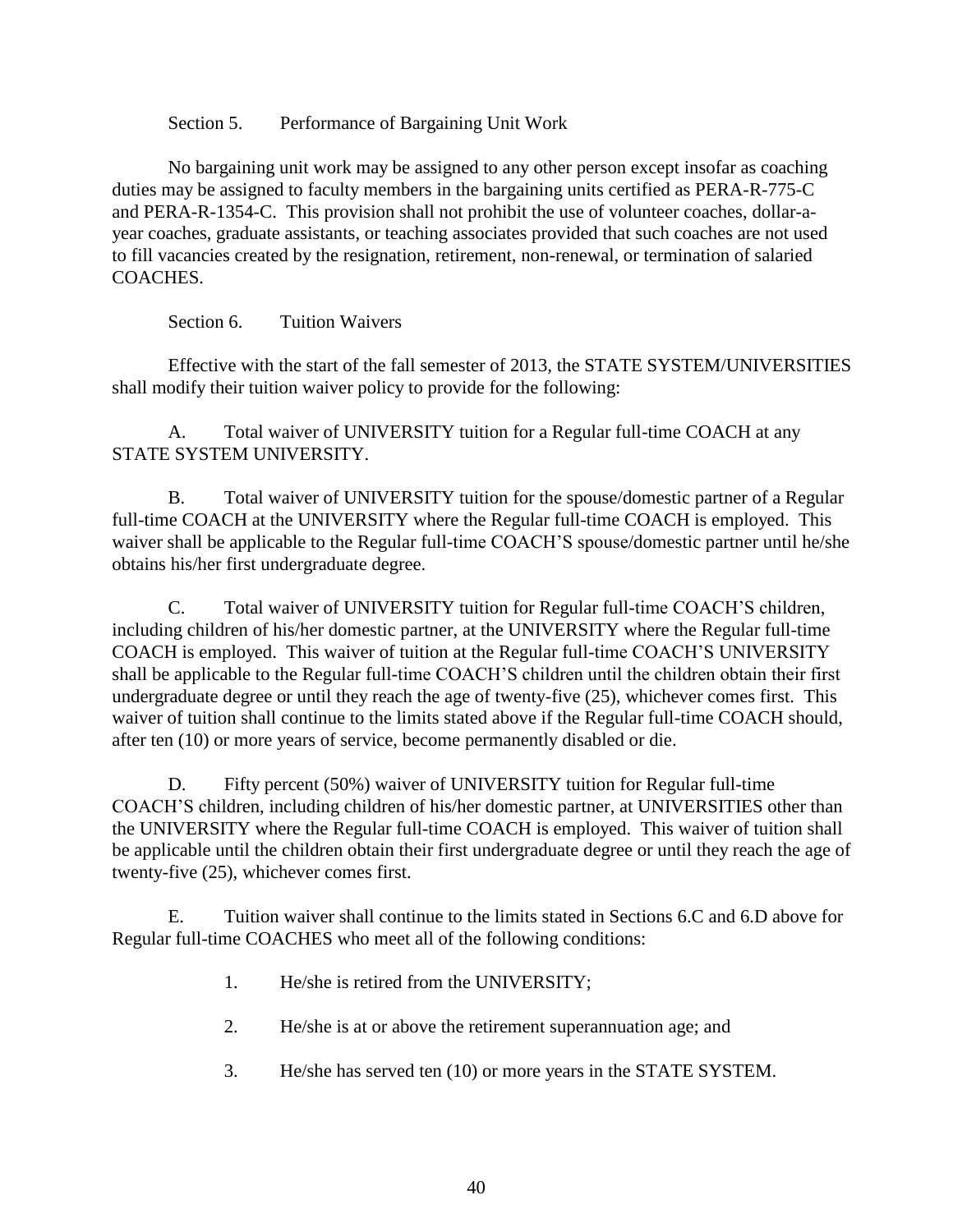F. The provisions of existing tuition waiver policies at UNIVERSITIES shall not be diminished or adversely affected by the provisions of this Section.

G. "First undergraduate degree" is defined as a bachelor's degree granted by any university.

Section 7 Contractual Deadlines

All contractual deadlines that occur on a Saturday, Sunday, or any day when the UNIVERSITY's administrative offices are closed are extended to the next regular business day.

#### **ARTICLE 16 TRAVEL EXPENSES**

Section 1.

A. A COACH who is authorized by the STATE SYSTEM/UNIVERSITIES to travel on official business shall be paid for expenses actually incurred in accordance with the STATE SYSTEM's travel and subsistence allowance regulations. If the General Services Administration of the federal government increases or decreases the mileage allowance for employees under its jurisdiction, the mileage allowance for COACHES will be increased or decreased on the effective date of the General Services Administration change. If a COACH is authorized to travel and authorized to use his/her own vehicle, he/she shall be reimbursed pursuant to these regulations.

B. Reasonable efforts will be made to process travel expenses promptly.

C. Travel expenses incurred by a COACH when traveling to Meet and Discuss or other APSCUF related matters shall not be reimbursed by the STATE SYSTEM/UNIVERSITIES.

Section 2. Team Travel

A. Each UNIVERSITY shall transport COACHES, student athletes, equipment, and other support personnel to and from all intercollegiate athletic competitions. COACHES may, however, elect to drive a UNIVERSITY vehicle with the approval of the Athletic Director.

B. All expenses actually incurred by a COACH during team travel shall be reimbursed in accordance with the State System Travel and Subsistence Allowances Regulations except that when rooms are not available at the State System-approved reimbursement rate, reimbursement shall be at the actual rate, if pre-approved by an appropriate representative of management.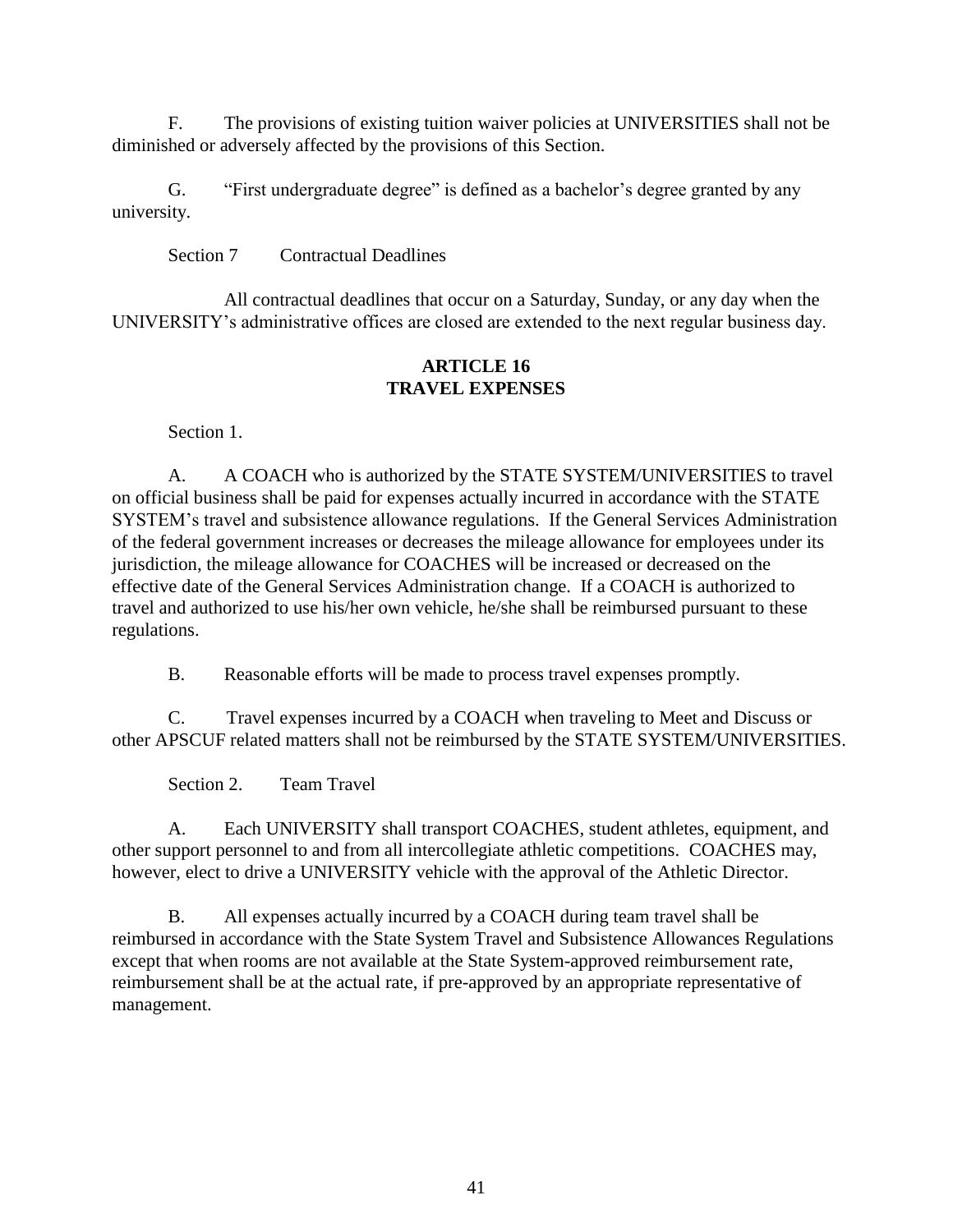#### **ARTICLE 17 AGREEMENT AGAINST STRIKES AND LOCK-OUTS**

Section 1. During the term of this Agreement there shall be no strike, as that term is defined in the Public Employee Relations Act, by any COACH. It is also understood that no officer, representative or official of APSCUF shall in any fashion authorize, assist or encourage any such strike during the term of this Agreement.

Section 2. Neither the STATE SYSTEM nor the UNIVERSITIES shall lock-out any COACH(ES) during the term of this Agreement.

Section 3. Should a strike in violation of this Article occur during the term of this Agreement, APSCUF shall, within twenty-four (24) hours of the start of such strike or at the request of the STATE SYSTEM/UNIVERSITIES;

A. Publicly disavow the strike action by the COACHES in all available communications media;

B. Advise the STATE SYSTEM/UNIVERSITIES in writing that such COACHES' action has not been authorized or sanctioned by APSCUF;

C. Advise COACHES at the UNIVERSITIES where the strike is taking place that it has not sanctioned and has disapproved of the strike action, and APSCUF shall instruct the COACHES to return to work immediately.

Section 4. The STATE SYSTEM/UNIVERSITIES reserve the right in their sole discretion to discipline, suspend, or discharge any COACH(ES) who violates the provisions of Section 1 of this Article.

Section 5. Compliance with the foregoing provisions of this Article shall be deemed full compliance with APSCUF's obligations under this Article. APSCUF shall have no other obligations or liabilities to the STATE SYSTEM/UNIVERSITIES under this Article.

#### **ARTICLE 18 LEGISLATIVE ACTION**

Section 1. In the event that any provision of this Agreement requires legislative action to become effective, including, but not limited to, amendment of existing statutes, the adoption of new legislation, the passage of the STATE SYSTEM budget or the granting of other appropriations, the provision shall become effective only if such legislative action is taken. The parties, however, mutually agree that each will make such appropriate but separate recommendations to the Legislature that each deems necessary to give force and effect to the provisions of this Agreement. It is agreed by the parties that the provisions of this Section shall not be subject to the provisions of Article 4, GRIEVANCE PROCEDURE AND ARBITRATION, of this Agreement.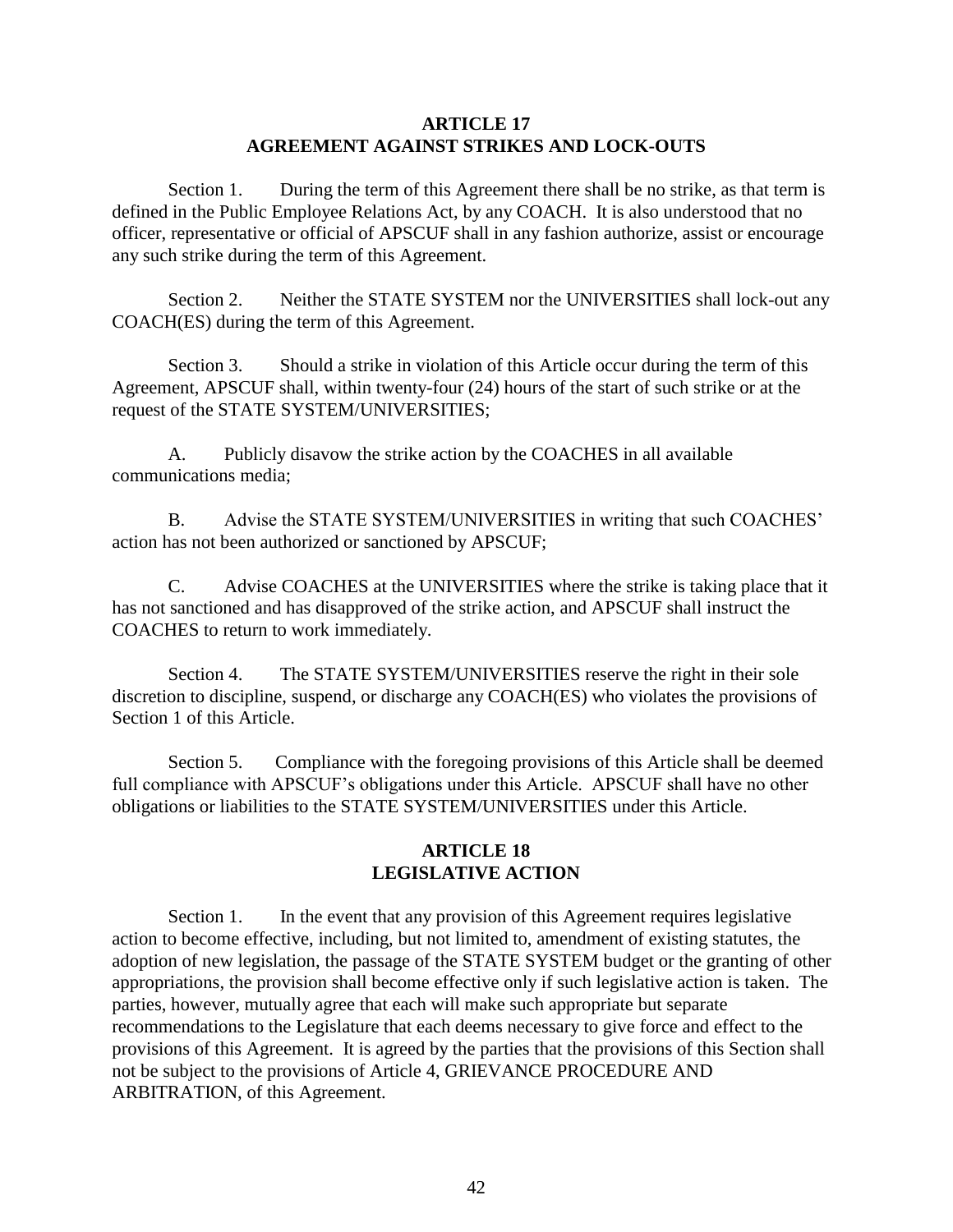Section 2. The STATE SYSTEM and APSCUF shall each separately and in good faith attempt to have introduced and support legislation that each party independently deems is necessary to implement a provision of this Agreement. Where the parties mutually agree upon the need for implementing legislation and the form and language of that legislation, they will lend full support to the introduction and passage of such mutually agreed upon legislation. It is agreed by the parties that the provisions of this Section shall not be subject to the provisions of Article 4, GRIEVANCE PROCEDURE AND ARBITRATION, of this Agreement.

Section 3. In the event that legislation, which both parties mutually agree is necessary, is not passed with respect to a specific subject matter, the parties hereto shall have the right to re-negotiate regarding the subject matter.

#### **ARTICLE 19 SEPARABILITY**

In the event that any provision of this Agreement is found to be inconsistent with statutes or ordinances, the provisions of such statutes or ordinances shall prevail, and, if any provision herein is determined to be invalid and unenforceable by a court or other authority having jurisdiction, such provision shall be considered void, but all other valid provisions hereof shall remain in full force and effect.

#### **ARTICLE 20 TOTALITY OF AGREEMENT**

The parties acknowledge that this Agreement represents the results of collective negotiations between said parties conducted under and in accordance with the provisions of Act 195 and constitutes the entire Agreement between the parties for the term of this Agreement or any extensions thereof. Each party waives his/her right to bargain collectively with the other with reference to any other subject, matter, issue or thing, whether specifically covered here or wholly omitted herefrom, whether or not said subject was mentioned or discussed during the negotiations preceding the execution of this Agreement.

#### **ARTICLE 21 SUCCESSORS**

This Agreement shall be binding upon the parties hereto, and their heirs, executors, administrators, successors and assigns of each, in accordance with applicable labor law. The STATE SYSTEM shall notify APSCUF in writing at least thirty (30) days in advance of any sale, lease, transfer or assignment of any of the UNIVERSITIES to political subdivisions or bodies, corporations, or persons.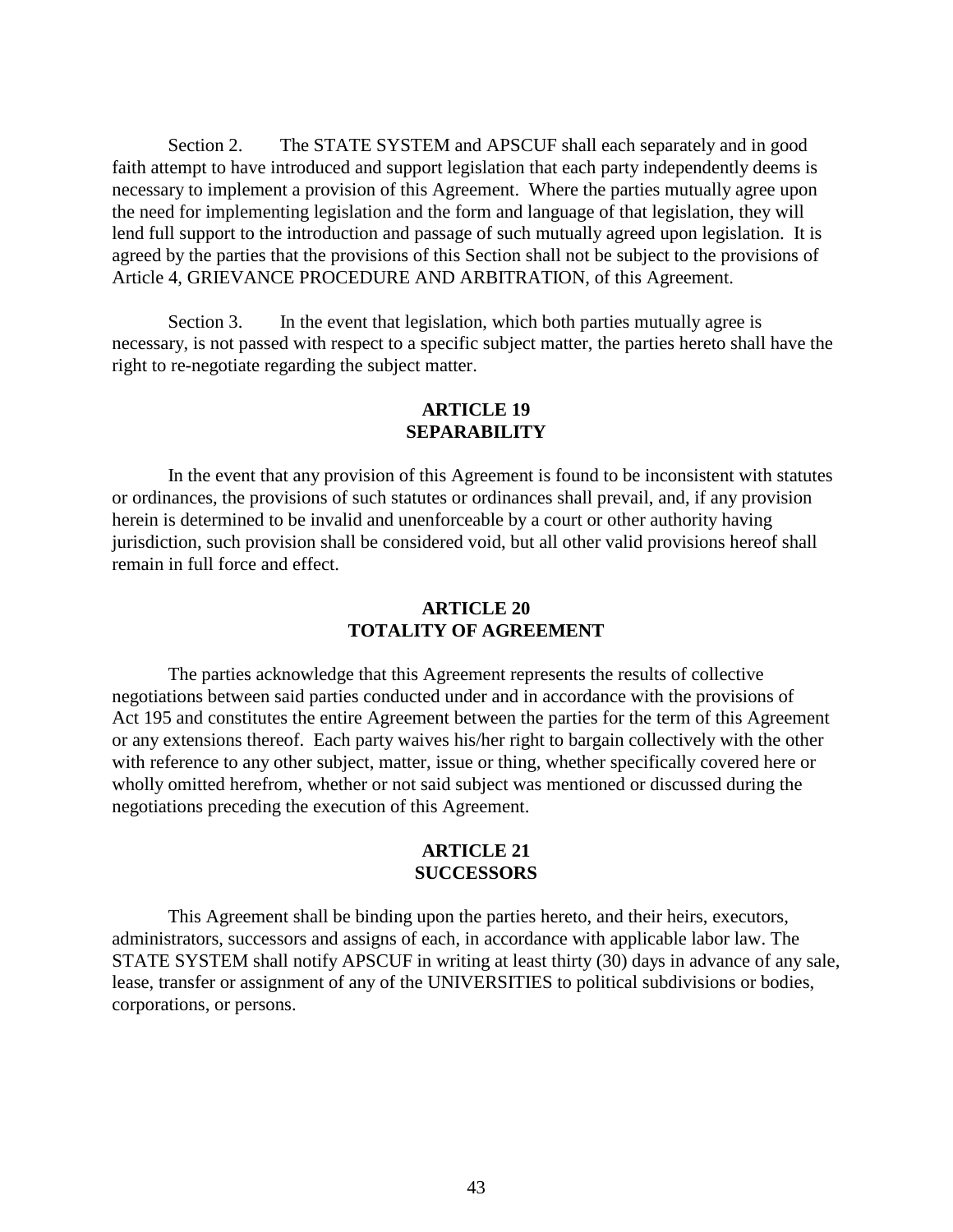#### **ARTICLE 22 DISCIPLINE AND DISCHARGE**

Section 1. A Contract of Employment for a COACH may be terminated in advance of the expiration date for any of the reasons listed below. In the event a President or his/her designee terminates a COACH for any reason listed below, he/she shall give written notice, specifying the reasons, to the affected COACH. Termination for any of the reasons listed below shall be reviewable through the grievance and arbitration procedure only to the extent that an arbitrator can determine if the offense occurred as charged. If an arbitrator determines the offense occurred as charged, the discharge shall stand. If an arbitrator determines the offense was not committed as charged, the COACH shall be reinstated with all back pay and benefits as provided by this Agreement.

A. A major infraction of the NCAA rules or any other athletic governing association (as distinguished from athletic conference), of that the UNIVERSITY is a member.

B. Conviction of a felony.

Section 2. Except as provided for in Section 1 above, a COACH may be terminated suspended without pay for a period not to exceed sixty (60) days, or otherwise disciplined prior to the expiration date of his/her Contract of Employment only for just cause. In the event a President or his/her designee believes such just cause exists, he/she shall give written notice, specifying the reasons, to the affected COACH, and the COACH shall have the right to grieve solely and by means of and in compliance with the procedure provided for in Article 4, GRIEVANCE PROCEDURE AND ARBITRATION.

Section 3. A copy of the written notice of termination or other discipline shall be mailed to the local APSCUF grievance chairperson and State APSCUF on the day the written notice is mailed or delivered to the COACH, whichever is earlier.

Section 4. If a terminated COACH contests his/her termination by filing a grievance, such grievance will be handled in an expeditious fashion in the steps of the grievance procedure. If the grievance is not resolved by the second step of the grievance procedure and APSCUF requests that the grievance be submitted to arbitration, the parties will make a good faith effort to schedule the grievance for hearing before an arbitrator within ninety (90) days, or sooner if possible, of the date the request for arbitration is received by the STATE SYSTEM/UNIVERSITIES.

Section 5. Investigation of Complaints against COACHES

A. This Article is not intended to replace the current complaint procedures that exist for filing discrimination complaints or complaints that may be processed under NCAA rules and regulations, PSAC rules and regulations in existence as of the effective date of this Agreement, or any other athletic conference rules and regulations of which the UNIVERSITY is a member.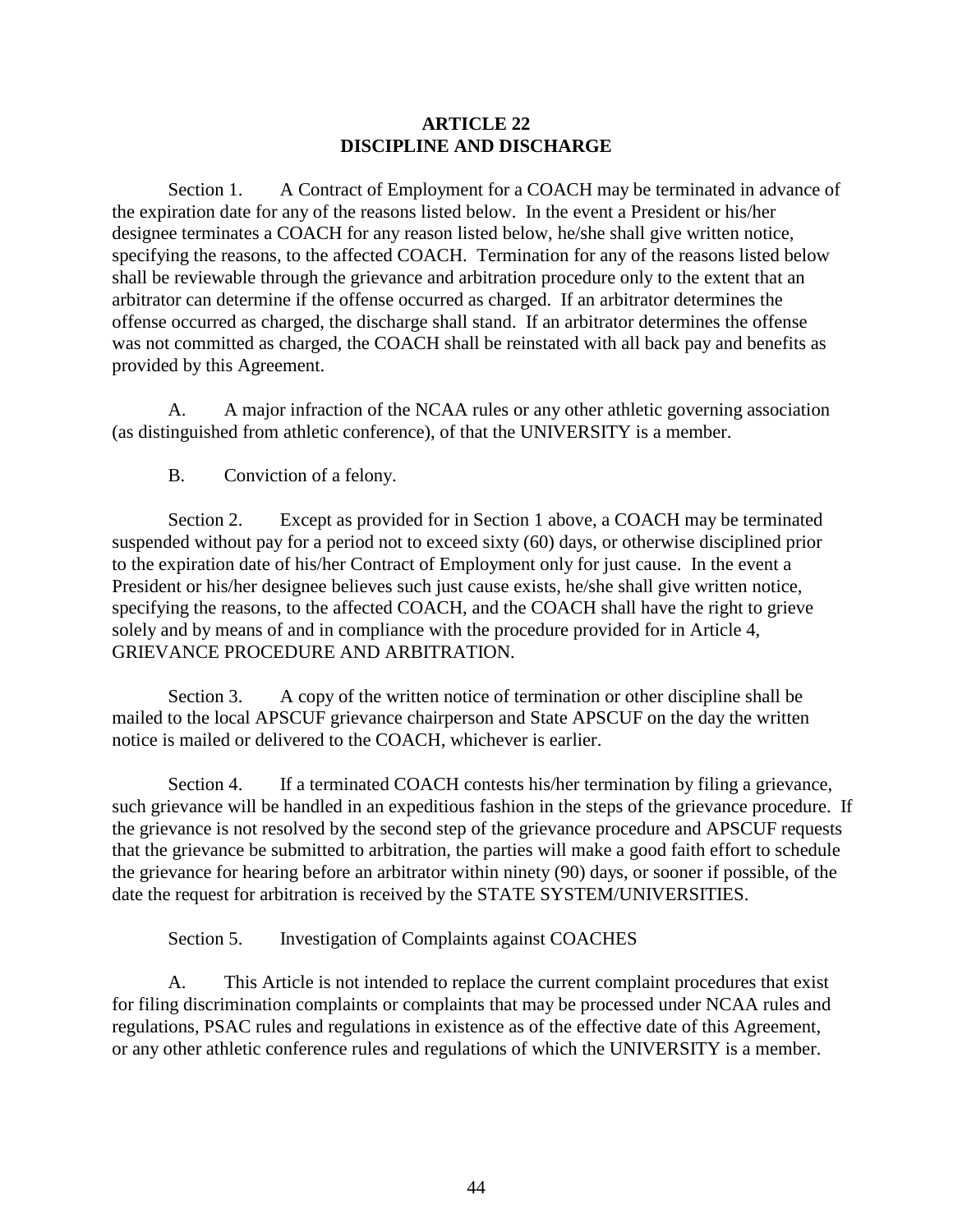B. The STATE SYSTEM and APSCUF recognize that it may be necessary to investigate complaints against COACHES prior to making a disciplinary decision. When appropriate, attempts should be made to resolve complaints informally. In those cases in which complaints are not resolved informally, the principles below shall apply:

1. If the UNIVERSITY determines to conduct an investigation of a complaint, either verbal or written, it shall be initiated and concluded within a reasonable amount of time. Absent unusual circumstances, the decision to conduct a formal investigation shall be made within twenty (20) days of receipt of the complaint.

2. The COACH accused of wrongdoing must receive a copy of the written complaint prior to the commencement of an investigatory interview or pre-disciplinary conference. In the event a written complaint is not submitted, the individual assigned to conduct the investigation shall prepare a written summary and provide a copy of the summary to the COACH prior to commencing an investigatory interview or pre-disciplinary conference. The COACH may provide APSCUF a copy of the written complaint or summary if he/she so desires. If the COACH has obtained APSCUF representation and the COACH has no objection, a copy of the complaint or the written summary shall be provided to APSCUF. Upon receipt of the complaint by the COACH and/or APSCUF, it shall be treated as confidential by all parties and may only be shared with those persons necessary to prepare a response to the complaint.

3. Upon request, a COACH shall be entitled to an APSCUF representative during any meeting in which allegations are to be made that the COACH reasonably believes could lead to discipline.

4. If the complainant is a student who is a member of the COACH'S team, the investigation may be deferred, and the complainant's name need not be disclosed until after the end of the season.

5. If an investigation is expanded beyond its original scope, the COACH shall be advised immediately. APSCUF shall also be advised, if the COACH has obtained APSCUF representation and has no objection.

6. The COACH accused of wrongdoing shall be advised that he/she is prohibited from taking retaliatory action against the complainant or any other person and that such action may result in a separate disciplinary action.

7. This Article shall supplement and by no means shall diminish the rights of any COACH, APSCUF or the STATE SYSTEM/UNIVERSITIES under any law, including the Pennsylvania Public Employee Relations Act.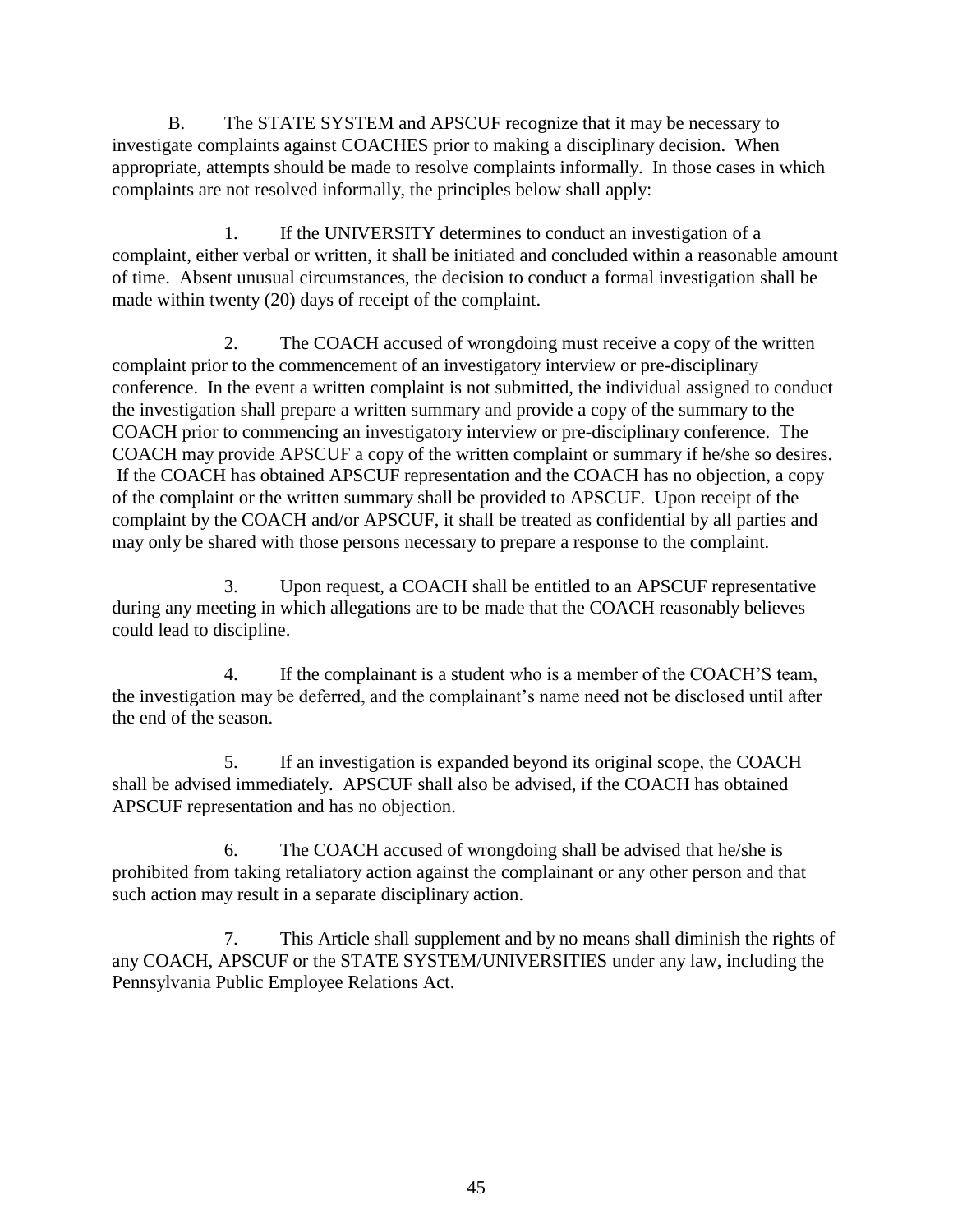#### **ARTICLE 23 ANNUAL PERFORMANCE REVIEW AND EVALUATION**

Section 1.

A. The performance review and evaluation procedure and the evaluation document contained within the 2004 – 2007 contract shall be utilized by the parties for Fiscal Year 2007 – 2008. Thereafter, each UNIVERSITY shall utilize the performance review and evaluation procedure provided for in this article and the evaluation document provided for in Appendix E.

B. The annual performance review and evaluation process is a method of assessing performance and providing an opportunity for continuous professional development and shall also be used as a basis for providing merit increases as provided for in Article 10. These processes are intended to be supportive of a COACH'S desire for continuing professional growth and excellence. With this orientation, the evaluation of COACHES will contribute to the ongoing improvement of the athletic programs of the UNIVERSITIES.

Section 2. Categories of Performance Review and Evaluation

The following categories shall serve as the uniform system-wide basis for the evaluation of COACHES at each UNIVERSITY. These categories shall be applied in the performance review and evaluation of all COACHES for any purpose that evaluations are used in this Agreement. When evaluating the data, the appropriate Evaluator(s) shall give greater weight to the quality of the performance reflected in the data than to the quantity of the data. Evaluations will not be based on a single datum. A combination of all appropriate data will be used in evaluating overall performance of professional responsibilities.

When preparing a COACH'S overall evaluation, each UNIVERSITY shall consider the following factors:

A. Fulfillment of professional responsibilities, which shall include criteria such as General Performance, Administrative Performance, Competition Management, Interpersonal Skills, Student Relations, and Budget Management.

B. Professional Growth and Development, which shall include criteria such as participation in professional development programs and memberships in professional organizations.

C. Community and University Service, which shall include criteria such as involvement in UNIVERSITY committees/groups and/or local community groups (including APSCUF), participation in university and/or community events, and membership in PSAC and/or NCAA committees.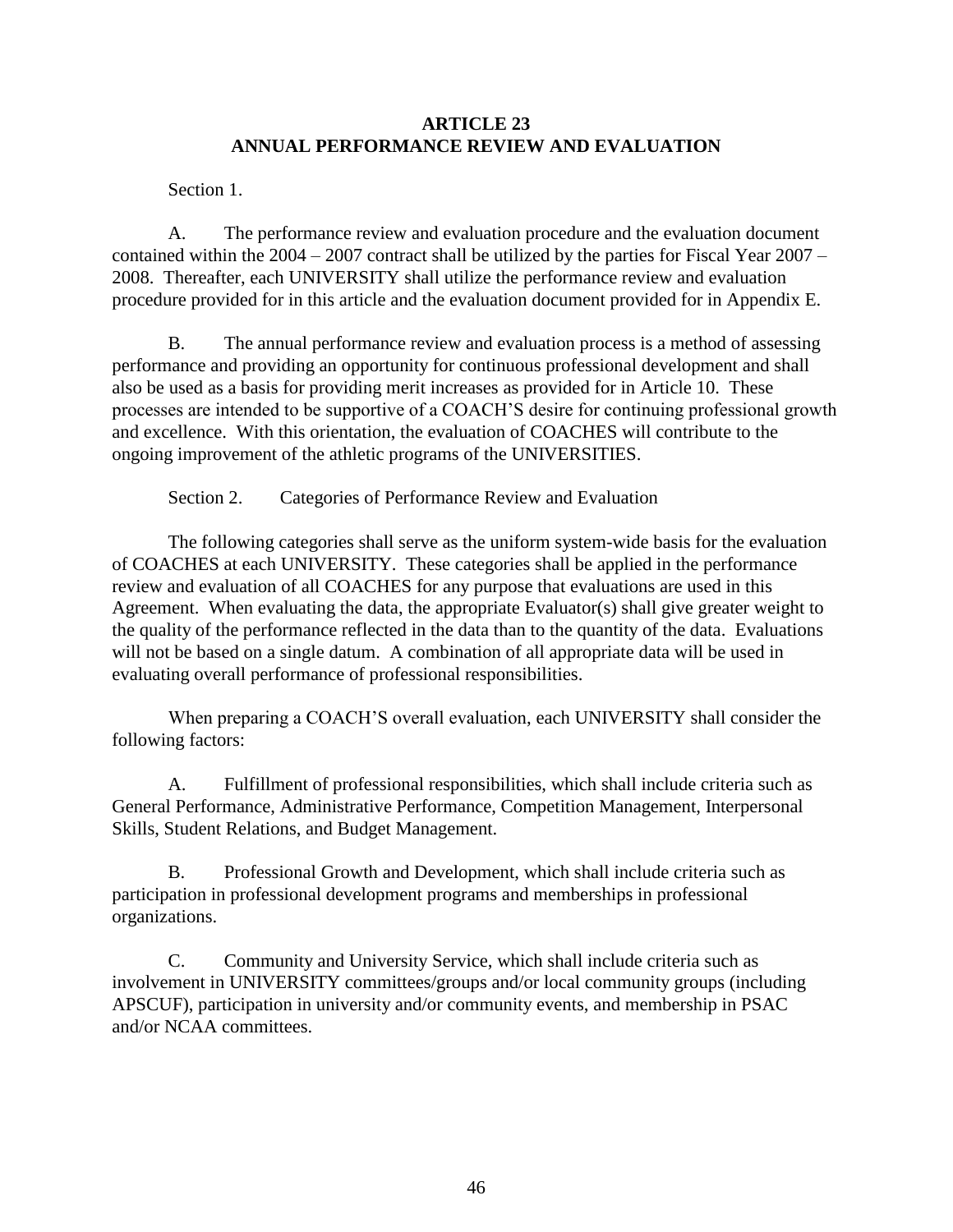Section 3. Student Athlete and Peer Evaluations

Student athlete evaluations and peer evaluations by other COACHES shall be part of the performance evaluation process at each UNIVERSITY.

Section 4. Evaluation Schedule

COACHES shall be evaluated after the semester in which the season ends in accordance with the schedule agreed to by local APSCUF and the UNIVERSITY.

Section 5. Process

A. At the beginning of each evaluation cycle an assistant COACH shall meet with his/her head COACH and a head COACH shall meet with the Athletic Director to discuss performance expectations. At this time, or shortly thereafter, the head COACH or the Athletic Director will provide the assistant COACH or head COACH, respectively, with a Performance Expectation, as applicable, in each category of the evaluation indicating where the COACH either needs to maintain or improve performance.

In the event that the COACH and the head COACH or Athletic Director, as applicable, disagree on the Performance Expectations, the COACH may request a meeting with the Reviewing Officer to discuss such expectations.

B. COACHES shall be evaluated annually by the Athletic Director and the appropriate Vice President shall serve as the Reviewing Officer. Each UNIVERSITY shall utilize the Performance Evaluation and Review Document provided for in Appendix E.

C. The Athletic Director shall observe COACHES in at least one (1) full competition or three (3) hours of competition and one (1) full practice or two (2) hours of practice, whichever is less.

D. Head COACHES shall prepare a self-evaluation that shall be provided to the Athletic Director.

E. Assistant COACHES shall prepare a self-evaluation that shall be provided to the head COACH. The head COACH shall prepare his/her evaluation using the Performance Evaluation and Review Document in Appendix E and provide the assistant COACH with an opportunity to discuss his/her evaluation prior to submission of the evaluation to the Athletic Director.

F. Student athlete and peer evaluations shall be available to the COACH, the head COACH, if applicable, the Athletic Director, and Reviewing Officer.

G. The Athletic Director shall provide a written performance evaluation in accordance with this Article. The Athletic Director's evaluation shall take into account his/her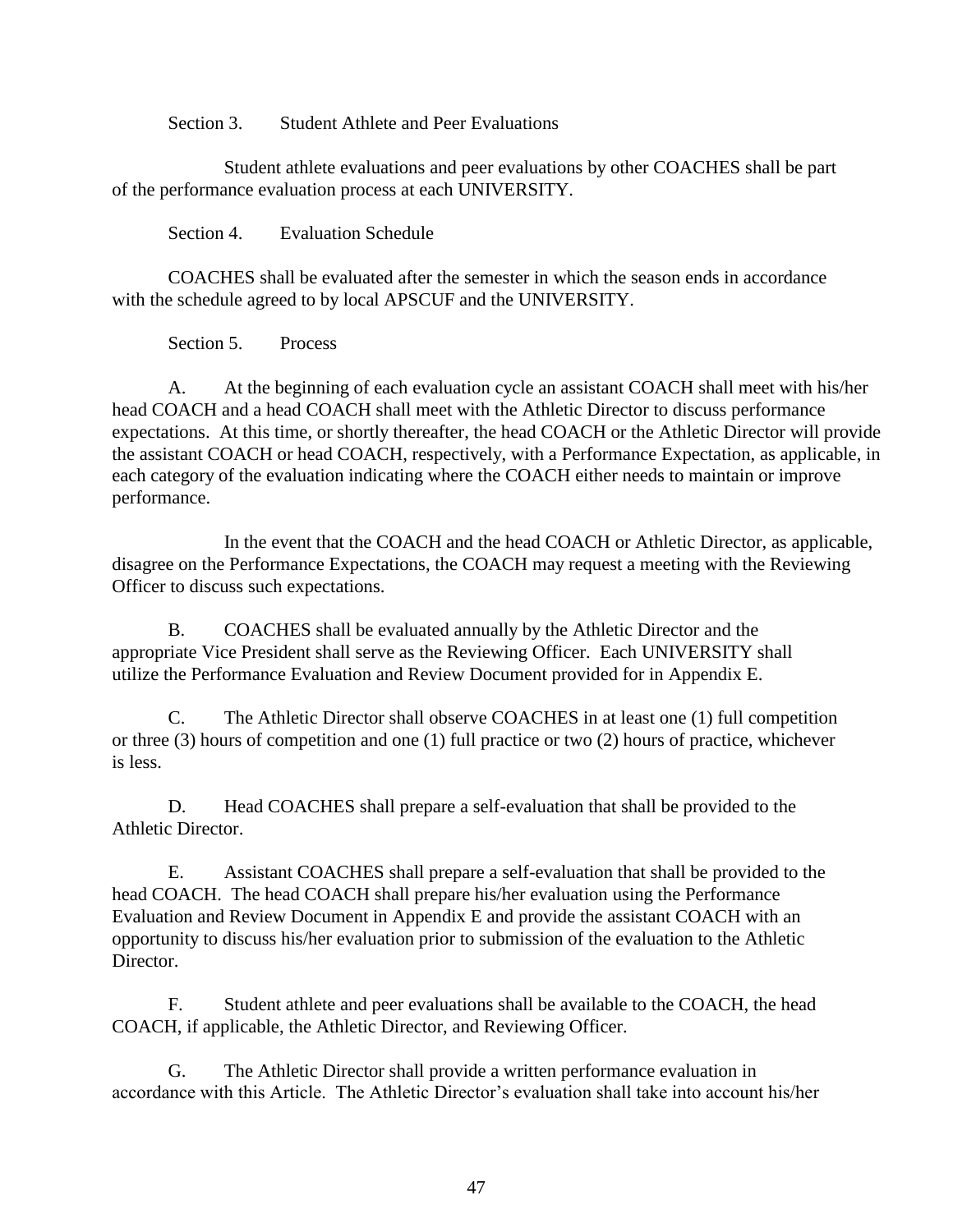knowledge and personal observation of the COACH'S performance, the COACH'S selfevaluation, and peer/student evaluations. The COACH shall be provided with an opportunity by the Athletic Director to discuss the draft performance evaluation. A copy of the Athletic Director's draft performance evaluation shall be provided to the COACH prior to discussion with the Athletic Director. The Athletic Director shall provide a copy of his/her final evaluation to the COACH and the Reviewing Officer.

H. A COACH shall be allowed to offer written comments regarding his/her evaluation by the Athletic Director. Such comments shall be attached to the evaluation, which shall then be filed in the official personnel file.

I. In addition to the right described in H above, in the event a COACH disagrees with the Athletic Director's evaluation, the COACH may request a meeting with the Reviewing Officer. If, as a result of such discussions, adjustments are made to the original evaluation, the COACH shall be provided a copy of the adjusted evaluation and the original evaluation shall be destroyed. The adjusted evaluation shall be placed in the official personnel file. A COACH shall be allowed to offer written comments regarding his/her adjusted evaluation. Such comments shall be attached to the adjusted evaluation that shall then be filed in the official personnel file.

 J. If a Reviewing Officer attaches any comments to a COACH'S evaluation, a copy of his/her comments shall be sent to the Athletic Director and the COACH.

K. Whether or not a COACH asserts his/her rights described in H or I above, the Reviewing Officer shall sign each COACH'S evaluation as follows:

- 1. Sign his/her concurrence without changes;
- 2. Adjust the evaluation as described in I above and sign; or
- 3. Add comments as described in J above and sign.

Section 6. All evaluations prepared under this Article, other than student and peer evaluations, shall assign an overall rating to a COACH in one of the following categories:

- A. Significantly exceeds expectations
- B. Above expectations
- C. At expectations
- D. Below expectations
- E. Unsatisfactory

Section 7. Performance evaluations shall be subject to the provisions of Article 4, GRIEVANCE PROCEDURE AND ARBITRATION, but only to the extent that the evaluation was conducted in an arbitrary or capricious fashion. Action or inaction by a COACH, peer evaluators and the Athletic Director shall not be subject to the provisions of Article 4, GRIEVANCE PROCEDURE AND ARBITRATION.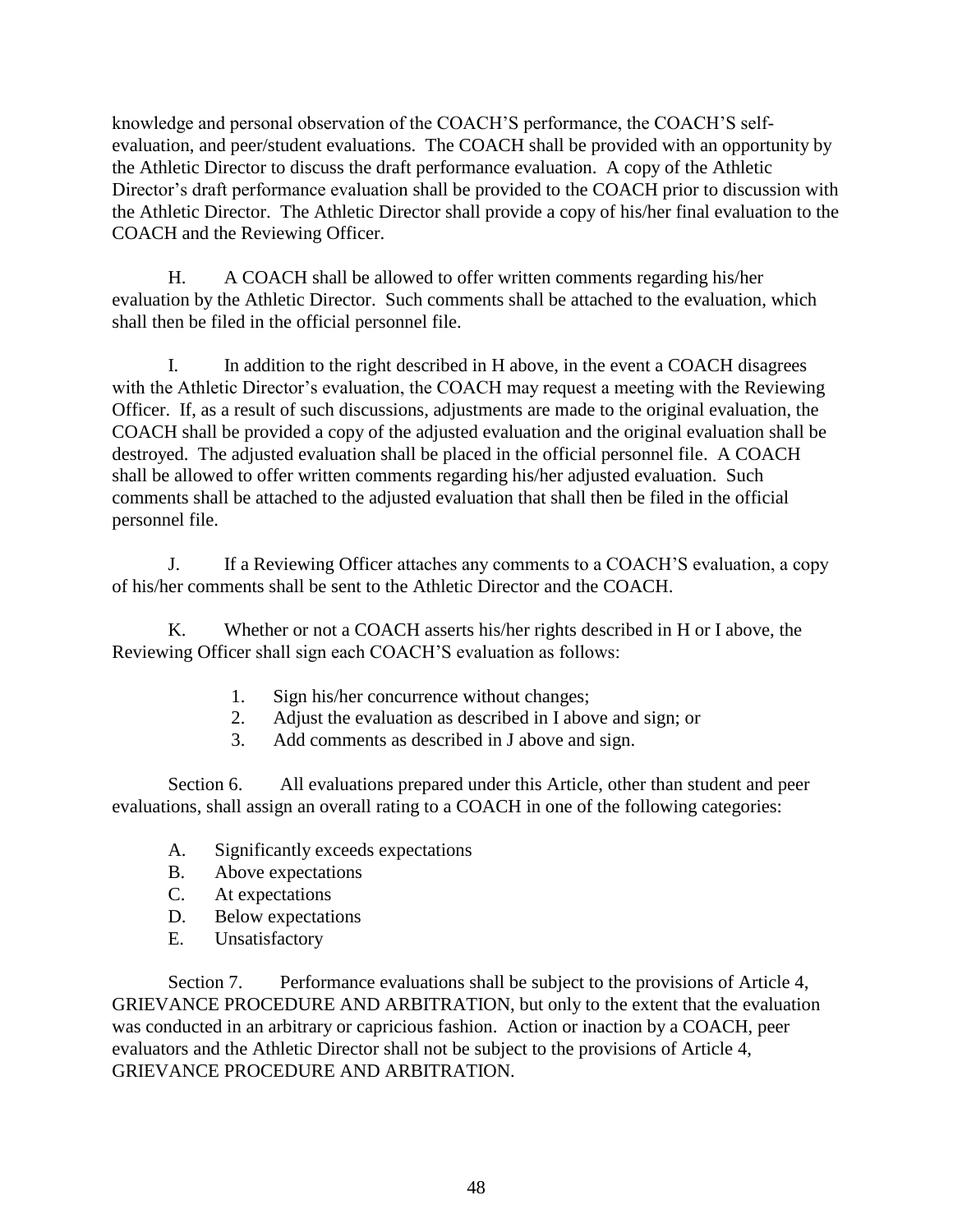Section 8. The failure of a COACH or Athletic Director to carry out his/her duties and responsibilities shall not bar the Reviewing Officer from conducting, in good faith, a performance evaluation, or from using the performance evaluation for appropriate purposes under this Agreement.

Section 9. No COACH, Athletic Director, or reviewing officer shall participate in the evaluation process of a member of his/her immediate family (spouse, child, step-child, parent, step-parent, parent-in-law, brother, sister, brother-in-law, sister-in-law) or a person residing in his/her household. If a peer evaluator cannot participate in the evaluation process, the COACHES Committee shall choose another COACH to serve. If a head COACH, Athletic Director, or Reviewing Officer cannot participate in the evaluation process, the President or his/her designee shall select a person to provide the performance evaluation.

Section 10. The parties agree that reasonable efforts shall be made to complete performance evaluation reviews prior to the required notice of renewal/non-renewal. To this end, representatives of Local APSCUF and the University Administration shall attempt to agree on a schedule that would provide for the completion of the performance evaluations prior to the required notice of renewal / non-renewal. Such discussions may include the beginning and ending dates of the contracts of employment for the COACHES at the respective university.

#### **ARTICLE 24 PERSONNEL FILES**

Section 1.

A. Each UNIVERSITY shall maintain one (1) confidential complete official personnel file for each COACH. No anonymous material shall be placed in the official personnel file. A COACH upon his/her request shall have the right to receive a copy of material placed in the personnel file by management personnel.

B. In addition, there may be one (1) official pre-employment file that shall be confidential and shall contain letters of reference and recommendations and/or material related thereto secured from sources outside the UNIVERSITY. At the time of the granting of the initial ROLL-OVER CONTRACT OF EMPLOYMENT that may be renewed annually one additional year, all letters of reference and recommendations shall be destroyed unless otherwise required by law or if there is a pending legal action and academic credentials shall be transferred to the official personnel file.

C. A COACH shall have the right to make such additions or responses to the material contained in his/her official personnel file as he/she shall deem necessary. Only material that is directly related to the COACH'S work performance shall be included in the confidential personnel file.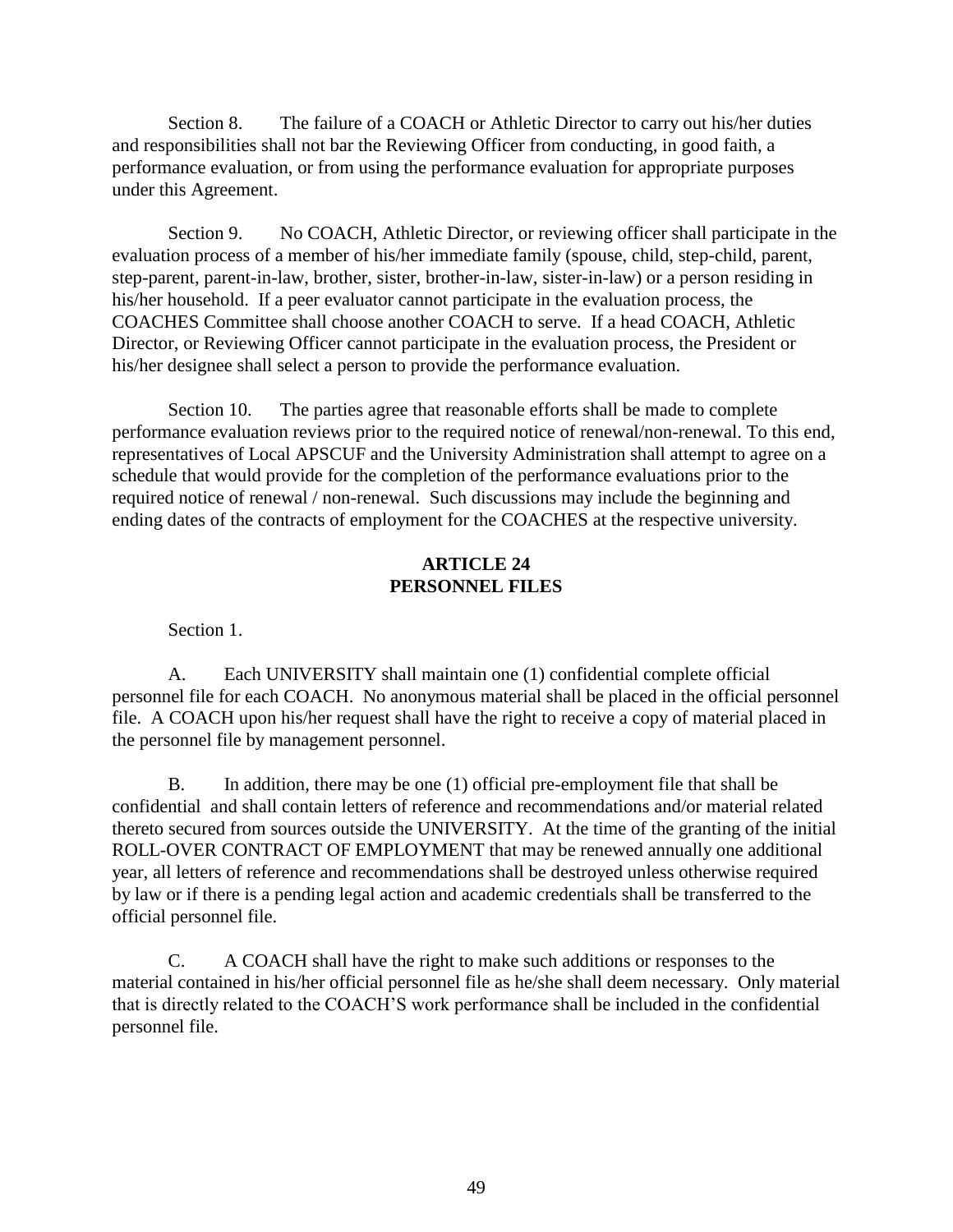Section 2.

A. A COACH shall have access to his/her official personnel file during regular office hours, provided that there shall be no undue interference with the normal routine of the office. Under no circumstances shall the official personnel file be removed from the office by the COACH, and his/her access to the file shall be only in the presence of someone in authority in the office.

B. In addition to the COACH, only the Chancellor, President and his/her designees shall have access to the official personnel file without the express written approval of the COACH. The President and his/her designees shall be responsible for the placement of material in, and the removal of material from, the official personnel file.

C. The COACH shall have no right of access to the official confidential preemployment file.

D. APSCUF shall have access to the official personnel file of a COACH at reasonable times during regular office hours, after having given reasonable notice, provided APSCUF first shall have obtained the express written approval of that COACH.

Section 3. If the official personnel file is duly subpoenaed in accordance with law, the COACH shall be notified at the earliest possible time.

Section 4. Other Rules for the Official Personnel File of Each COACH

A. No material derogatory to a COACH'S conduct, such as service, character, or personality, shall be placed in the COACH'S official personnel file unless the COACH has had an opportunity to read the material first. The COACH shall acknowledge that he/she has read the material by affixing his/her signature and the date signed on the material to be filed.

B. A statement indicating that the understanding is that such a signature merely signifies that the material has been read and does not necessarily indicate agreement with its content shall be included on all such material. If a COACH refuses to affix his/her signature on any such material, a statement to the effect that the COACH was shown the document and refused to sign it shall be entered on the document and signed and dated by the initiator. If the COACH refuses to sign, the material shall also be signed and dated by an appropriate witness. The custodian of the record shall be responsible for obtaining the COACH'S signature and for entering the appropriate statement on the copy of the document that is to be placed in the COACH'S official personnel file.

C. Any material in a COACH'S official personnel file, not acknowledged as described above, that the COACH deems derogatory, shall be removed from the file at the COACH'S request.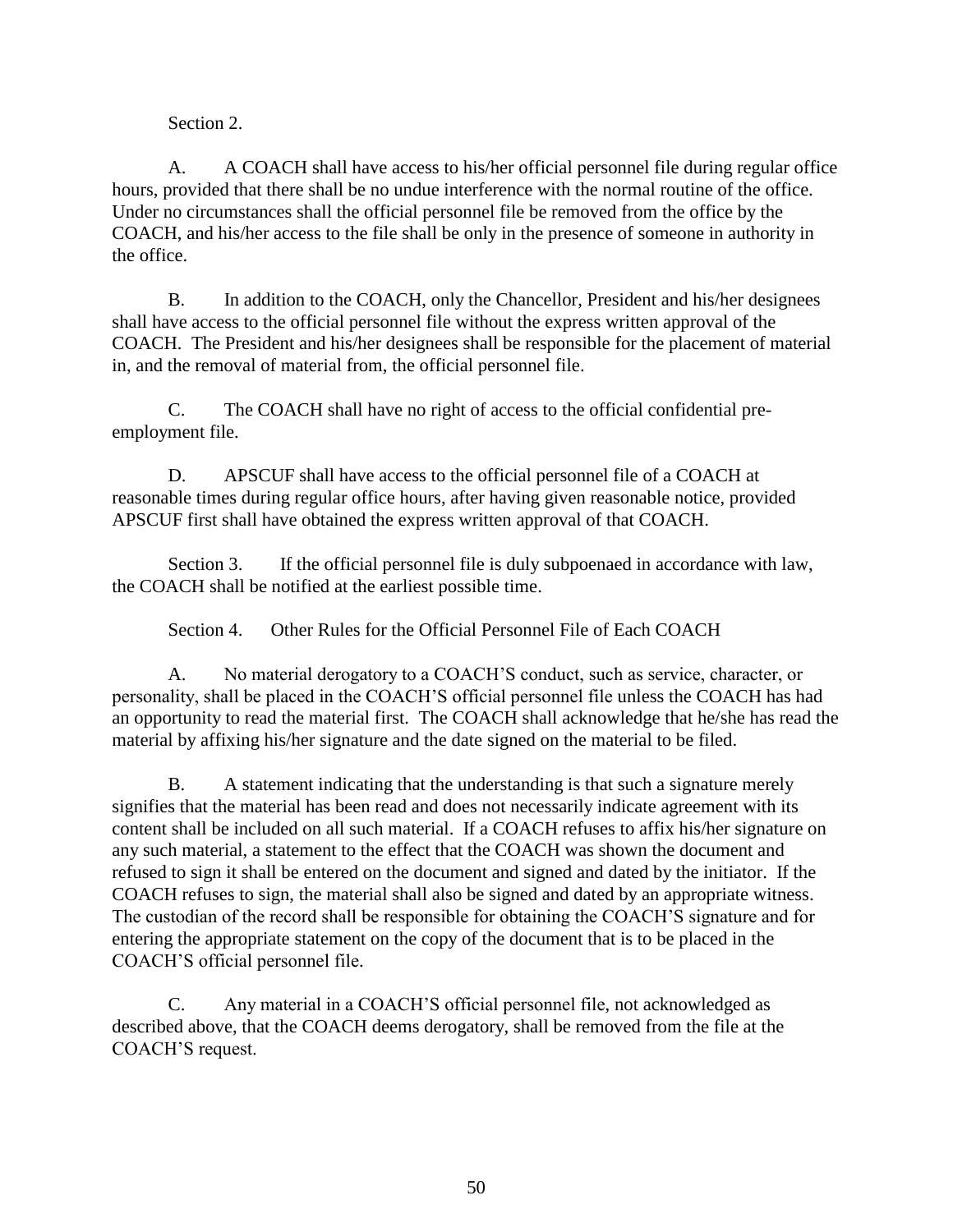D. Derogatory material not brought to the COACH'S attention within ten (10) college calendar days after its receipt by the official custodian shall not be placed in the COACH'S official personnel file. The COACH has a right to answer any material that is derogatory to a COACH'S conduct, and the COACH'S response shall be placed in the file.

E. The performance evaluations shall be permanent documents included in the Official Personnel Folder, and these evaluations shall consist only of documents related to performance evaluations that were made in accordance with the required procedures of the collective bargaining agreement in effect at the time which the evaluation was made.

F. In the case of letters of caution, reprimand, admonishment, or warning that are temporary material to be retained in the Official Personnel File/Folder, the following policy shall apply. If a COACH has had no reprimand during any six (6) year period, all reprimands shall be removed from the file. If a COACH has had reprimand(s) within any six (6) year period, it (they) shall remain as well as all prior reprimands.

G. When a person is authorized to review an Official Personnel File, he/she will be required to enter the following information in a log: name of the COACH whose records are being reviewed; date and reason for the review; signature of the person reviewing the file. The custodian shall also initial the withdrawal and return of the Official Personnel File/Folder. The custodian of the Official Personnel File shall be responsible for the maintenance of this log and for the maintenance and contents of the Official Personnel File in accordance with established procedure and policy.

The log indicating those who have reviewed the file with provision for both the reviewer and the custodian to acknowledge signing out and signing in shall be retained in the appropriate Official Personnel File on a permanent basis.

#### **ARTICLE 25 COACHING VACANCIES**

If a UNIVERSITY forms a search committee to fill a coaching vacancy, the COACHES committee shall designate a representative to serve on the search committee. If a UNIVERSITY forms a search committee to fill an assistant coach vacancy, the COACHES committee shall designate a representative to serve on the search committee and the appropriate head COACH shall also serve on the search committee. Additional COACHES may be appointed to a search committee at the UNIVERSITY'S discretion.

#### **ARTICLE 26 COACHES COMMITTEE**

Section 1. For purposes of addressing areas of common concern and interest of the COACHES to appropriate UNIVERSITY officials and/or organizations, the COACHES at each UNIVERSITY shall organize themselves into a committee. Failure by the COACHES to establish a committee as provided for herein shall not be subject to the grievance and arbitration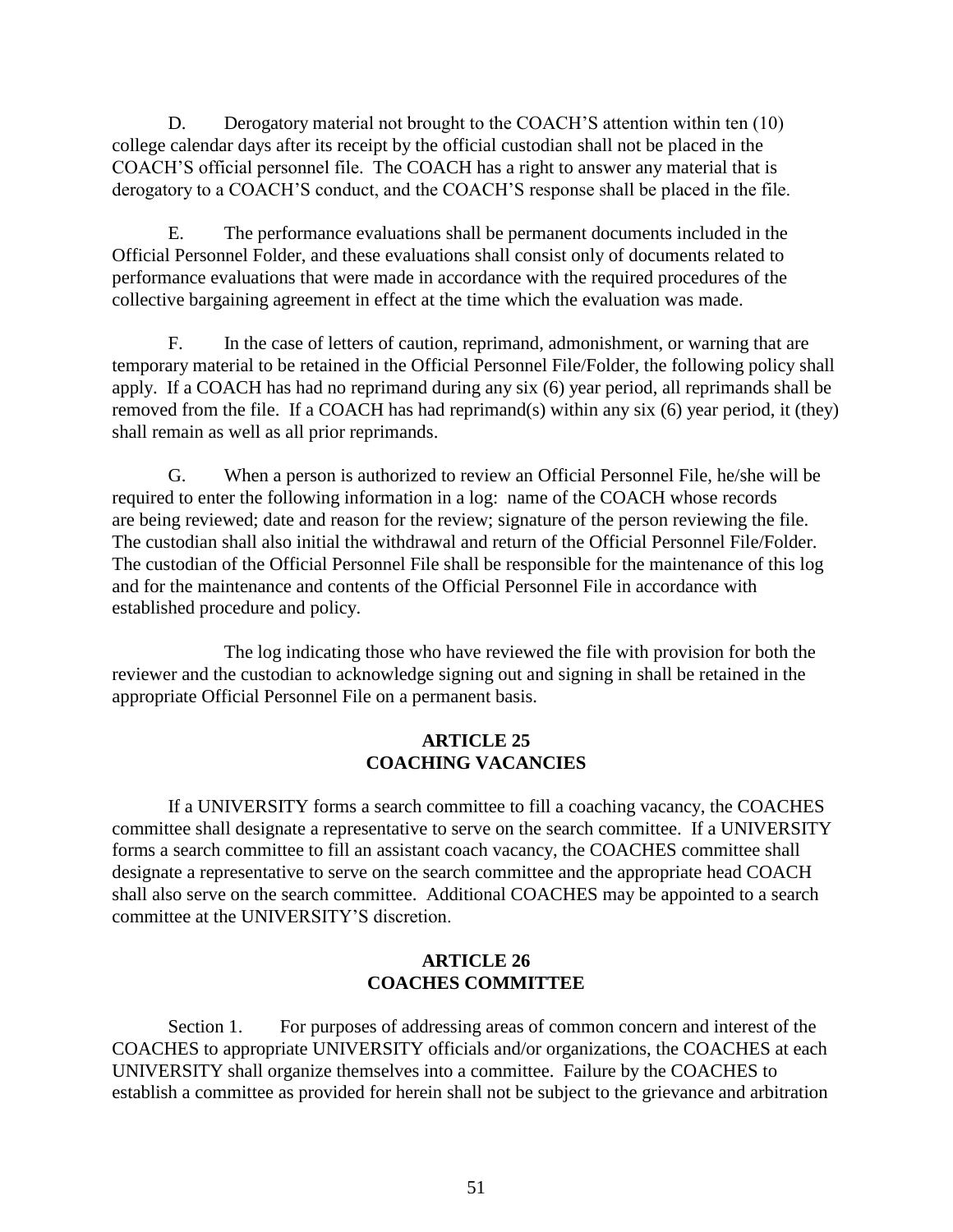procedure. This committee may elect a chairperson and determine how it will organize itself in order to conduct business. The establishment of this committee does not imply a role in administering the athletic program; rather it is to address the concerns of the COACHES as a group. Examples of these areas of concern include, but are not limited to: office space, equipment and secretarial/support staff, evaluation procedures, representation of COACHES in appropriate UNIVERSITY-wide committees (e.g., parking, advising, financial aid, facilities, calendar, health and safety, search committee), liaison with faculty, administration, professional development and long-range planning.

Section 2. The chairperson serves as the chief representative and spokesperson of the COACHES committee to the UNIVERSITY community. In all phases of committee affairs, the chairperson shall be sensitive to and reflect, but not be restricted to, majority sentiment.

#### **ARTICLE 27 TERM OF AGREEMENT**

Section 1. This Agreement shall be effective as of July 1, 2015, and shall remain in full force and effect to and including June 30, 2019, unless an earlier effective date is provided for in this Agreement. This Agreement shall automatically be renewed from year to year thereafter unless either party shall notify the other party in writing of their intent to renegotiate all or parts of this contract by such time as would permit the parties to comply with the collective bargaining schedule established in the Public Employee Relations Act.

Section 2. IN WITNESS WHEREOF, the parties to this Agreement intending to be legally bound by its provisions have signed and executed this Agreement on 20 December 2016.

#### **Association of Pennsylvania State College Pennsylvania State System of Higher & University Faculties (APSCUF) Education (PASSHE)**

| By:<br>Kenneth M. Mash, President                        | By: Cynthia D. Shapira, Chair, Board of Governors |
|----------------------------------------------------------|---------------------------------------------------|
| By: $\qquad \qquad$<br>Jamie S. Martin, Vice President   | By: Frank T. Brogan, Chancellor                   |
| By: $\qquad \qquad$<br>James L. Cowden, Chief Negotiator | By: Lisa A. Sanno, Chief Negotiator               |
| By: $\qquad \qquad$<br>Julie A. Reese, Negotiator        | Michael S. Ferguson, Negotiator                   |
| John Gump, Team Chairperson                              | David A. Topper, Negotiator                       |
| By: Keith White, Negotiator                              | Doreen M. Tobin, Negotiator                       |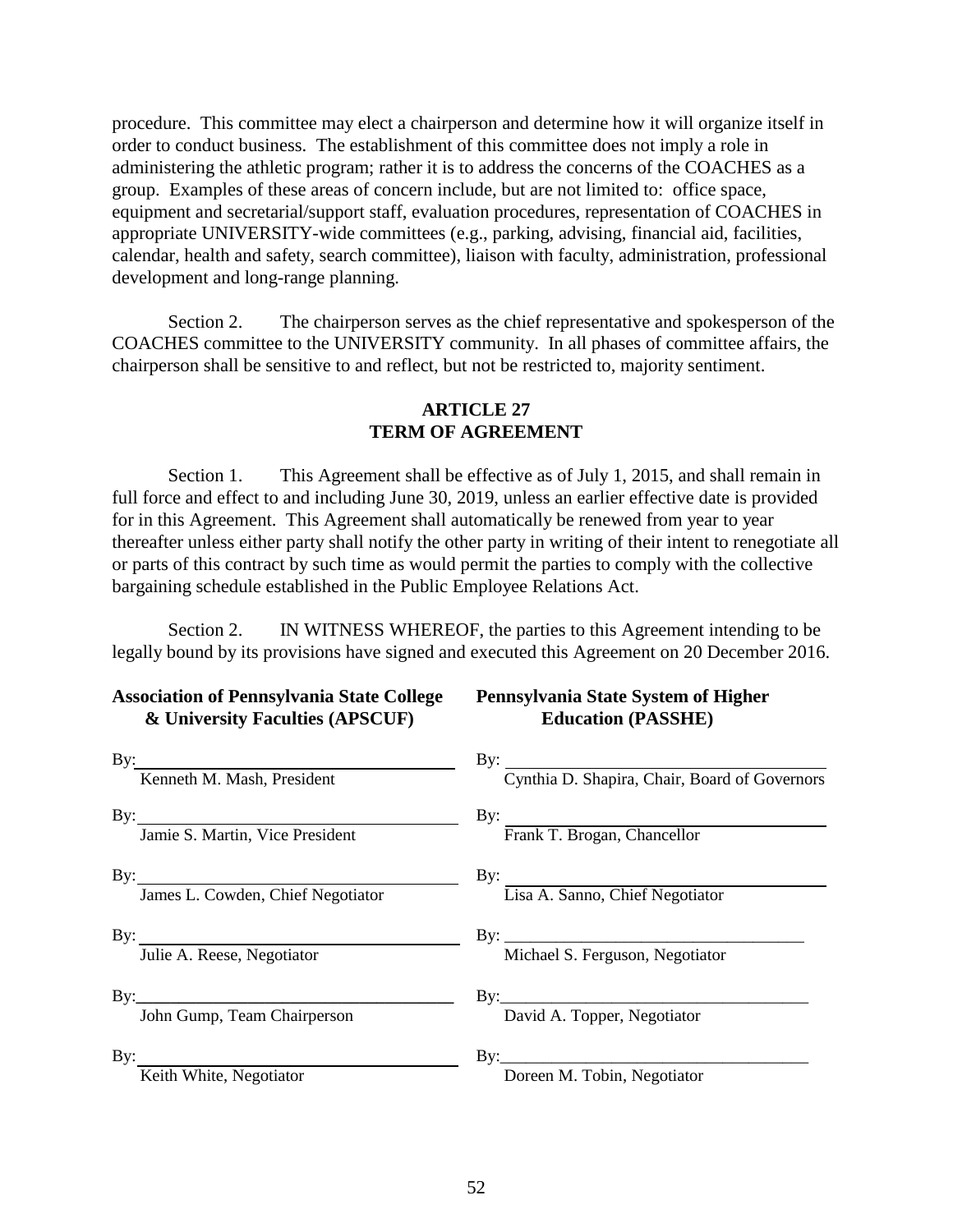#### **Association of Pennsylvania State College Pennsylvania State System of Higher**   $&$  University Faculties (APSCUF)

By: Jeff Wilson, Negotiator By: By: Brenda A. Mundell, Negotiator Brenda A. Mundell, Negotiator Brenda A. Mundell, Negotiator Brenda A. Mundell, Negotiator Brenda A. Mundell, Negotiator Brenda A. Mundell, Negotiator Brenda Brenda A. Mundell, Negotiator

By:

Laureen Lokash, Negotiator

By:\_\_\_\_\_\_\_\_\_\_\_\_\_\_\_\_\_\_\_\_\_\_\_\_\_\_\_\_\_\_\_\_\_\_\_\_\_\_

Paul Darragh, Negotiator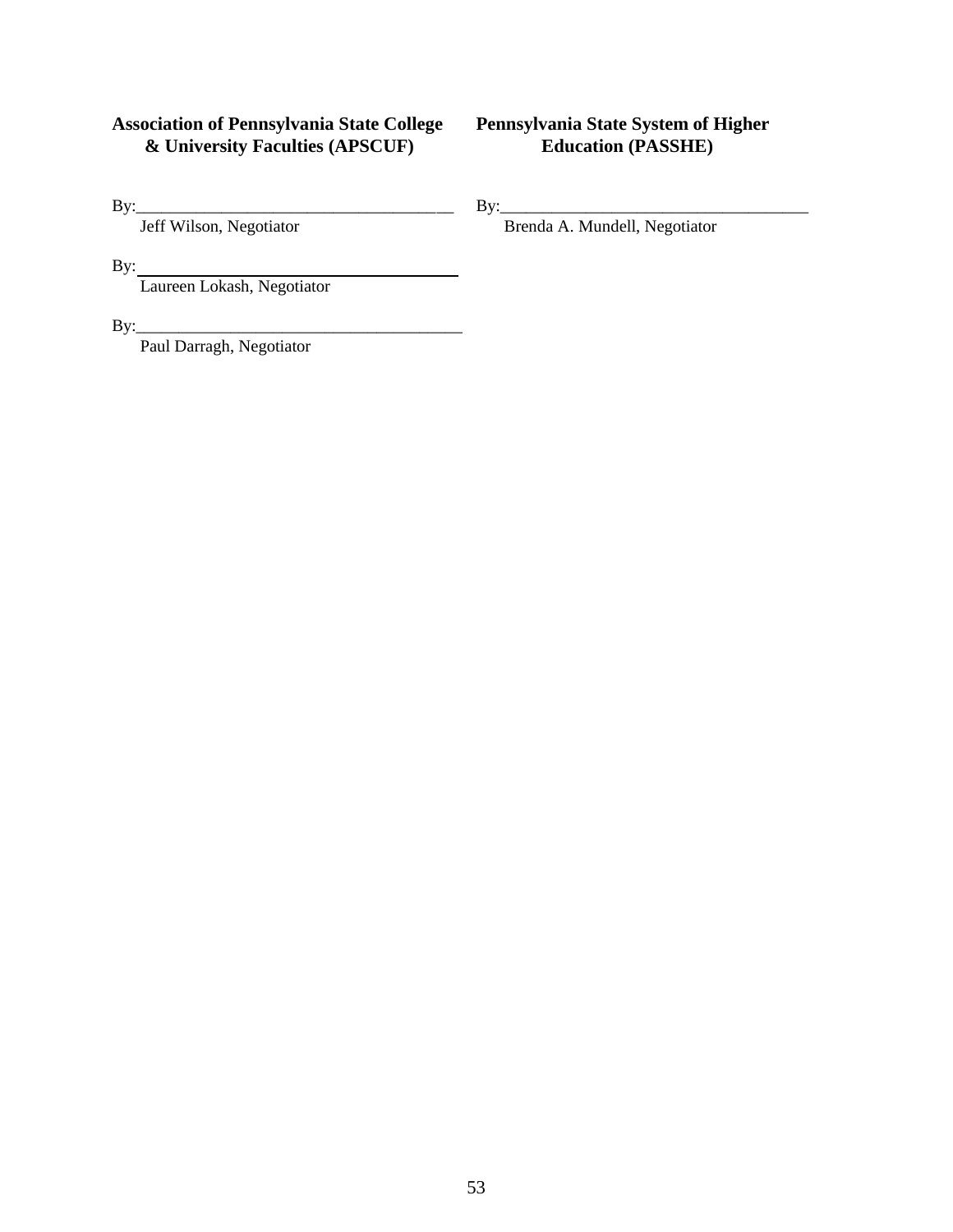#### **APPENDIX A**

#### Contract of Employment

#### Regular Full-Time or Regular Part-time Head Coach

Dear:

This will confirm your appointment as a Regular full-time [or Regular part-time with \_\_\_\_\_% FTE] head non-faculty coach of [insert sport] at \_\_\_\_\_\_\_\_\_\_\_\_\_\_\_\_ University of Pennsylvania of the Pennsylvania State System of Higher Education (hereafter "State System"). This Contract of Employment (hereafter "Contract") is subject to renewal, non-renewal, rollover, termination, or buy-out, as provided for in the Collective Bargaining Agreement (hereafter "CBA") between the State System and the Association of Pennsylvania State College and University Faculties (hereafter "APSCUF"). This Contract also is subject to modification through the collective bargaining process. In the event of a conflict between this Contract and the CBA, the terms of the CBA shall be controlling. In addition, the existence of this Contract does not affect your right to engage in lawful concerted activity as permitted by the Public Employee Relations Act except as modified by the CBA.

This offer is contingent upon the successful completion of all PA Act 153 criminal background investigations to include a report of criminal history record information from the Pennsylvania State Police (PSP), certification from the Pennsylvania Department of Human Services and a federal criminal history record check obtained by submitting a full set of fingerprints.

Your employment will begin on [date] and continue through the close of business on [date]. You will report to the Athletic Director. Should you fail to work the entire period agreed upon in this Contract, your total compensation will be adjusted accordingly. You will be responsible for successfully performing all of the duties and responsibilities outlined in the attached job description as well as those duties and responsibilities set forth in the CBA.

Your first year salary will be  $[\$$  \_\_\_\_\_\_\_] for the period in which you perform services pursuant to the Contract. Payments shall be made in accordance with the payroll practices of the State System/Universities. If your Contract is renewed, any salary increase will be in accordance

54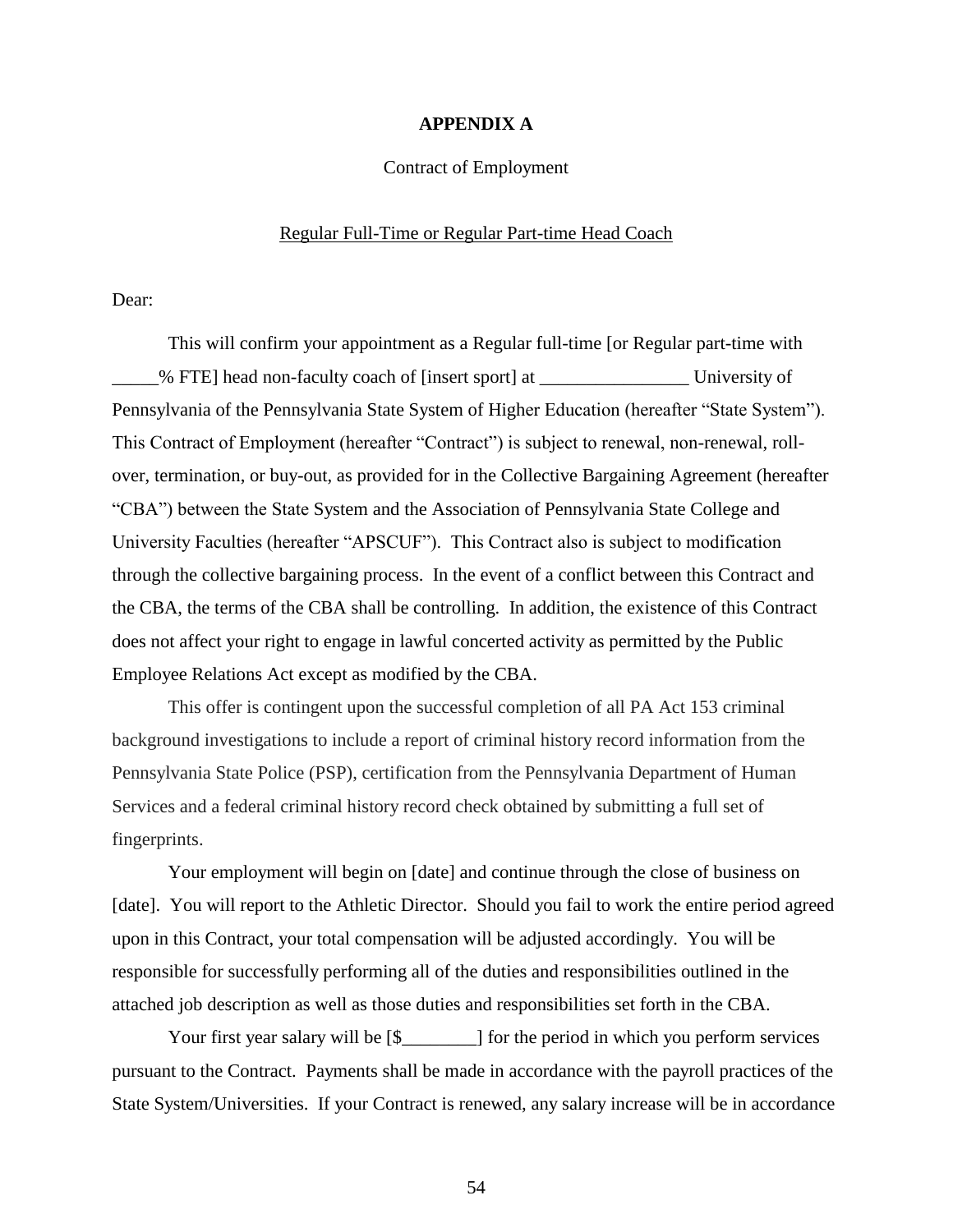with the CBA in effect at that time. You also are eligible for other benefits, in accordance with the CBA, depending upon your status as a Regular full-time or Regular part-time head Coach.

NCAA Constitutional Bylaw, Article 11.2.1 states, "Contractual agreements or appointments between a coach and an institution shall include the stipulation that a coach who is found to be in violation of NCAA regulations shall be subject to disciplinary or corrective action as set forth in the provisions of the NCAA enforcement procedures, including suspension without pay or termination of employment for significant or repetitive violations."

In accordance with the Immigration Reform and Control Act of 1986, the State System must verify both identity and work authorization for each individual hired. Therefore, it will be necessary for you to produce original documents for this purpose. The most frequently used documents are a United States passport, a state driver's license, a Social Security card, or a birth certificate. If you are in possession of these documents, please bring them, in their original form, when timely reporting for work. If you are not in possession of these documents, a review of other acceptable documents can be made during the course of your appointment; however, it will be necessary for you to produce the required documents within three (3) days of your date of hire.

Your signature below will indicate acceptance of this Contract of Employment and the terms and conditions described herein. Please return a signed original copy of this Contract of Employment (Name) no later than (Date).

For the (University) of Pennsylvania

I accept the above Contract of Employment:

\_\_\_\_\_\_\_\_\_\_\_\_\_\_\_\_\_\_\_\_\_\_\_\_\_\_\_

\_\_\_\_\_\_\_\_\_\_\_\_\_\_\_\_\_\_\_\_\_\_\_\_\_\_\_

Signature

Date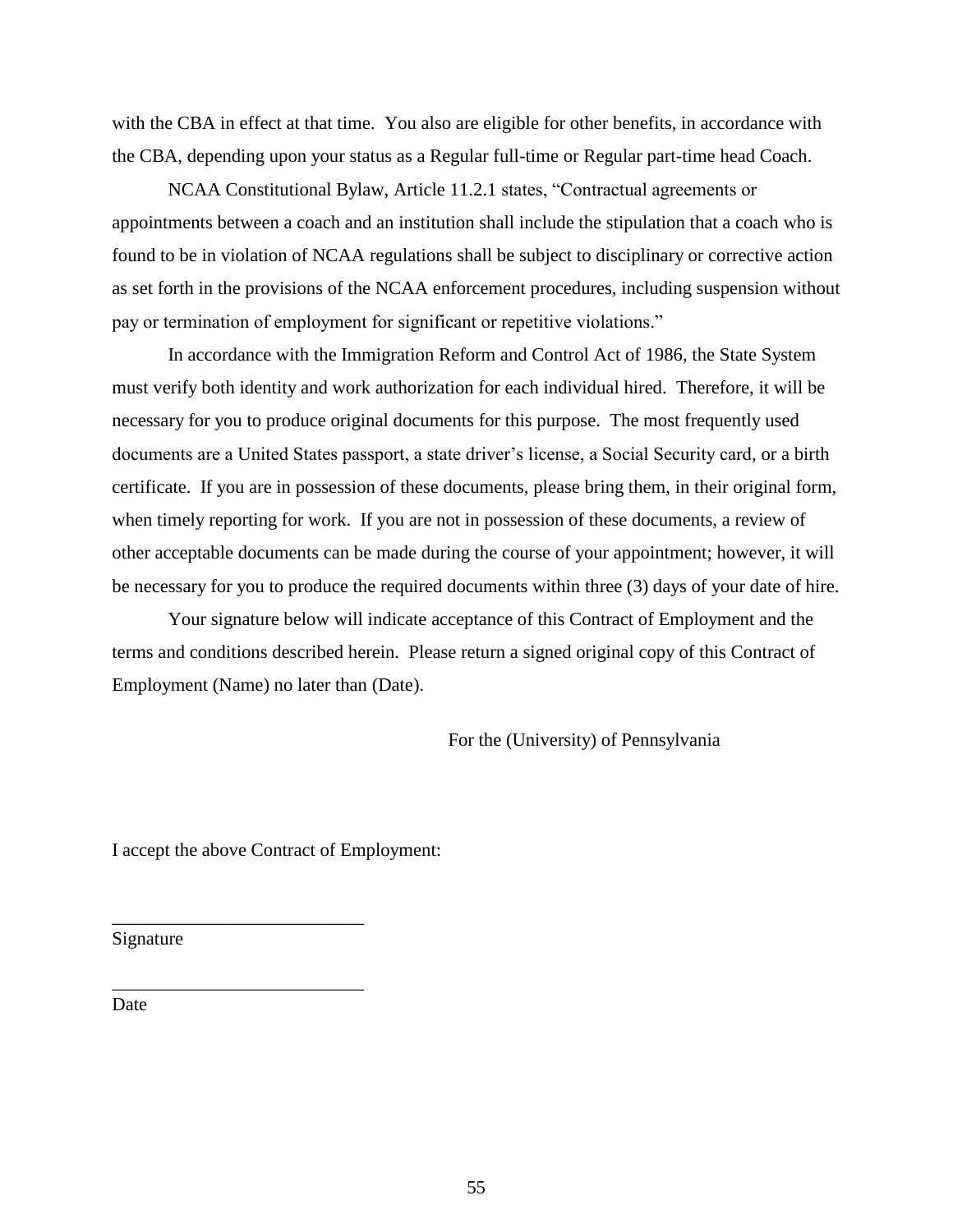#### **APPENDIX B**

#### Contract of Employment

#### Regular Full-Time and Regular Part-Time Assistant Coach

Dear:

This will confirm your appointment as a Regular full-time [or Regular part-time with \_\_\_\_\_% FTE] assistant non-faculty coach of [insert sport] at \_\_\_\_\_\_\_\_\_\_\_\_\_\_\_\_ University of Pennsylvania of the State System of Higher Education (hereafter "State System"). This Contract of Employment (hereafter "Contract") is subject to renewal, non-renewal, roll-over, termination, or buy-out, as provided for in the Collective Bargaining Agreement (hereafter "CBA") between the State System and the Association of Pennsylvania State College and University Faculties (hereafter "APSCUF"). This Contract also is subject to modification through the collective bargaining process. In the event of a conflict between this Contract and the CBA, the terms of the CBA shall be controlling. In addition, the existence of this Contract does not affect your right to engage in lawful concerted activity as permitted by the Public Employee Relations Act except as modified by the CBA.

This offer is contingent upon the successful completion of all PA Act 153 criminal background investigations to include a report of criminal history record information from the Pennsylvania State Police (PSP), certification from the Pennsylvania Department of Human Services and a federal criminal history record check obtained by submitting a full set of fingerprints.

Your employment will begin on [date] and continue through the close of business on [date]. You will report to the Head Coach of [sport]. You will be responsible for successfully performing all of the duties and responsibilities outlined in the attached job description as well as those duties and responsibilities set forth in the CBA. Should you fail to work the entire period agreed upon in this Contract, your total compensation will be adjusted accordingly.

Your first year salary will be  $[\$$  \_\_\_\_\_\_\_] for the period in which you perform services pursuant to the Contract. Payments shall be made in accordance with the payroll practices of the State System/Universities. If your Contract is renewed, any salary increase will be in accordance

56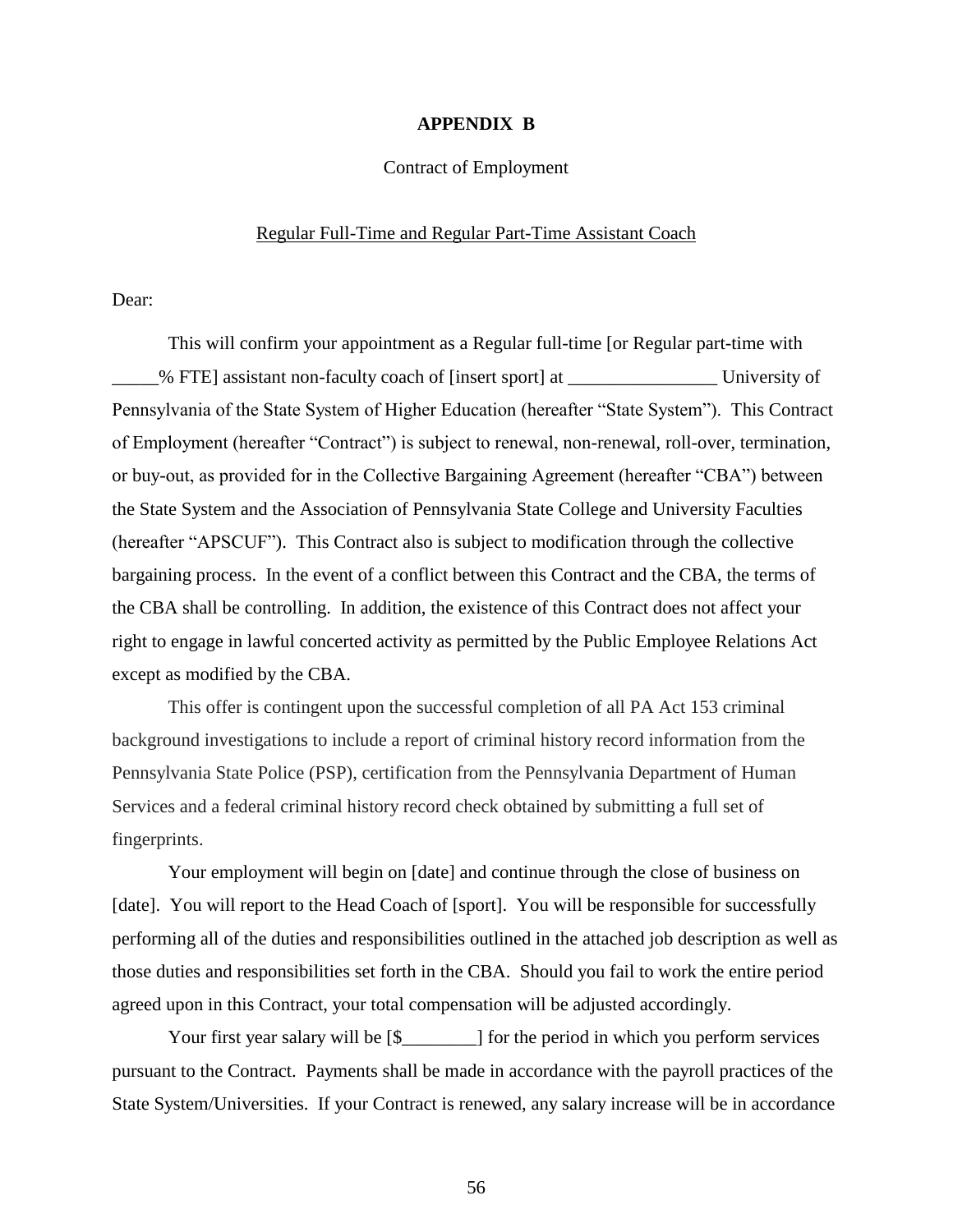with the CBA in effect at that time. You also are eligible for other benefits, in accordance with the CBA, depending upon your status as a Regular full-time or Regular part-time assistant Coach.

NCAA Constitutional Bylaw, Article 11.2.1 states, "Contractual agreements or appointments between a coach and an institution shall include the stipulation that a coach who is found to be in violation of NCAA regulations shall be subject to disciplinary or corrective action as set forth in the provisions of the NCAA enforcement procedures, including suspension without pay or termination of employment for significant or repetitive violations."

In accordance with the Immigration Reform and Control Act of 1986, the State System must verify both identity and work authorization for each individual hired. Therefore, it will be necessary for you to produce original documents for this purpose. The most frequently used documents are a United States passport, a state driver's license, a Social Security card, or a birth certificate. If you in possession of these documents, please bring them, in their original form, when timely reporting for work. If you are not in possession of these documents, a review of other acceptable documents can be made during the course of your appointment; however, it will be necessary for you to produce the required documents within three (3) days of your date of hire.

Your signature below will indicate acceptance of this Contract of Employment and the terms and conditions described herein. Please return a signed original copy of this Contract of Employment (Name) no later than (Date).

For the (University) of Pennsylvania

I accept the above Contract of Employment:

\_\_\_\_\_\_\_\_\_\_\_\_\_\_\_\_\_\_\_\_\_\_\_\_\_\_\_

\_\_\_\_\_\_\_\_\_\_\_\_\_\_\_\_\_\_\_\_\_\_\_\_\_\_\_

Signature

Date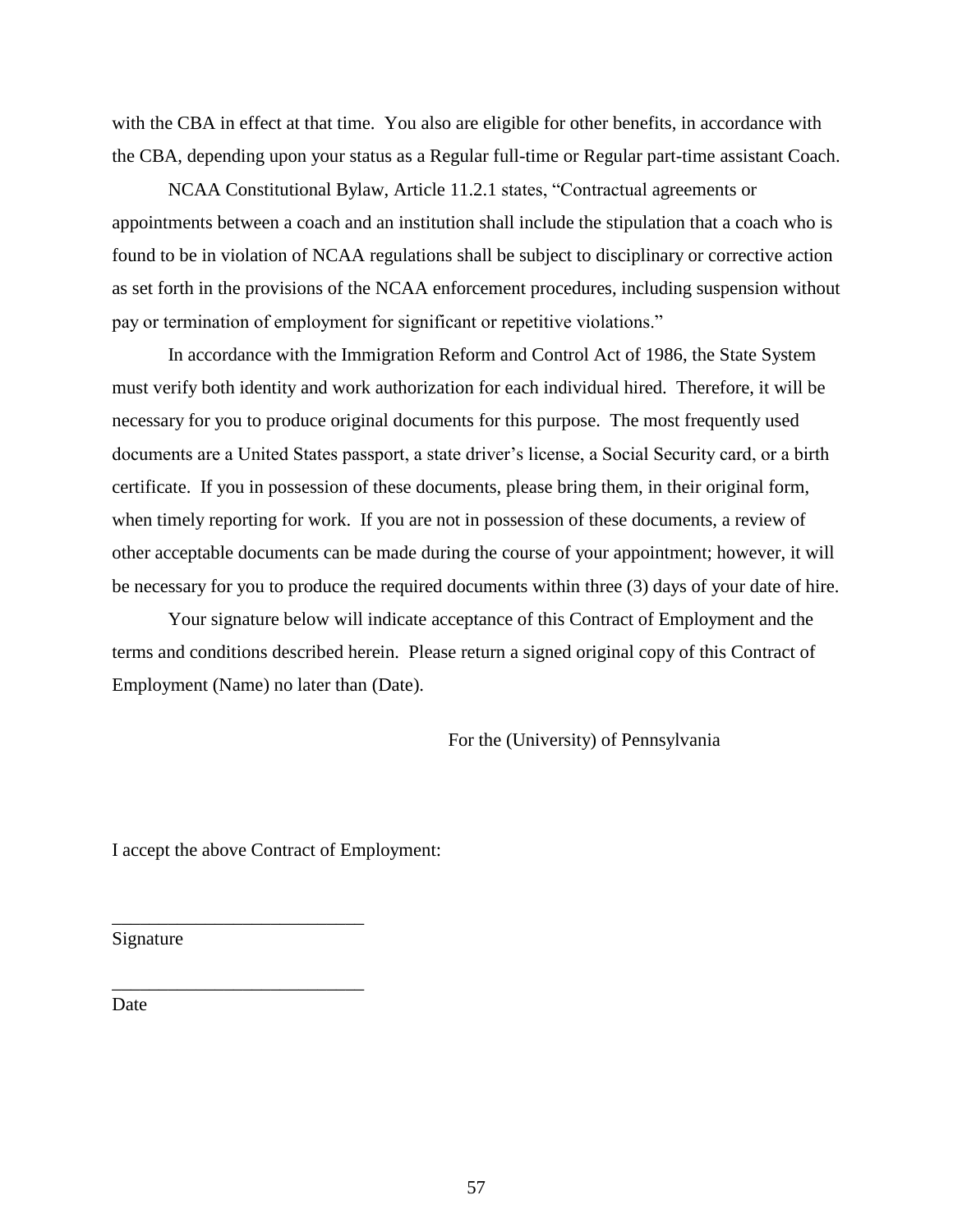#### **APPENDIX C**

#### DISABILITY RETIREMENT DETERMINATION PROCEDURE FOR ALTERNATIVE RETIREMENT PLAN PARTICIPANTS (See Article 13, Section 3)

This procedure is adopted to implement the disability retirement determination standard created by Article 11, Section 8.G.2 of the Collective Bargaining Agreement.

1. To determine if an Alternative Retirement Plan participant qualifies for the benefits granted under the above-referenced Articles, all relevant evidence shall be submitted to a physician selected by mutual agreement of the parties. The physician's determination shall be based on the standards utilized by the State Employees' Retirement System (SERS) in determining eligibility for disability retirement. The physician's determination shall be issued to the employees, the State System, and State APSCUF.

2. In the event an employee is dissatisfied with the physician's determination under paragraph 1 above, the employee or APSCUF may appeal that determination to final and binding arbitration to be conducted before and decided by one of the arbitrators selected by mutual agreement of the parties under this procedure and not by an arbitrator selected under Article 4. The arbitrator shall apply the standards used by the SERS determining eligibility for disability retirement.

3. The physician and arbitrators chosen at the time of making this Agreement have been chosen because of their experience in making determinations under SERS standards. Should it be necessary to select additional physicians or arbitrators during the term of this contract, the parties agree that they shall attempt to select people with similar qualifications.

4. The arbitrator's fees and expenses shall be shared equally by APSCUF/COACH and the STATE SYSTEM/UNIVERSITIES but each party shall bear its own cost of preparing and presenting its case to the arbitrator.

5. Disputes arising under this side letter shall not be subject to the Grievance and Arbitration provisions of Article 4 of the Collective Bargaining Agreement.

# STATE COLLEGE AND UNIVERSITY HIGHER EDUCATION FACULTIES

# ASSOCIATION OF PENNSYLVANIA PENNSYLVANIA STATE SYSTEM OF

Kenneth M. Mash Date Frank T. Brogan Date Date President Chancellor

\_\_\_\_\_\_\_\_\_\_\_\_\_\_\_\_\_\_\_\_\_\_\_\_\_\_\_\_\_\_\_\_\_\_ \_\_\_\_\_\_\_\_\_\_\_\_\_\_\_\_\_\_\_\_\_\_\_\_\_\_\_\_\_\_\_\_\_\_\_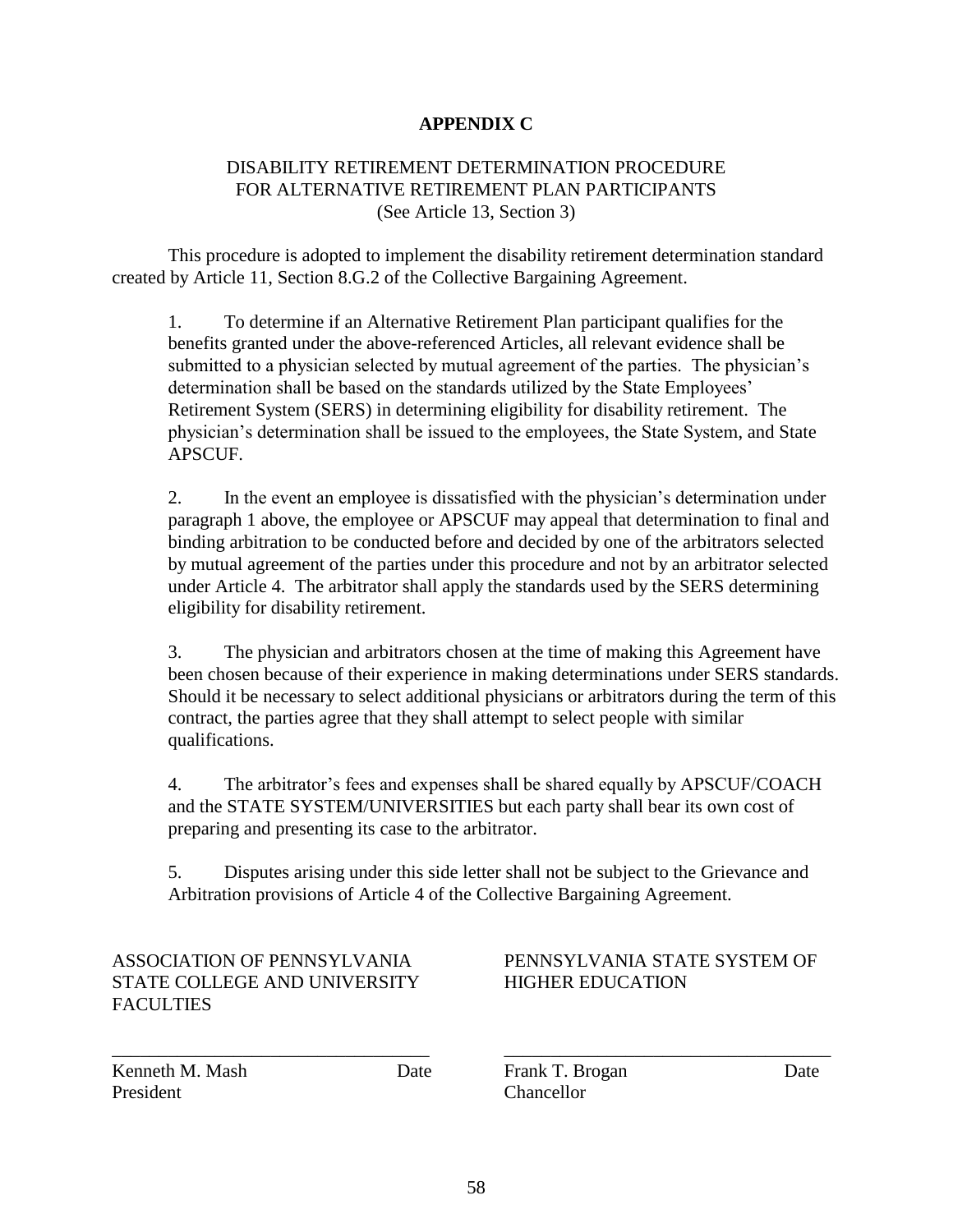#### **APPENDIX D**

#### **Notice of Extension / Renewal**

Dear \_\_\_\_\_\_\_\_\_\_\_\_\_\_\_:

This is to notify you that the attached contract of employment has been (extended / renewed) in accordance with the Non-Faculty Athletic Coaches' Agreement between the Association of Pennsylvania State College and University Faculties (APSCUF) and the Pennsylvania State System of Higher Education from (date) through (date) at your current salary of (amount).

If you have any questions, please contact (name / office and telephone number).

Sincerely,

For the (University) of Pennsylvania

c: State APSCUF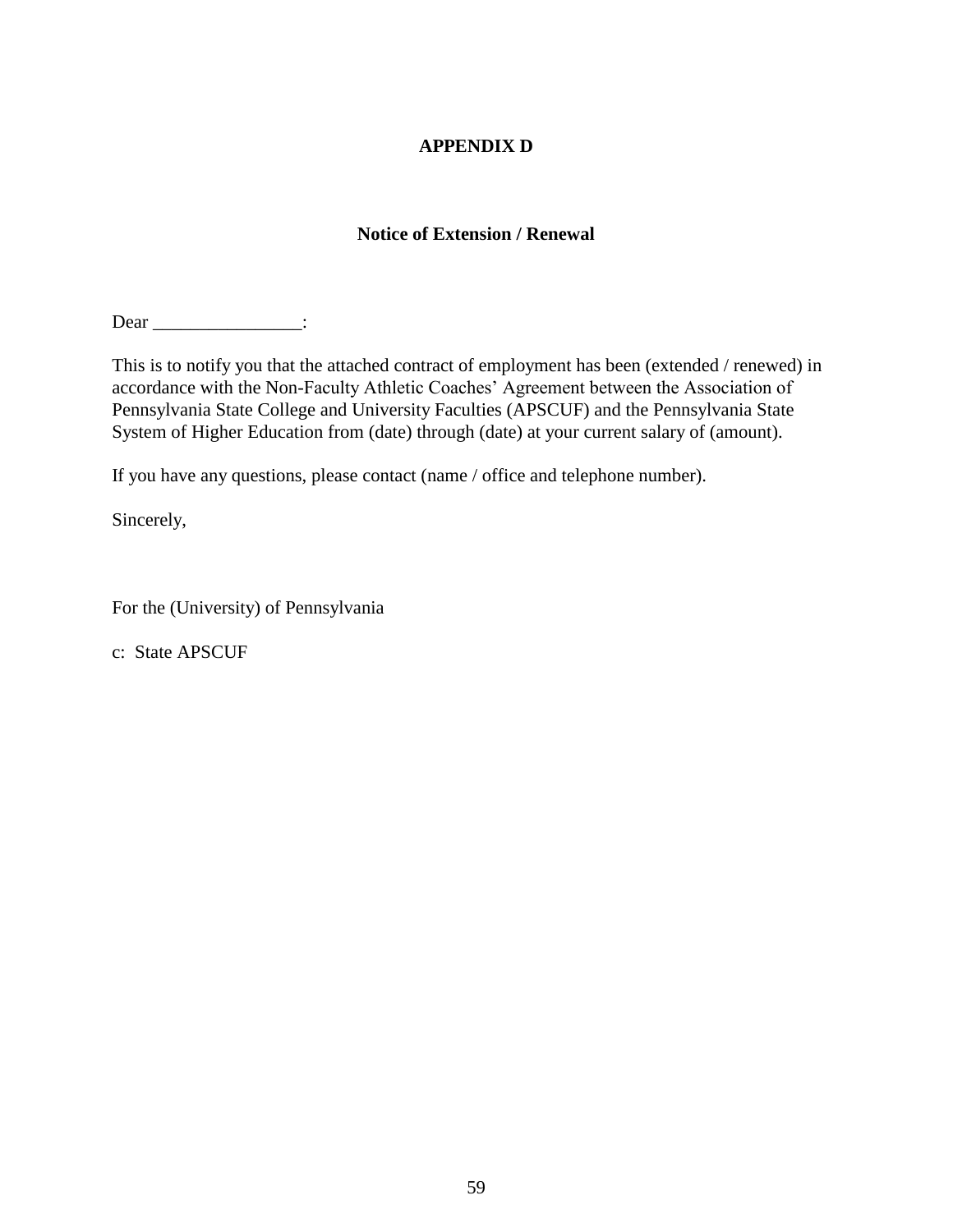#### **APPENDIX E**

### STATE SYSTEM OF HIGHER EDUCATION COACHES PERFORMANCE REVIEW AND EVALUATION DOCUMENT

|                                                                                                                                                                                                                                                                                                                                                                                  | Date: _______________               |
|----------------------------------------------------------------------------------------------------------------------------------------------------------------------------------------------------------------------------------------------------------------------------------------------------------------------------------------------------------------------------------|-------------------------------------|
|                                                                                                                                                                                                                                                                                                                                                                                  |                                     |
|                                                                                                                                                                                                                                                                                                                                                                                  |                                     |
| <b>OVERALL EVALUATION RATING:</b><br>__ Significantly exceeds expectations<br>___ Above expectations<br>__ At expectations<br>___ Below expectations<br>__ Unsatisfactory                                                                                                                                                                                                        |                                     |
| Coach being evaluated (check appropriate boxes):                                                                                                                                                                                                                                                                                                                                 |                                     |
| I acknowledge that I have read this report and that I have been given an opportunity to discuss it with<br>my Evaluator. My signature does not necessarily mean that I agree with the report.                                                                                                                                                                                    |                                     |
| I have attached comments.<br>I would like to discuss this report with the Reviewing Officer.                                                                                                                                                                                                                                                                                     | Yes_____ No_____<br>$Yes$ No_______ |
|                                                                                                                                                                                                                                                                                                                                                                                  |                                     |
| Review by Reviewing Officer (check appropriate boxes):                                                                                                                                                                                                                                                                                                                           |                                     |
| Per request, the Reviewing Officer has discussed report with Coach.<br>___The Coach did not request a meeting with the Reviewing Officer.<br>____The Reviewing Officer has attached comments.<br>The Reviewing Officer has prepared and attached an adjusted evaluation. The original<br>evaluation is destroyed.<br>The Coach has attached comments to the adjusted evaluation. |                                     |
| Reviewing Officer's Signature                                                                                                                                                                                                                                                                                                                                                    | Date ________                       |

NOTE: Please furnish copies to the Reviewing Officer and the Coach and return the original to Office of Human Resources for placement in the Coach's personnel file.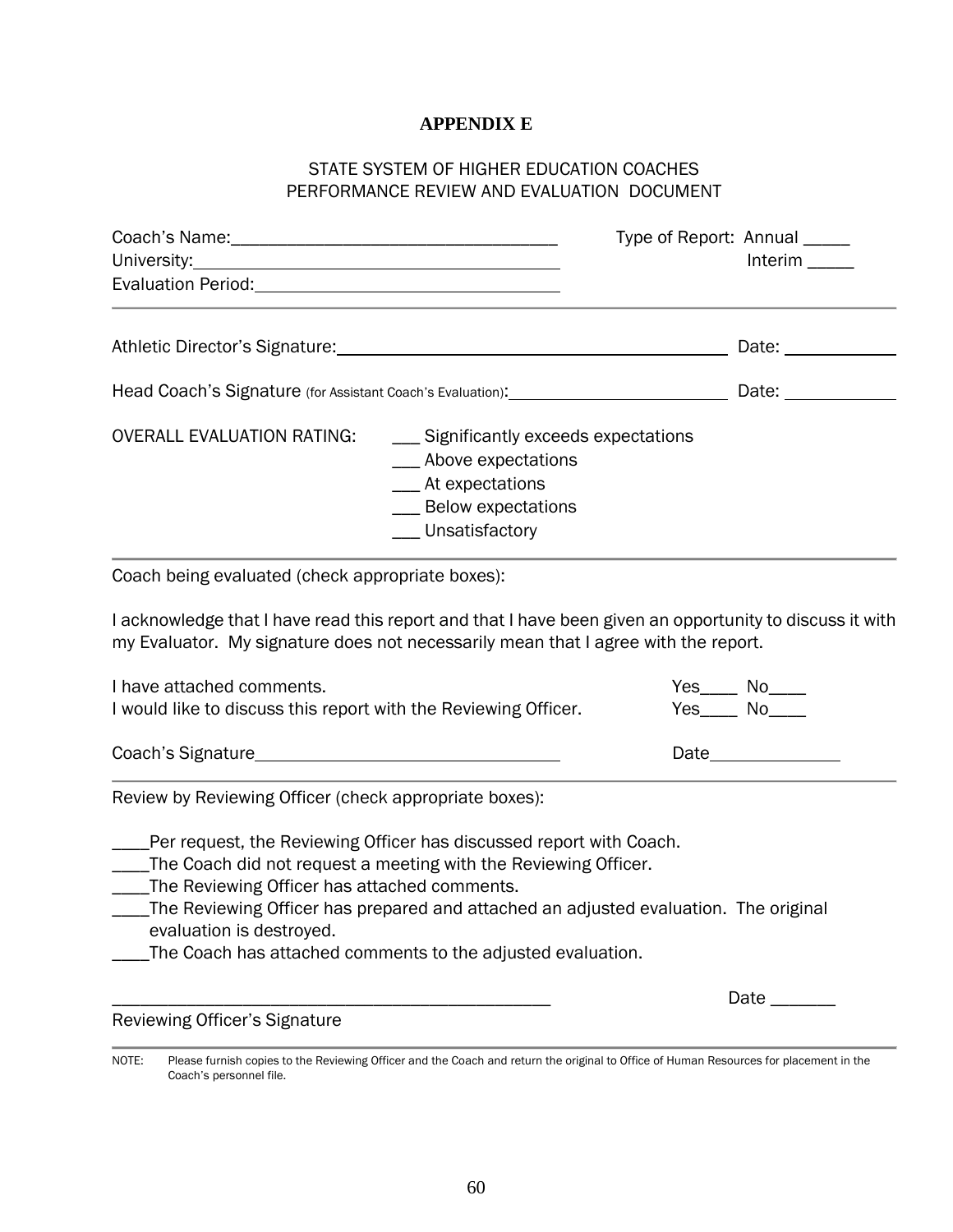# FULFILLMENT OF PROFESSIONAL RESPONSIBILITIES

|                                                              |                        | Performance Expectations |                   | <b>Final Evaluation</b>                  |                       |                         |                       |                |
|--------------------------------------------------------------|------------------------|--------------------------|-------------------|------------------------------------------|-----------------------|-------------------------|-----------------------|----------------|
| <b>Rating Factor</b>                                         | Improve<br>Performance | Maintain<br>Performance  | Not<br>Applicable | Significantly<br>Exceeds<br>Expectations | Above<br>Expectations | At<br>Expectations      | Below<br>Expectations | Unsatisfactory |
|                                                              |                        |                          |                   | <b>GENERAL PERFORMANCE</b>               |                       |                         |                       |                |
| Professionalism                                              |                        |                          |                   |                                          |                       |                         |                       |                |
| Leadership                                                   |                        |                          |                   |                                          |                       |                         |                       |                |
| Judgment/Decision Making                                     |                        |                          |                   |                                          |                       |                         |                       |                |
| Integrity                                                    |                        |                          |                   |                                          |                       |                         |                       |                |
| Overall program success                                      |                        |                          |                   |                                          |                       |                         |                       |                |
| Other (specify)                                              |                        |                          |                   |                                          |                       |                         |                       |                |
| Performance Expectations Comments:                           |                        |                          |                   |                                          |                       |                         |                       |                |
| <b>Final Evaluation Comments:</b>                            |                        |                          |                   |                                          |                       |                         |                       |                |
|                                                              |                        |                          |                   |                                          |                       |                         |                       |                |
|                                                              |                        | Performance Expectations |                   |                                          |                       | <b>Final Evaluation</b> |                       |                |
| <b>Rating Factor</b>                                         | Improve<br>Performance | Maintain<br>Performance  | Not<br>Applicable | Significantly<br>Exceeds<br>Expectations | Above<br>Expectations | At<br>Expectations      | Below<br>Expectations | Unsatisfactory |
|                                                              |                        |                          |                   | ADMINISTRATIVE PERFORMANCE               |                       |                         |                       |                |
| Direction of coaching and                                    |                        |                          |                   |                                          |                       |                         |                       |                |
| support staff                                                |                        |                          |                   |                                          |                       |                         |                       |                |
| Care of Facilities & Equipment                               |                        |                          |                   |                                          |                       |                         |                       |                |
| within Coach's Control                                       |                        |                          |                   |                                          |                       |                         |                       |                |
| Compliance with and                                          |                        |                          |                   |                                          |                       |                         |                       |                |
| Knowledge of NCAA Rules and                                  |                        |                          |                   |                                          |                       |                         |                       |                |
| Regulations                                                  |                        |                          |                   |                                          |                       |                         |                       |                |
| Compliance with and                                          |                        |                          |                   |                                          |                       |                         |                       |                |
| Knowledge of PSAC Rules and                                  |                        |                          |                   |                                          |                       |                         |                       |                |
| Regulations                                                  |                        |                          |                   |                                          |                       |                         |                       |                |
| Compliance with and                                          |                        |                          |                   |                                          |                       |                         |                       |                |
| Knowledge of University and<br>Athletic Department Rules and |                        |                          |                   |                                          |                       |                         |                       |                |
| Regulations                                                  |                        |                          |                   |                                          |                       |                         |                       |                |
| Administrative Preparation for                               |                        |                          |                   |                                          |                       |                         |                       |                |
| Competition                                                  |                        |                          |                   |                                          |                       |                         |                       |                |
| Time Management                                              |                        |                          |                   |                                          |                       |                         |                       |                |
| Other (specify)                                              |                        |                          |                   |                                          |                       |                         |                       |                |
| Performance Expectations Comments:                           |                        |                          |                   |                                          |                       |                         |                       |                |
|                                                              |                        |                          |                   |                                          |                       |                         |                       |                |
|                                                              |                        |                          |                   |                                          |                       |                         |                       |                |
|                                                              |                        |                          |                   |                                          |                       |                         |                       |                |
|                                                              |                        |                          |                   |                                          |                       |                         |                       |                |
|                                                              |                        |                          |                   |                                          |                       |                         |                       |                |
|                                                              |                        |                          |                   |                                          |                       |                         |                       |                |
| <b>Final Evaluation Comments:</b>                            |                        |                          |                   |                                          |                       |                         |                       |                |
|                                                              |                        |                          |                   |                                          |                       |                         |                       |                |
|                                                              |                        |                          |                   |                                          |                       |                         |                       |                |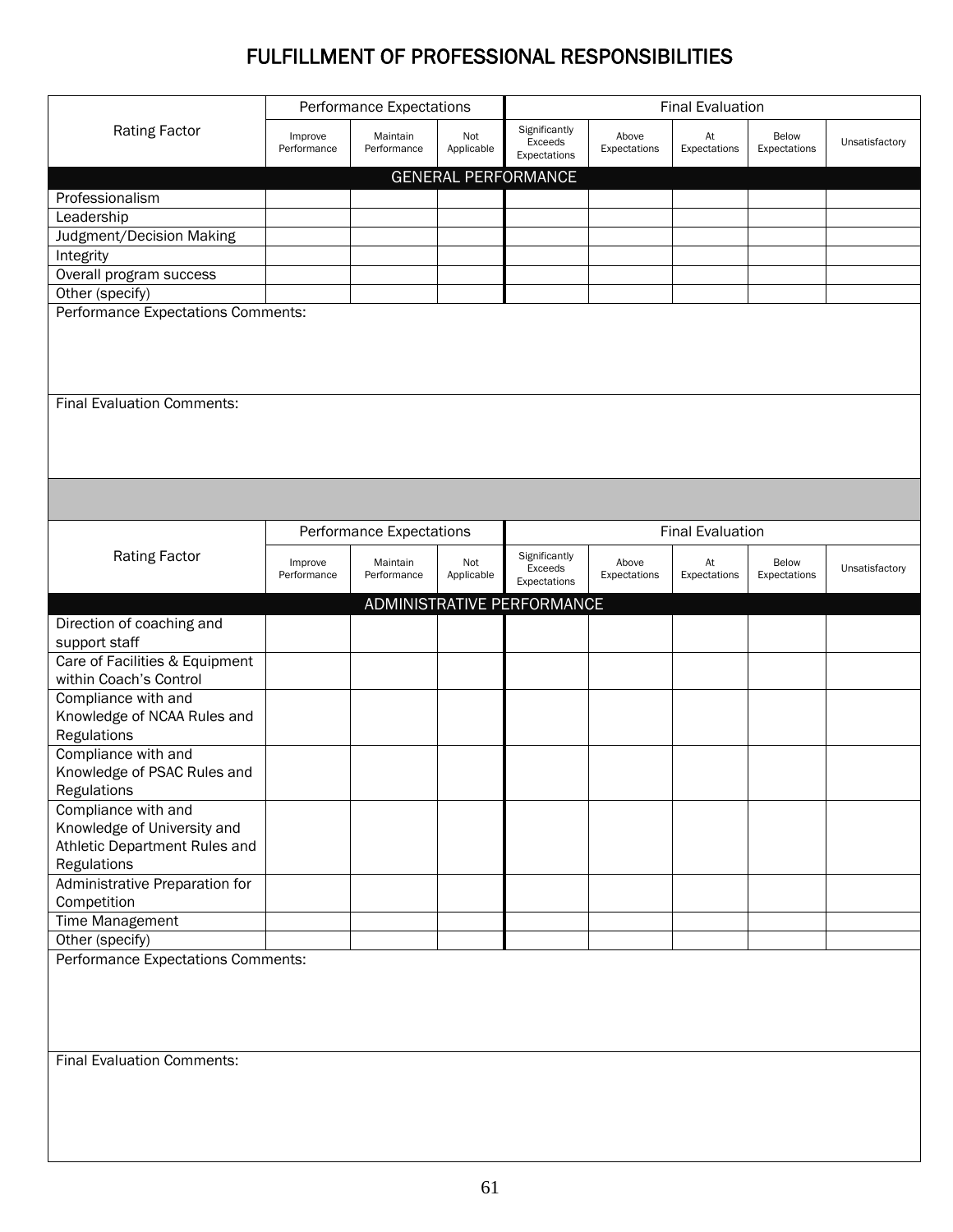# FULFILLMENT OF PROFESSIONAL RESPONSIBILITIES

|                                          | <b>Performance Expectations</b><br><b>Final Evaluation</b> |                         |                   |                                          |                       |                    |                       |                |
|------------------------------------------|------------------------------------------------------------|-------------------------|-------------------|------------------------------------------|-----------------------|--------------------|-----------------------|----------------|
| <b>Rating Factor</b>                     | Improve<br>Performance                                     | Maintain<br>Performance | Not<br>Applicable | Significantly<br>Exceeds<br>Expectations | Above<br>Expectations | At<br>Expectations | Below<br>Expectations | Unsatisfactory |
|                                          |                                                            |                         |                   | <b>COMPETITION MANAGEMENT</b>            |                       |                    |                       |                |
| Team Development                         |                                                            |                         |                   |                                          |                       |                    |                       |                |
| Game Preparation                         |                                                            |                         |                   |                                          |                       |                    |                       |                |
| Player Development                       |                                                            |                         |                   |                                          |                       |                    |                       |                |
| Win-Loss Record                          |                                                            |                         |                   |                                          |                       |                    |                       |                |
| Other (specify)                          |                                                            |                         |                   |                                          |                       |                    |                       |                |
| Performance Expectations Comments:       |                                                            |                         |                   |                                          |                       |                    |                       |                |
| <b>Final Evaluation Comments:</b>        |                                                            |                         |                   |                                          |                       |                    |                       |                |
|                                          |                                                            |                         |                   |                                          |                       |                    |                       |                |
|                                          | <b>Performance Expectations</b>                            |                         |                   | <b>Final Evaluation</b>                  |                       |                    |                       |                |
| <b>Rating Factor</b>                     | Improve<br>Performance                                     | Maintain<br>Performance | Not<br>Applicable | Significantly<br>Exceeds<br>Expectations | Above<br>Expectations | At<br>Expectations | Below<br>Expectations | Unsatisfactory |
|                                          |                                                            |                         |                   | <b>INTERPERSONAL SKILLS</b>              |                       |                    |                       |                |
| Interaction with Players                 |                                                            |                         |                   |                                          |                       |                    |                       |                |
| Interaction with Athletic Staff          |                                                            |                         |                   |                                          |                       |                    |                       |                |
| Interaction with Administration          |                                                            |                         |                   |                                          |                       |                    |                       |                |
| Interaction with University<br>Personnel |                                                            |                         |                   |                                          |                       |                    |                       |                |
| Interaction with Media                   |                                                            |                         |                   |                                          |                       |                    |                       |                |
| Interaction with Local<br>Community      |                                                            |                         |                   |                                          |                       |                    |                       |                |
| Interaction with Alumni                  |                                                            |                         |                   |                                          |                       |                    |                       |                |
| Other (specify)                          |                                                            |                         |                   |                                          |                       |                    |                       |                |
| Performance Expectations Comments:       |                                                            |                         |                   |                                          |                       |                    |                       |                |
| <b>Final Evaluation Comments:</b>        |                                                            |                         |                   |                                          |                       |                    |                       |                |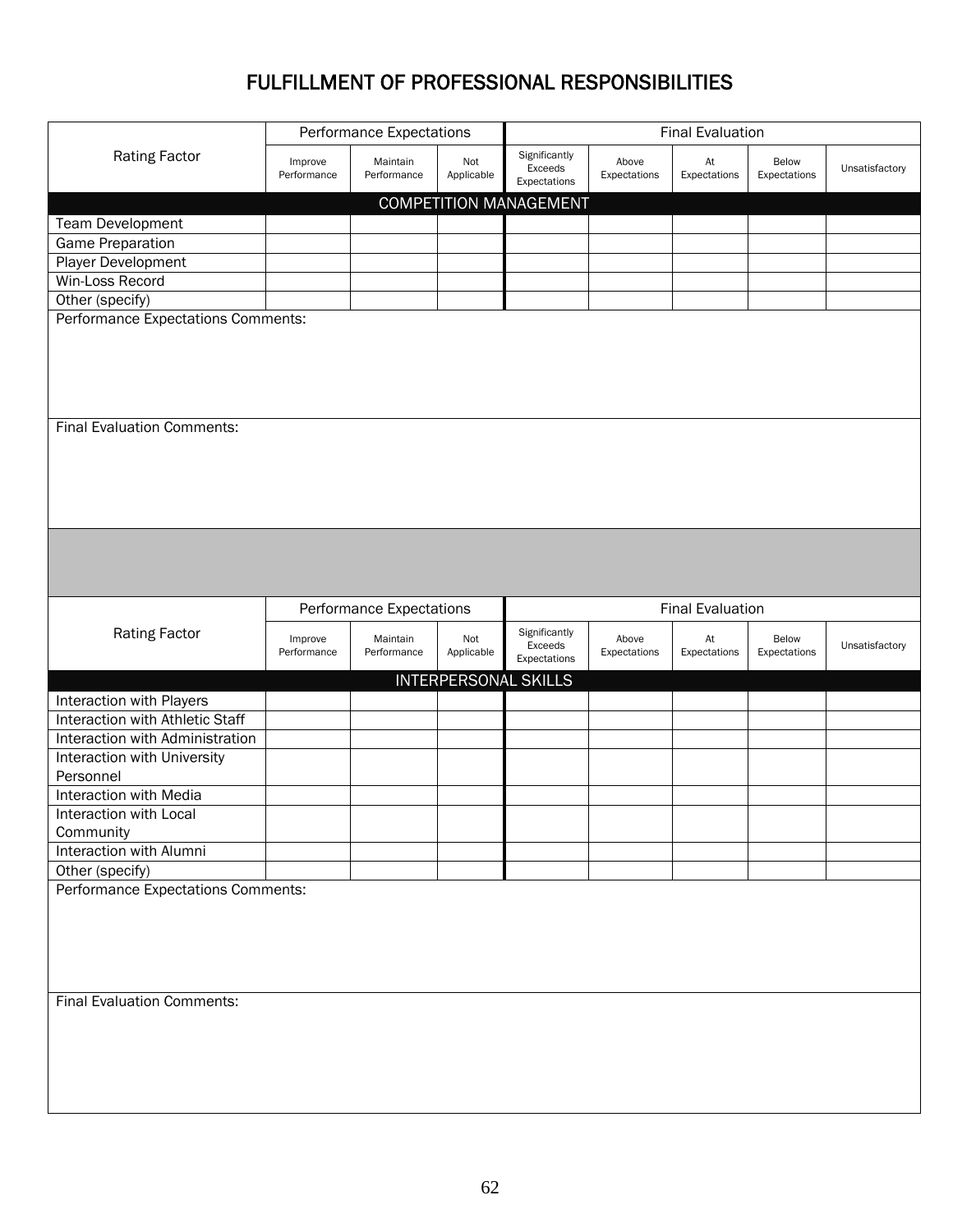# FULFILLMENT OF PROFESSIONAL RESPONSIBILITIES

|                                      |                        | Performance Expectations<br><b>Final Evaluation</b> |                          |                                          |                       |                    |                       |                |
|--------------------------------------|------------------------|-----------------------------------------------------|--------------------------|------------------------------------------|-----------------------|--------------------|-----------------------|----------------|
| <b>Rating Factor</b>                 | Improve<br>Performance | Maintain<br>Performance                             | Not<br>Applicable        | Significantly<br>Exceeds<br>Expectations | Above<br>Expectations | At<br>Expectations | Below<br>Expectations | Unsatisfactory |
|                                      |                        |                                                     | <b>STUDENT RELATIONS</b> |                                          |                       |                    |                       |                |
| Supporting/Promoting the             |                        |                                                     |                          |                                          |                       |                    |                       |                |
| Academic Achievement of              |                        |                                                     |                          |                                          |                       |                    |                       |                |
| <b>Student Athletes</b>              |                        |                                                     |                          |                                          |                       |                    |                       |                |
| <b>Recruitment of Student</b>        |                        |                                                     |                          |                                          |                       |                    |                       |                |
| Athletes                             |                        |                                                     |                          |                                          |                       |                    |                       |                |
| <b>Retention of Student Athletes</b> |                        |                                                     |                          |                                          |                       |                    |                       |                |
| Commitment to the Health             |                        |                                                     |                          |                                          |                       |                    |                       |                |
| and Safety of Student Athletes       |                        |                                                     |                          |                                          |                       |                    |                       |                |
| <b>Commitment to Positive</b>        |                        |                                                     |                          |                                          |                       |                    |                       |                |
| Student Conduct -                    |                        |                                                     |                          |                                          |                       |                    |                       |                |
| On Campus                            |                        |                                                     |                          |                                          |                       |                    |                       |                |
| <b>Commitment to Positive</b>        |                        |                                                     |                          |                                          |                       |                    |                       |                |
| Student Conduct -                    |                        |                                                     |                          |                                          |                       |                    |                       |                |
| In Competition                       |                        |                                                     |                          |                                          |                       |                    |                       |                |
| Other (specify)                      |                        |                                                     |                          |                                          |                       |                    |                       |                |
| Performance Expectations Comments:   |                        |                                                     |                          |                                          |                       |                    |                       |                |
|                                      |                        |                                                     |                          |                                          |                       |                    |                       |                |
|                                      |                        |                                                     |                          |                                          |                       |                    |                       |                |
|                                      |                        |                                                     |                          |                                          |                       |                    |                       |                |
|                                      |                        |                                                     |                          |                                          |                       |                    |                       |                |
| <b>Final Evaluation Comments:</b>    |                        |                                                     |                          |                                          |                       |                    |                       |                |
|                                      |                        |                                                     |                          |                                          |                       |                    |                       |                |
|                                      |                        |                                                     |                          |                                          |                       |                    |                       |                |
|                                      |                        |                                                     |                          |                                          |                       |                    |                       |                |
|                                      |                        |                                                     |                          |                                          |                       |                    |                       |                |
|                                      |                        |                                                     |                          |                                          |                       |                    |                       |                |
|                                      |                        |                                                     |                          |                                          |                       |                    |                       |                |
|                                      |                        | <b>Performance Expectations</b>                     |                          | <b>Final Evaluation</b>                  |                       |                    |                       |                |
| <b>Rating Factor</b>                 |                        |                                                     |                          | Significantly                            |                       |                    |                       |                |
|                                      | Improve<br>Performance | Maintain<br>Performance                             | Not<br>Applicable        | Exceeds                                  | Above<br>Expectations | At<br>Expectations | Below<br>Expectations | Unsatisfactory |
|                                      |                        |                                                     |                          | Expectations                             |                       |                    |                       |                |
|                                      |                        |                                                     | <b>BUDGET MANAGEMENT</b> |                                          |                       |                    |                       |                |
| <b>Budget Management</b>             |                        |                                                     |                          |                                          |                       |                    |                       |                |
| Fundraising Including Camps,         |                        |                                                     |                          |                                          |                       |                    |                       |                |
| Clinics, Tournaments                 |                        |                                                     |                          |                                          |                       |                    |                       |                |
| Management of Operating              |                        |                                                     |                          |                                          |                       |                    |                       |                |
| <b>Budget</b>                        |                        |                                                     |                          |                                          |                       |                    |                       |                |
| Other (specify)                      |                        |                                                     |                          |                                          |                       |                    |                       |                |
| Performance Expectations Comments:   |                        |                                                     |                          |                                          |                       |                    |                       |                |
|                                      |                        |                                                     |                          |                                          |                       |                    |                       |                |
|                                      |                        |                                                     |                          |                                          |                       |                    |                       |                |
|                                      |                        |                                                     |                          |                                          |                       |                    |                       |                |
|                                      |                        |                                                     |                          |                                          |                       |                    |                       |                |
| <b>Final Evaluation Comments:</b>    |                        |                                                     |                          |                                          |                       |                    |                       |                |
|                                      |                        |                                                     |                          |                                          |                       |                    |                       |                |
|                                      |                        |                                                     |                          |                                          |                       |                    |                       |                |
|                                      |                        |                                                     |                          |                                          |                       |                    |                       |                |
|                                      |                        |                                                     |                          |                                          |                       |                    |                       |                |
|                                      |                        |                                                     |                          |                                          |                       |                    |                       |                |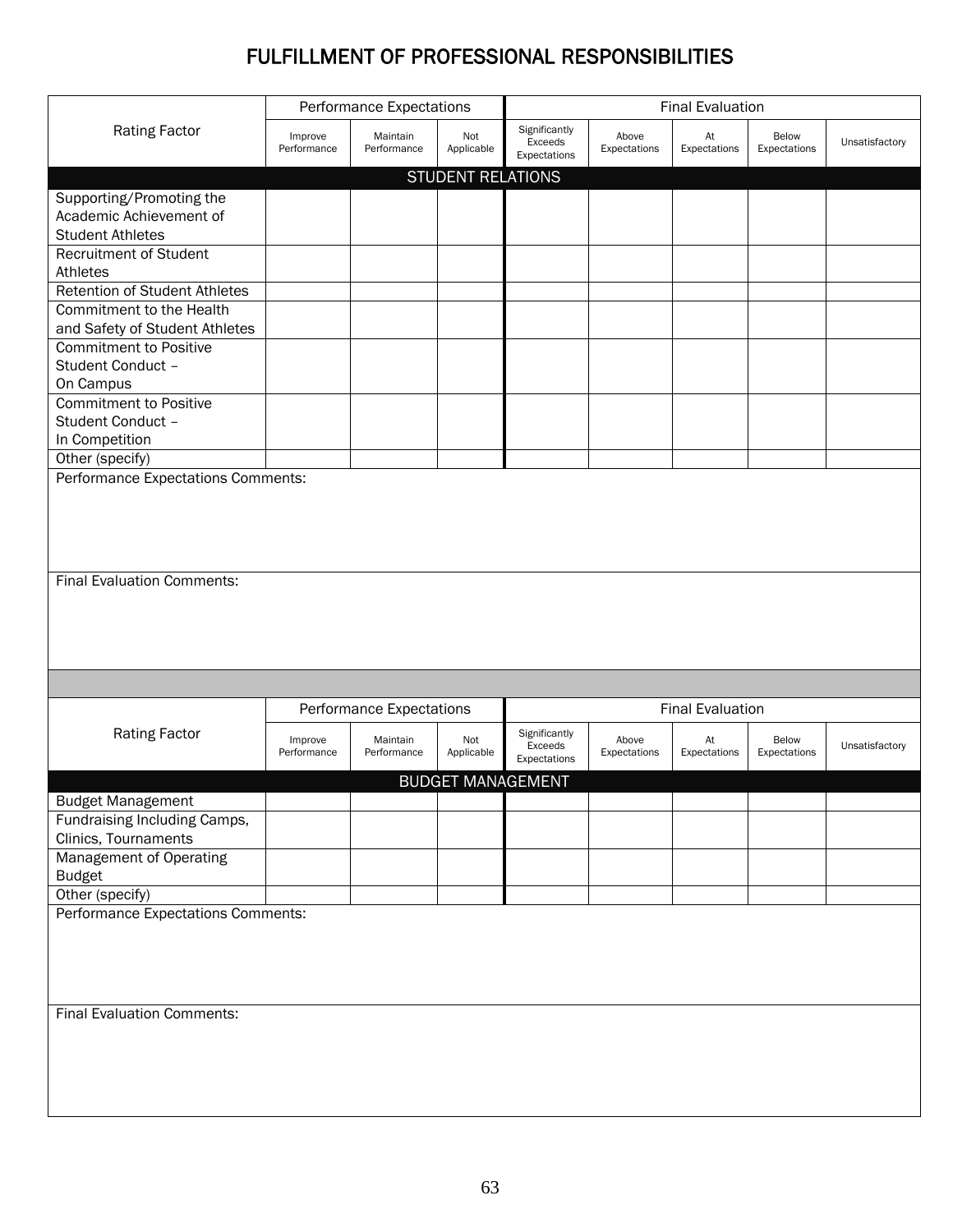# PROFESSIONAL GROWTH AND DEVELOPMENT

|                                                                            | Performance Expectations |                         |                   | <b>Final Evaluation</b>                  |                       |                    |                       |                |
|----------------------------------------------------------------------------|--------------------------|-------------------------|-------------------|------------------------------------------|-----------------------|--------------------|-----------------------|----------------|
| <b>Rating Factor</b>                                                       | Improve<br>Performance   | Maintain<br>Performance | Not<br>Applicable | Significantly<br>Exceeds<br>Expectations | Above<br>Expectations | At<br>Expectations | Below<br>Expectations | Unsatisfactory |
| Presentations and/or<br>attendance at Professional<br>Development Programs |                          |                         |                   |                                          |                       |                    |                       |                |
| Memberships in Professional<br>Organizations                               |                          |                         |                   |                                          |                       |                    |                       |                |
| Other (specify)                                                            |                          |                         |                   |                                          |                       |                    |                       |                |
| Performance Expectations Comments:                                         |                          |                         |                   |                                          |                       |                    |                       |                |
| <b>Final Evaluation Comments:</b>                                          |                          |                         |                   |                                          |                       |                    |                       |                |

# COMMUNITY AND UNIVERSITY SERVICE

|                                    | Performance Expectations |                         |                   | <b>Final Evaluation</b>                  |                       |                    |                       |                |
|------------------------------------|--------------------------|-------------------------|-------------------|------------------------------------------|-----------------------|--------------------|-----------------------|----------------|
| <b>Rating Factor</b>               | Improve<br>Performance   | Maintain<br>Performance | Not<br>Applicable | Significantly<br>Exceeds<br>Expectations | Above<br>Expectations | At<br>Expectations | Below<br>Expectations | Unsatisfactory |
| Involvement in University          |                          |                         |                   |                                          |                       |                    |                       |                |
| Committees/Groups and/or           |                          |                         |                   |                                          |                       |                    |                       |                |
| <b>Local Community Groups</b>      |                          |                         |                   |                                          |                       |                    |                       |                |
| (including APSCUF)                 |                          |                         |                   |                                          |                       |                    |                       |                |
| Participation in University        |                          |                         |                   |                                          |                       |                    |                       |                |
| and/or Community Events            |                          |                         |                   |                                          |                       |                    |                       |                |
| Membership in PSAC and/or          |                          |                         |                   |                                          |                       |                    |                       |                |
| <b>NCAA Committees</b>             |                          |                         |                   |                                          |                       |                    |                       |                |
| Other (specify)                    |                          |                         |                   |                                          |                       |                    |                       |                |
| Performance Expectations Comments: |                          |                         |                   |                                          |                       |                    |                       |                |
|                                    |                          |                         |                   |                                          |                       |                    |                       |                |
|                                    |                          |                         |                   |                                          |                       |                    |                       |                |
|                                    |                          |                         |                   |                                          |                       |                    |                       |                |
| <b>Final Evaluation Comments:</b>  |                          |                         |                   |                                          |                       |                    |                       |                |
|                                    |                          |                         |                   |                                          |                       |                    |                       |                |
|                                    |                          |                         |                   |                                          |                       |                    |                       |                |
|                                    |                          |                         |                   |                                          |                       |                    |                       |                |
|                                    |                          |                         |                   |                                          |                       |                    |                       |                |

Additional Comments: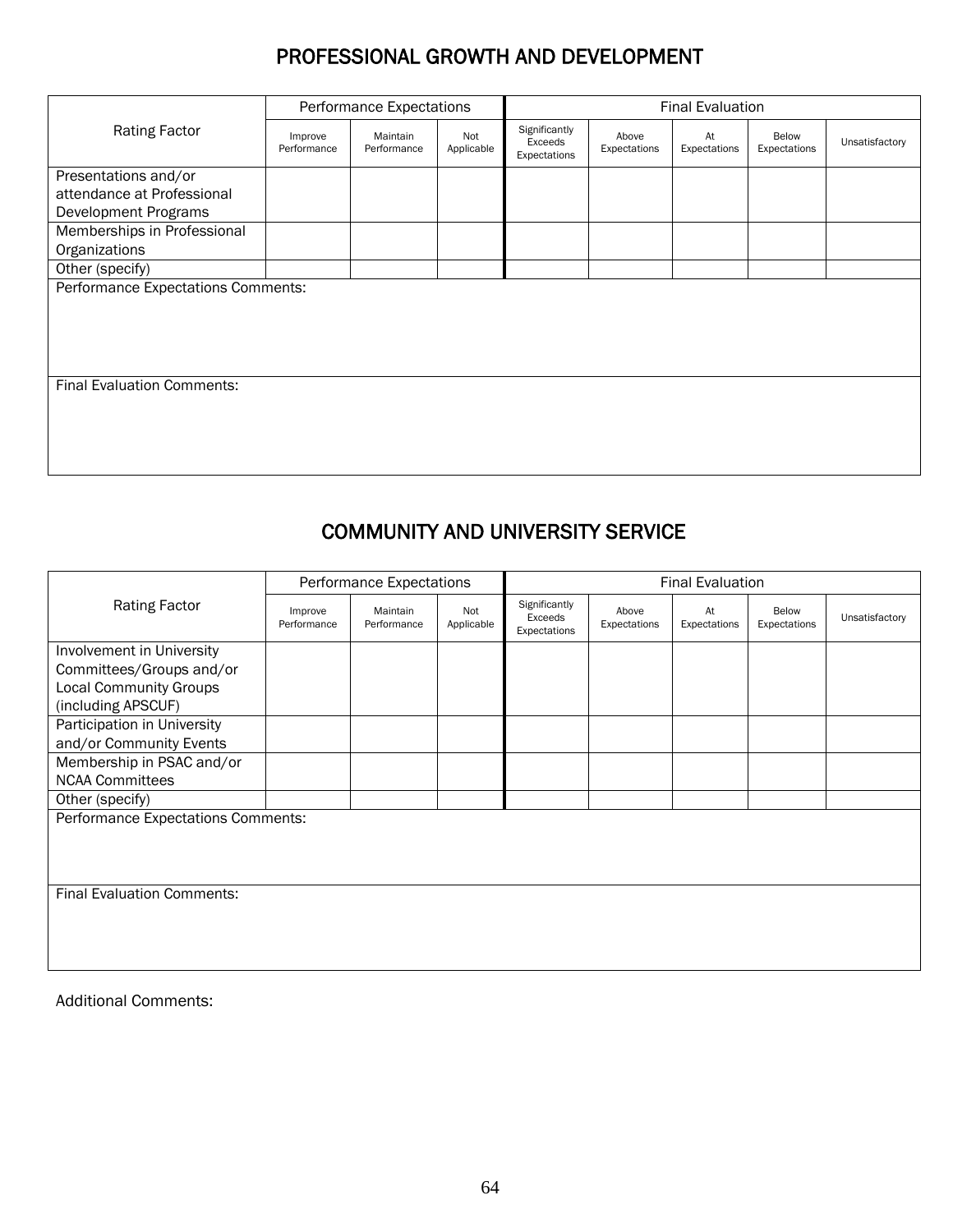#### **APPENDIX F**

#### Contract of Employment

#### Other Than Regular Full-Time or Regular Part-time Coach

Dear:

This will confirm your appointment as a head [assistant] non-faculty coach with % FTE of [insert sport] at University of Pennsylvania of the Pennsylvania State System of Higher Education (hereafter "State System"). This Contract is subject to modification through the collective bargaining process. In the event of a conflict between this Contract and the Collective Bargaining Agreement (hereafter CBA) between the State System and the Association of Pennsylvania State College and University Faculties (hereafter APSCUF) the terms of the CBA shall be controlling. In addition, the existence of this Contract does not affect your right to engage in lawful concerted activity as permitted by the Public Employee Relations Act, except as modified by the CBA.

This offer is contingent upon the successful completion of all PA Act 153 criminal background investigations to include a report of criminal history record information from the Pennsylvania State Police (PSP), certification from the Pennsylvania Department of Human Services and a federal criminal history record check obtained by submitting a full set of fingerprints.

Your employment will begin on [date] and continue through the close of business on [date]. You will report to the \_\_\_\_\_\_\_\_\_\_\_\_\_\_\_\_\_\_\_. Should you fail to work the entire period agreed upon in this Contract, your total compensation will be adjusted accordingly. You will be responsible for successfully performing all of the duties and responsibilities outlined in the attached job description as well as those duties and responsibilities set forth in the CBA.

Your salary will be  $[\$$  [[[[[[[[[[[[[[[[]]]] for the period in which you perform services pursuant to the Contract. Payments shall be made in accordance with the payroll practices of the State System/Universities. If your Contract is renewed, any salary increase will be in accordance with the CBA in effect at that time.

NCAA Constitutional Bylaw, Article 11.2.1 states, "Contractual agreements or appointments between a coach and an institution shall include the stipulation that a coach who is found to be in violation of NCAA regulations shall be subject to disciplinary or corrective action

65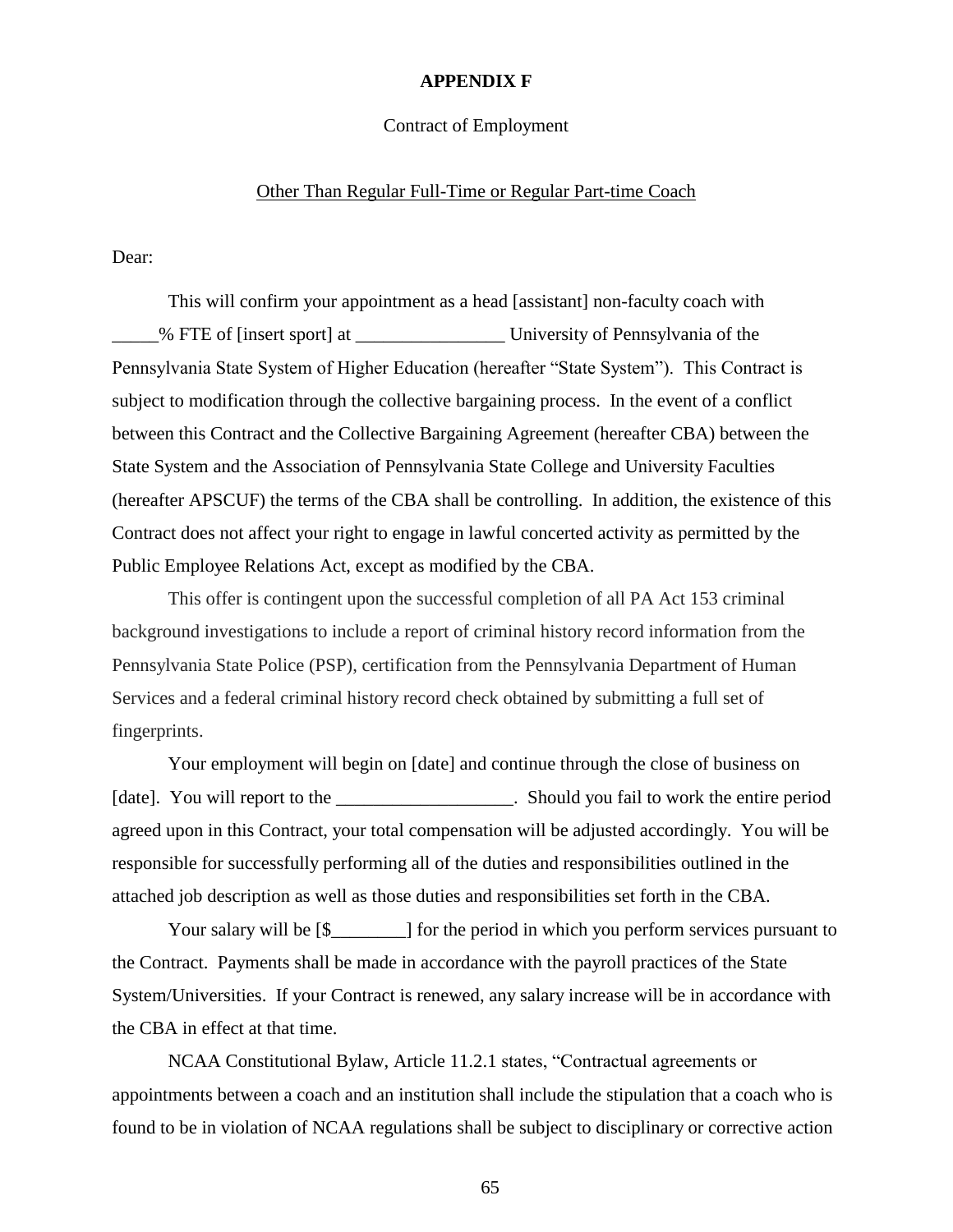as set forth in the provisions of the NCAA enforcement procedures, including suspension without pay or termination of employment for significant or repetitive violations."

In accordance with the Immigration Reform and Control Act of 1986, the State System must verify both identity and work authorization for each individual hired. Therefore, it will be necessary for you to produce original documents for this purpose. The most frequently used documents are a United States passport, a state driver's license, a Social Security card, or a birth certificate. If you are in possession of these documents, please bring them, in their original form, when timely reporting for work. If you are not in possession of these documents, a review of other acceptable documents can be made during the course of your appointment; however, it will be necessary for you to produce the required documents within three (3) days of your date of hire.

Your signature below will indicate acceptance of this Contract of Employment and the terms and conditions described herein. Please return a signed original copy of this Contract of Employment (Name) no later than (Date).

For the (University) of Pennsylvania

I accept the above Contract of Employment:

\_\_\_\_\_\_\_\_\_\_\_\_\_\_\_\_\_\_\_\_\_\_\_\_\_\_\_

\_\_\_\_\_\_\_\_\_\_\_\_\_\_\_\_\_\_\_\_\_\_\_\_\_\_\_

Signature

Date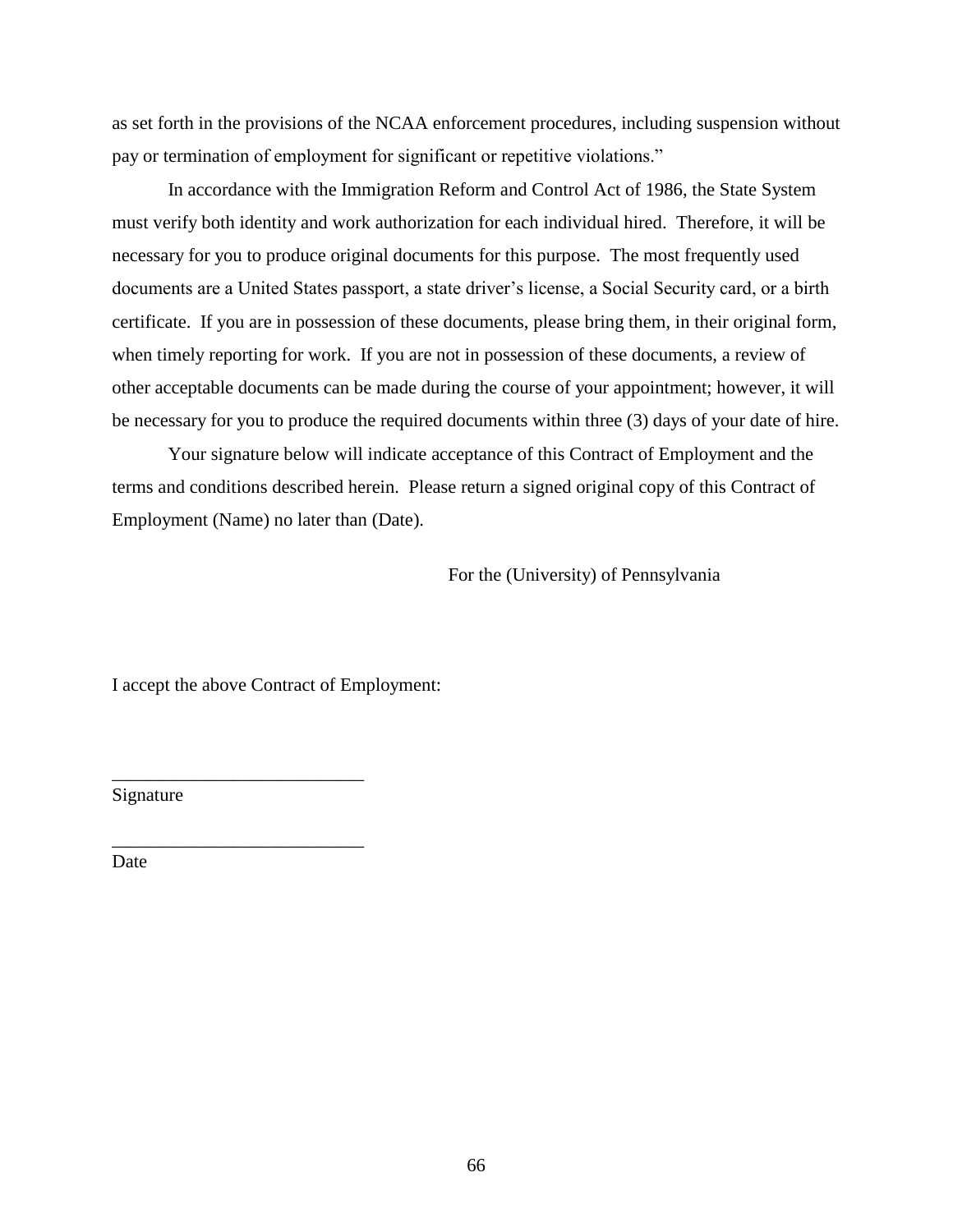#### **APPENDIX G**

#### BLUE SHIELD INDEMNITY PLAN

The current indemnity plan benefit structure is as defined below and shall not be modified except through the process set forth in Article 11, Section 6.C of the Collective Bargaining Agreement.

1. The deductible under the current indemnity plan for active employees shall be \$750 per person per calendar year, or an aggregate of \$2,250 per family per calendar year. After satisfying the deductible, there shall be an annual 20% co-insurance out of pocket maximum limit of \$750 per person, \$2,250 per family (aggregate).

2. Major medical out-of-state claims will be processed up to twice the rate of in-state major medical reimbursement.

3. Attention Deficit Disorder (ADD) and Attention Deficit Hyperactivity Disorder (ADHD) claims will be processed as mental health claims when provided and billed by a psychiatric provider.

4. Outpatient spinal manipulation visits will be limited to thirty (30) each per calendar year.

5. Outpatient physical therapy visits will be unlimited.

6. There is no lifetime maximum.

7. The indemnity plan shall include a pre-certification provision, which shall consist of the following conditions:

a. Emergency care is excluded from the provision;

b. The quality of medical care shall not be adversely affected;

c. Notification burdens for pre-certification shall not fall on the COACH;

d. Appeals for denied medical coverage or any breakdown in procedures must be handled or corrected in an objective and timely fashion without harm to the COACH.

\_\_\_\_\_\_\_\_\_\_\_\_\_\_\_\_\_\_\_\_\_\_\_\_\_\_\_\_\_\_\_\_ \_\_\_\_\_\_\_\_\_\_\_\_\_\_\_\_\_\_\_\_\_\_\_\_\_\_\_\_\_\_\_\_

APSCUF Date STATE SYSTEM Date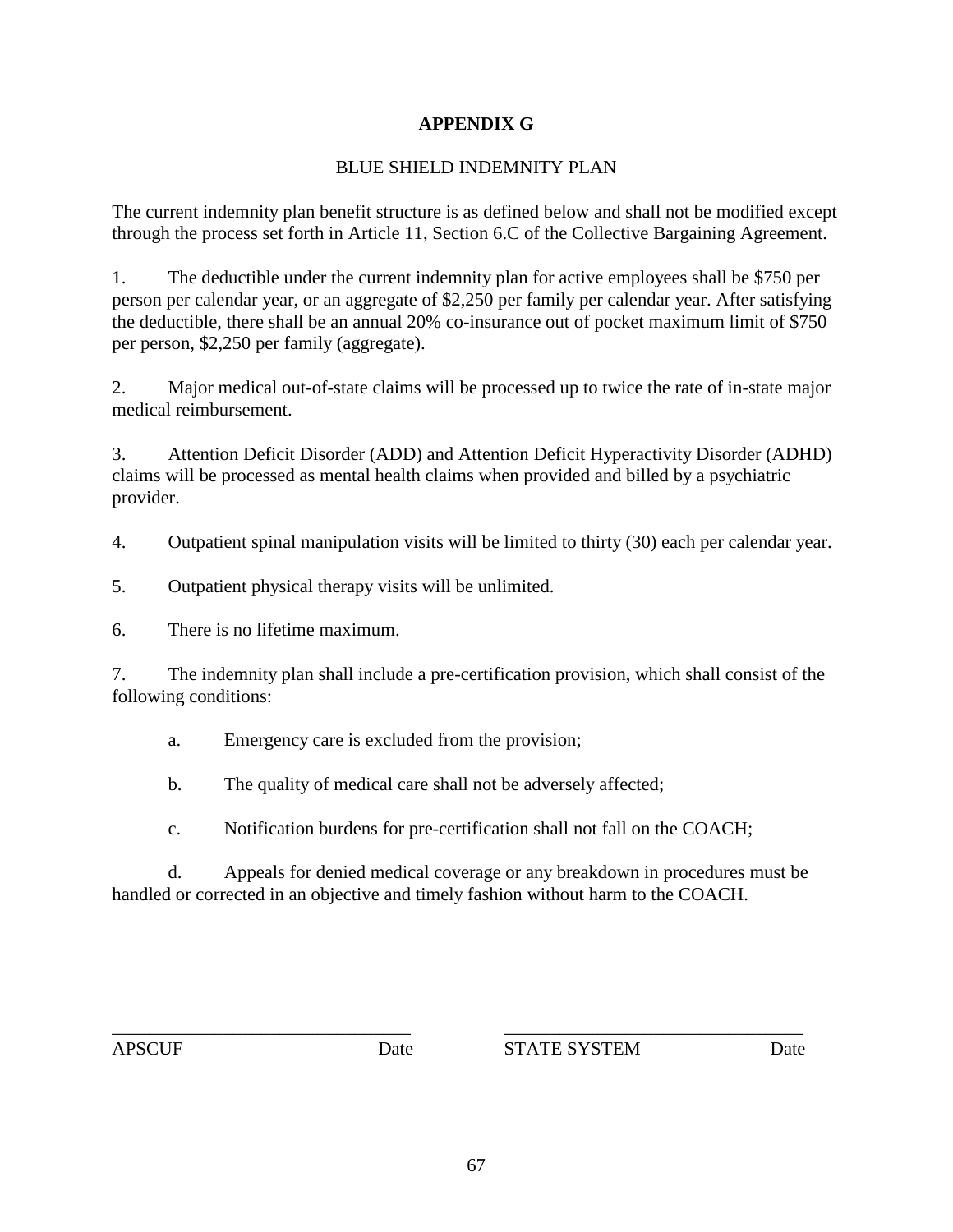#### **APPENDIX H**

#### HEALTH CARE MANAGEMENT PROGRAM (WELLNESS PROGRAM)

The following elements shall be included in a health care management program (wellness program).

- 1. PASSHE shall continue to make a wellness program available in accordance with Article 11, Section 6.A.4 of the Collective Bargaining Agreement.
- 2. There shall be no pre-existing condition exclusion for participation in the wellness program.
- 3. The wellness program shall be made available to active coaches and covered spouses/domestic partners in the PPO.
- 4. New coaches enrolled in the PPO plan and hired (not date of acceptance of contract) less than 30 days prior to the cut off date(s) for completion of the healthcare management program requirements will automatically contribute at the participant level as set forth in Article 11, Section 6.A. The coach and covered spouse/domestic partner must complete the health care management program requirements by the next cut off date in order to continue to contribute at the participant level for the next fiscal year.

Coaches and covered spouses/domestic partners who elect not to complete the health care management program requirements will be eligible to contribute at the participant level as set forth in Article 11, Section 6.A. in subsequent fiscal years provided that they complete the requirements by the completion cut off date.

5. Personal health information provided through the wellness program shall be protected by the Health Insurance Portability and Accountability Act (HIPAA).

APSCUF Date STATE SYSTEM Date

\_\_\_\_\_\_\_\_\_\_\_\_\_\_\_\_\_\_\_\_\_\_\_\_\_\_\_\_\_\_\_ \_\_\_\_\_\_\_\_\_\_\_\_\_\_\_\_\_\_\_\_\_\_\_\_\_\_\_\_\_\_\_\_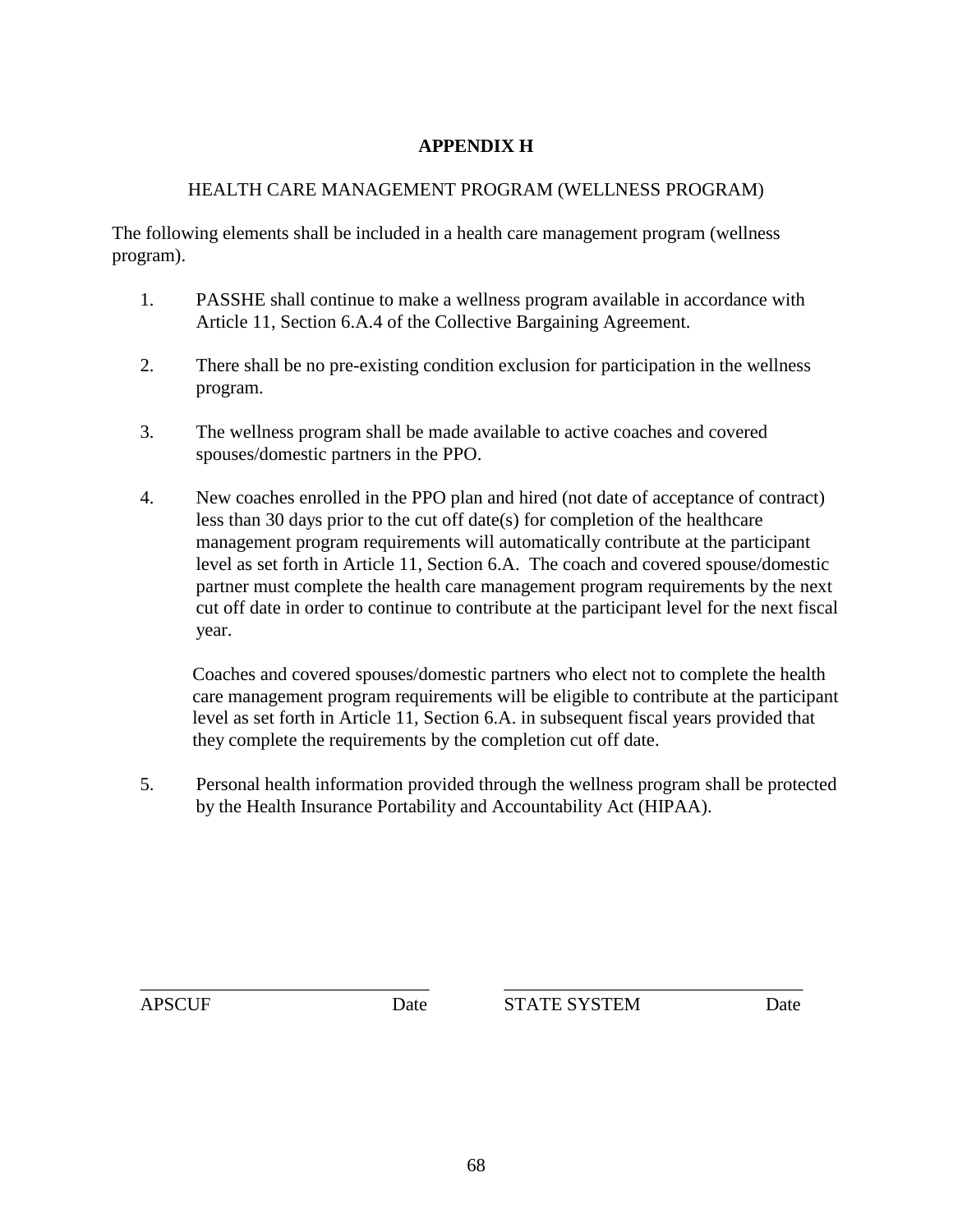

## **APPENDIX 1 - PPO Blue Benefit Summary**

#### **PPO Blue-100%/80%;\$400 Network Deductible; \$20/\$45 OV Copay; \$200 ER Copay**

The chart below reflects what the plan pays for specific services. A member may be responsible for a facility fee, clinic charge or similar fee or charge (in addition to any professional fees) if the office visit or service is provided at a location that qualifies as a hospital department or a satellite building of a hospital.

| <b>Benefit</b>                                                                                                                             | <b>Network</b>                          | Out-of-Network                                  |
|--------------------------------------------------------------------------------------------------------------------------------------------|-----------------------------------------|-------------------------------------------------|
|                                                                                                                                            | <b>General Provisions</b>               |                                                 |
| Benefit Period(1)                                                                                                                          |                                         | Calendar Year                                   |
| Deductible (per benefit period)                                                                                                            |                                         |                                                 |
| Individual                                                                                                                                 | \$400                                   | \$800                                           |
| Family                                                                                                                                     | \$800                                   | \$1,600                                         |
| Plan Pays - payment based on the plan allowance                                                                                            | 100% after deductible                   | 80% after deductible                            |
| Out-of-Pocket Maximums (Once met, plan pays 100% for the rest of                                                                           |                                         |                                                 |
| the benefit period)                                                                                                                        |                                         |                                                 |
| Individual                                                                                                                                 | Not Applicable                          | \$3.200                                         |
| Family                                                                                                                                     |                                         | \$6,400                                         |
| Total Maximum Out-of-Pocket (includes deductible, copays,                                                                                  |                                         |                                                 |
| prescription drug cost sharing and other qualified medical expenses,<br>Network only) (2) Once met, the plan pays 100% of covered services |                                         |                                                 |
| for the rest of the benefit period.                                                                                                        |                                         |                                                 |
| Individual                                                                                                                                 | \$7,150                                 | None                                            |
| Family                                                                                                                                     | \$14,300                                | None                                            |
|                                                                                                                                            | <b>Office/Clinic/Urgent Care Visits</b> |                                                 |
| Retail Clinic Visits & Virtual Visits (7)                                                                                                  | 100% after \$25 copayment               | 80% after deductible                            |
| Primary Care Provider Office Visits & Virtual Visits (7)                                                                                   | 100% after \$20 copayment               | 80% after deductible                            |
| Specialist Office Visits & Virtual Visits (8)                                                                                              | 100% after \$45 copayment               | 80% after deductible                            |
| Virtual Visit Originating Site Fee (8)                                                                                                     | 100% after deductible                   | 80% after deductible                            |
| <b>Urgent Care Center Visits</b>                                                                                                           | 100% after \$50 copayment               | 80% after deductible                            |
|                                                                                                                                            | <b>Preventive Care (4)</b>              |                                                 |
| <b>Routine Adult</b>                                                                                                                       |                                         |                                                 |
| Physical exams                                                                                                                             | 100% no deductible                      | 80% after deductible                            |
| <b>Adult immunizations</b>                                                                                                                 | 100% no deductible                      | 80% after deductible                            |
| Colorectal cancer screening                                                                                                                | 100% no deductible                      | 80% after deductible                            |
| Routine gynecological exams, including a Pap Test                                                                                          | 100% no deductible                      | 80% no deductible                               |
| Mammograms, annual routine and medically necessary                                                                                         | 100% no deductible                      | 80% after deductible                            |
| Diagnostic services and procedures                                                                                                         | 100% no deductible                      | 80% after deductible                            |
| Routine PSA Screening                                                                                                                      | 100% no deductible                      | 80% after deductible                            |
| <b>Routine Pediatric</b>                                                                                                                   |                                         |                                                 |
| Physical exams                                                                                                                             | 100% no deductible                      | 80% after deductible                            |
| Pediatric immunizations                                                                                                                    | 100% no deductible                      | 80% no deductible                               |
| Diagnostic services and procedures                                                                                                         | 100% no deductible                      | 80% after deductible                            |
| <b>Hospital and Medical/Surgical Expenses (including maternity)</b>                                                                        |                                         |                                                 |
| <b>Hospital Inpatient</b>                                                                                                                  | 100% after deductible                   | 80% after deductible                            |
| <b>Hospital Outpatient</b>                                                                                                                 | 100% after deductible                   | 80% after deductible                            |
| Maternity (non-preventive facility & professional services)                                                                                | 100% after deductible                   | 80% after deductible                            |
| Medical Care (except office visits)                                                                                                        | 100% after deductible                   | 80% after deductible                            |
| Includes Inpatient Visits and Consultations                                                                                                |                                         |                                                 |
| Surgical Expenses (except office visits) Includes Assistant Surgery,                                                                       | 100% after deductible                   | 80% after deductible                            |
| Anesthesia, Sterilization and Reversal Procedures. Excludes Neonatal                                                                       |                                         |                                                 |
| Circumcision                                                                                                                               |                                         |                                                 |
|                                                                                                                                            | <b>Emergency Services</b>               |                                                 |
| <b>Emergency Room Services</b>                                                                                                             |                                         | 100% after \$200 copayment (waived if admitted) |
| Ambulance (emergency)                                                                                                                      |                                         | 100% no deductible                              |
| Ambulance (non-emergency)                                                                                                                  | 100% after deductible                   | 80% after deductible                            |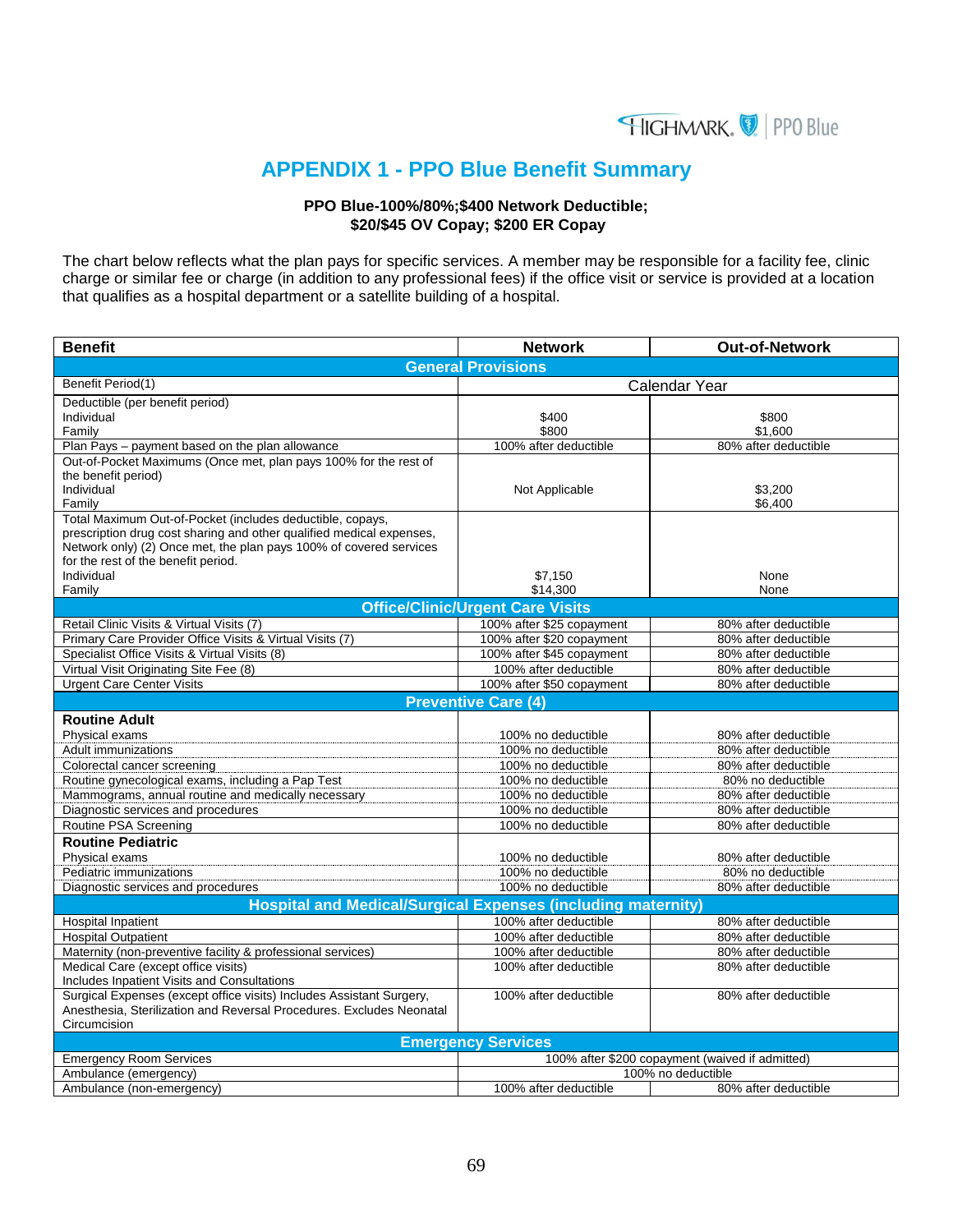| <b>Benefit</b>                                                                                                     | <b>Network</b>                             | <b>Out-of-Network</b>                                                          |
|--------------------------------------------------------------------------------------------------------------------|--------------------------------------------|--------------------------------------------------------------------------------|
|                                                                                                                    | <b>Mental Health/Substance Abuse</b>       |                                                                                |
| <b>Inpatient Mental Health</b>                                                                                     | 100% after deductible                      | 80% after deductible                                                           |
| Inpatient Detoxification/Rehabilitation                                                                            | 100% after deductible                      | 80% after deductible                                                           |
| Outpatient Mental Health includes Virtual Behavioral Health Visits                                                 | 100% after \$45 copayment                  | 80% after deductible                                                           |
| Outpatient Substance Abuse includes Virtual Behavioral Health Visits                                               | 100% after \$45 copayment                  | 80% after deductible                                                           |
|                                                                                                                    | <b>Therapy and Rehabilitation Services</b> |                                                                                |
| <b>Physical Medicine</b>                                                                                           | 100% after \$45 copayment                  | 80% after deductible                                                           |
| Outpatient                                                                                                         |                                            | unlimited                                                                      |
| <b>Respiratory Therapy</b>                                                                                         | 100% after deductible                      | 80% after deductible                                                           |
| <b>Spinal Manipulations</b>                                                                                        | 100% after \$45 copayment                  | 80% after deductible                                                           |
|                                                                                                                    |                                            | 30 visits/benefit period                                                       |
| Speech & Occupational Therapy                                                                                      | 100% after \$45 copayment                  | 80% after deductible                                                           |
| Outpatient                                                                                                         |                                            | 30 visits per therapy/benefit period                                           |
| Other Therapy Services - Cardiac Rehabilitation, Chemotherapy,<br>Radiation Therapy, Dialysis and Infusion Therapy | 100% after deductible                      | 80% after deductible                                                           |
|                                                                                                                    | <b>Other Services</b>                      |                                                                                |
| Allergy Extracts and Injections                                                                                    | 100% after deductible                      | 80% after deductible                                                           |
| Applied Behavior Analysis for ASD (3)                                                                              | 100% after deductible                      | 80% after deductible                                                           |
| <b>Assisted Fertilization Procedures</b>                                                                           |                                            | Not Covered                                                                    |
| Dental Services Related to Accidental Injury                                                                       | 100% after deductible                      | 80% after deductible                                                           |
| <b>Diabetes Treatment</b>                                                                                          | 100% after deductible                      | 80% after deductible                                                           |
| <b>Diagnostic Services</b>                                                                                         |                                            |                                                                                |
| Advanced Imaging (MRI, CAT, PET scan, etc.)                                                                        | 100% after deductible                      | 80% after deductible                                                           |
| Basic Diagnostic Services (standard imaging, diagnostic medical,<br>lab/pathology, allergy testing)                | 100% after deductible                      | 80% after deductible                                                           |
| Durable Medical Equipment, Orthotics and Prosthetics                                                               | 100% after deductible                      | 80% after deductible                                                           |
| <b>Elective Abortion</b>                                                                                           |                                            | Not Covered (except in cases of rape, incest, or to avert death of the mother) |
| Home Health Care (Excludes Respite Care)                                                                           | 100% after deductible                      | 80% after deductible                                                           |
|                                                                                                                    |                                            | 60 visits/benefit period                                                       |
| Hospice (Includes Respite Care)                                                                                    | 100% after deductible                      | 80% after deductible                                                           |
|                                                                                                                    |                                            | 180 days/benefit period                                                        |
| Infertility Counseling, Testing and Treatment(5)                                                                   | 100% after deductible                      | 80% after deductible                                                           |
| <b>Oral Surgery</b>                                                                                                | 100% after deductible                      | 80% after deductible                                                           |
| <b>Private Duty Nursing</b>                                                                                        | 100% after deductible                      | 80% after deductible                                                           |
|                                                                                                                    |                                            | 240 hours/benefit period                                                       |
| <b>Skilled Nursing Facility Care</b>                                                                               | 100% after deductible                      | 80% after deductible                                                           |
|                                                                                                                    |                                            | 100 days/benefit period                                                        |
| <b>Transplant Services</b>                                                                                         | 100% after deductible                      | 80% after deductible                                                           |
| Precertification Requirements(6)                                                                                   |                                            | Yes                                                                            |

(1)The group's benefit period is based on a Calendar Year

(2)The Network Total Maximum Out-of-Pocket (TMOOP) is mandated by the federal government, TMOOP must include deductible, coinsurance, copays, prescription drug cost share and any qualified medical expenses. Effective with plan years beginning on or after January 1, 2017 the TMOOP cannot exceed \$7,150 for individual and \$14,300 for two or more persons.

(3)Coverage for eligible members to age 21. Services will be paid according to the benefit category (e.g. speech therapy). Treatment for autism spectrum disorders does not reduce visit/day limits.

(4)Services are limited to those listed on the Highmark Preventive Schedule and Women's Health Preventive Schedule. Gender, age and frequency limits may apply.

(5)Treatment includes coverage for the correction of a physical or medical problem associated with infertility. Infertility drug therapy may or may not be covered depending on your group's prescription drug program.

(6)Highmark Medical Management & Policy (MM&P) must be contacted prior to a planned inpatient admission or within 48 hours of an emergency or maternity-related inpatient admission. Be sure to verify that your provider is contacting MM&P for precertification. If not, you are responsible for contacting MM&P. If this does not occur and it is later determined that all or part of the inpatient stay was not medically necessary or appropriate, you will be responsible for payment of any costs not covered.

(7)Virtual Retail & Behavioral Health Virtual Visits – the purpose of this benefit is to allow a member to have a virtual visit through the use of secure telecommunications technology. The secure telecommunications technology must provide both audio and video streams. Virtual visits can be conducted for initial, follow-up, or maintenance care. The member's responsibility is the copayment that would normally apply for an in-person primary care, retail or behavioral visit.

(8)Virtual Specialist Office Visit – the purpose of this benefit is to allow a member to have a virtual follow-up visit with a specialist that may be located a significant distance away. The member's responsibility is the copayment that would normally apply for an in-person specialist visit and a fee from the "originating site". The PCP's office or clinic that provides access to the video conferencing equipment may also charge a fee. The originating fee will be applied to the deductible and/or coinsurance as determined by the member's specific benefit plan design.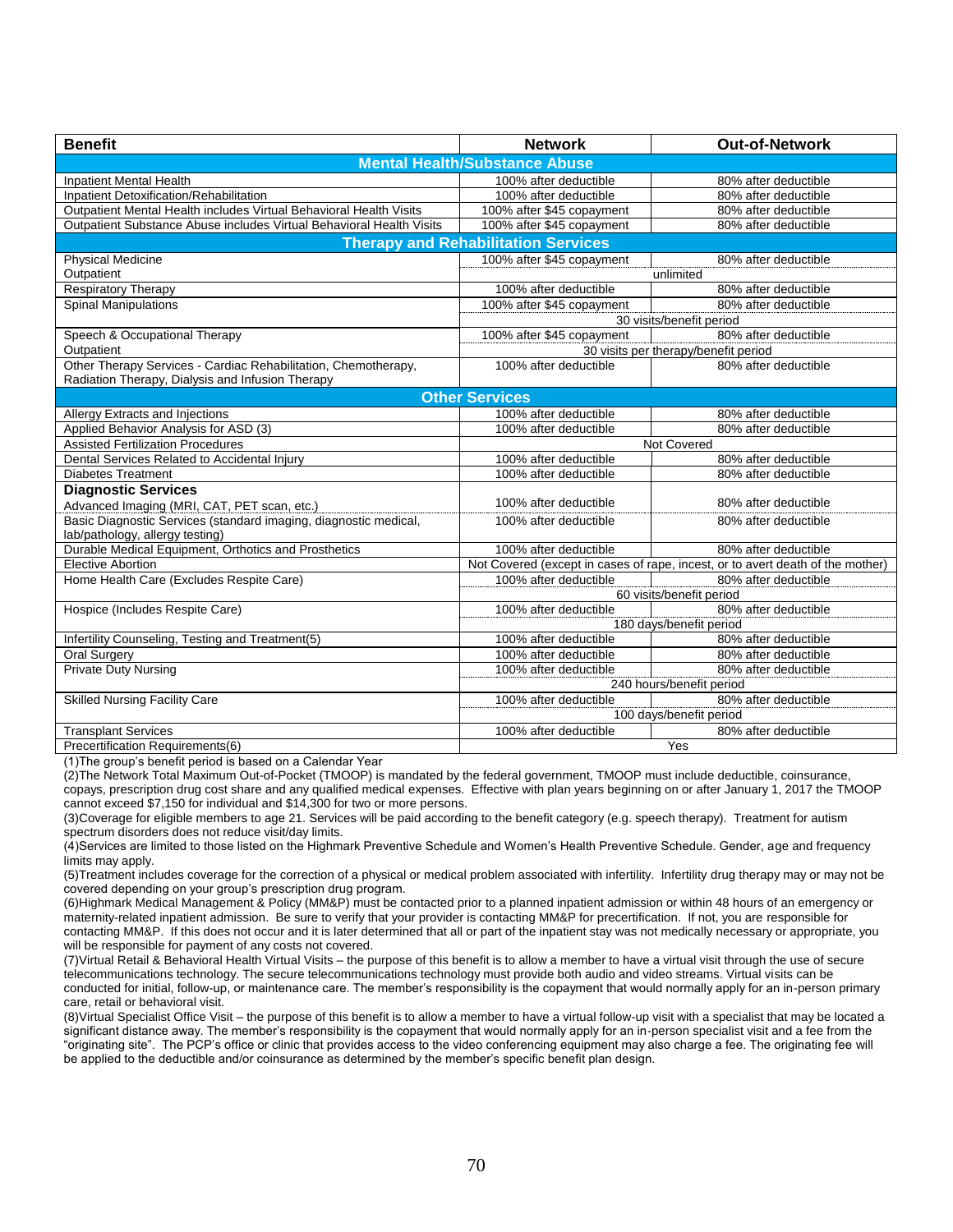### **SIDE LETTERS**

### BETWEEN

## **THE ASSOCIATION OF PENNSYLVANIA STATE COLLEGE AND UNIVERSITY FACULTIES (APSCUF)**

#### AND

### **THE PENNSYLVANIA STATE SYSTEM OF HIGHER EDUCATION (STATE SYSTEM)**

# **FOR THE NON-FACULTY ATHLETIC COACHES**

July 1, 2015 to June 30, 2019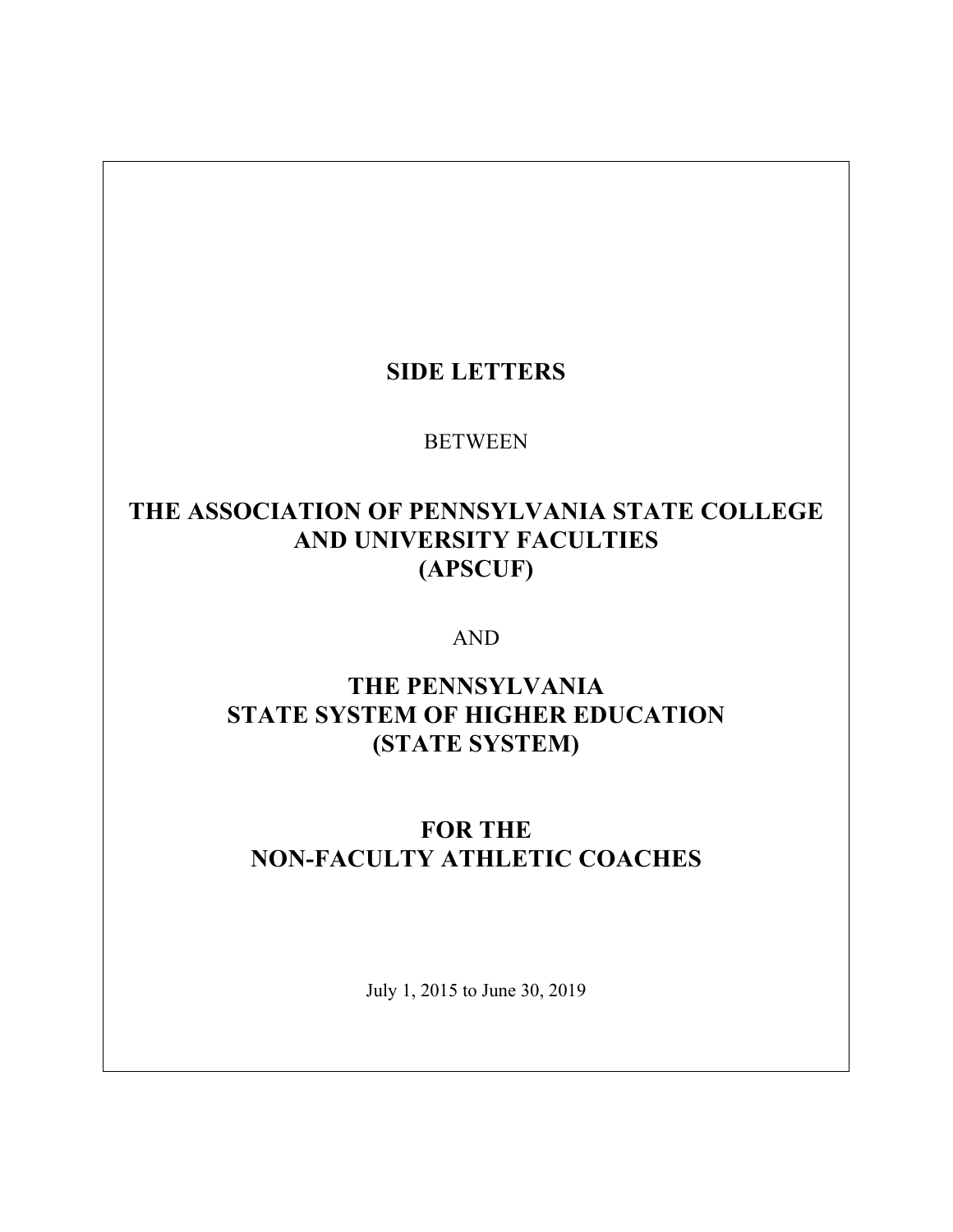Pennsylvania State System of Higher Education (PASSHE) Association of Pennsylvania State College and University Faculties (APSCUF) Non-Faculty Athletic Coaches Grievance Arbitration Pilot Program Agreement

The APSCUF Intercollegiate Athletics Coaches Negotiations Team and the PASSHE Negotiations Team for Intercollegiate Athletics Coaches acknowledge the tentative agreement between the APSCUF and PASSHE Faculty Negotiations Teams creating a Grievance Arbitration Pilot Program, and agree as follows:

1. Upon implementation of the Grievance Arbitration Pilot Program ("Pilot Program"), and upon ratification and signing of a collective bargaining agreement covering the intercollegiate athletics coaches ("Coaches CBA"), grievances arising under the Coaches CBA shall be submitted for arbitration in accordance to the Pilot Program.

2. For purposes of assignment of arbitrators a grievance submitted under the Coaches' CBA shall be counted as grievance submitted under the Faculty CBA.

3. Either party (APSCUF Coaches or PASSHE) shall have a right to discontinue the Pilot Program at any time. This right may be exercised independently from the right of APSCUF and PASSHE to discontinue the Pilot Program for grievances arising under the Faculty CBA. However, in the event that the Pilot Program for grievances arising under the Faculty CBA is discontinued, the Pilot Program under the Coaches CBA shall automatically be discontinued.

| Cynthia D. Shapira              | Date |
|---------------------------------|------|
| On Behalf of Board of Governors |      |

 $\mathcal{L}_\text{max}$  , and the contract of the contract of the contract of the contract of the contract of the contract of the contract of the contract of the contract of the contract of the contract of the contract of the contr Frank T. Brogan, Chancellor Date On Behalf of PASSHE

 $\mathcal{L}_\text{max}$ Kenneth M. Mash, President Date On Behalf of APSCUF Coaches